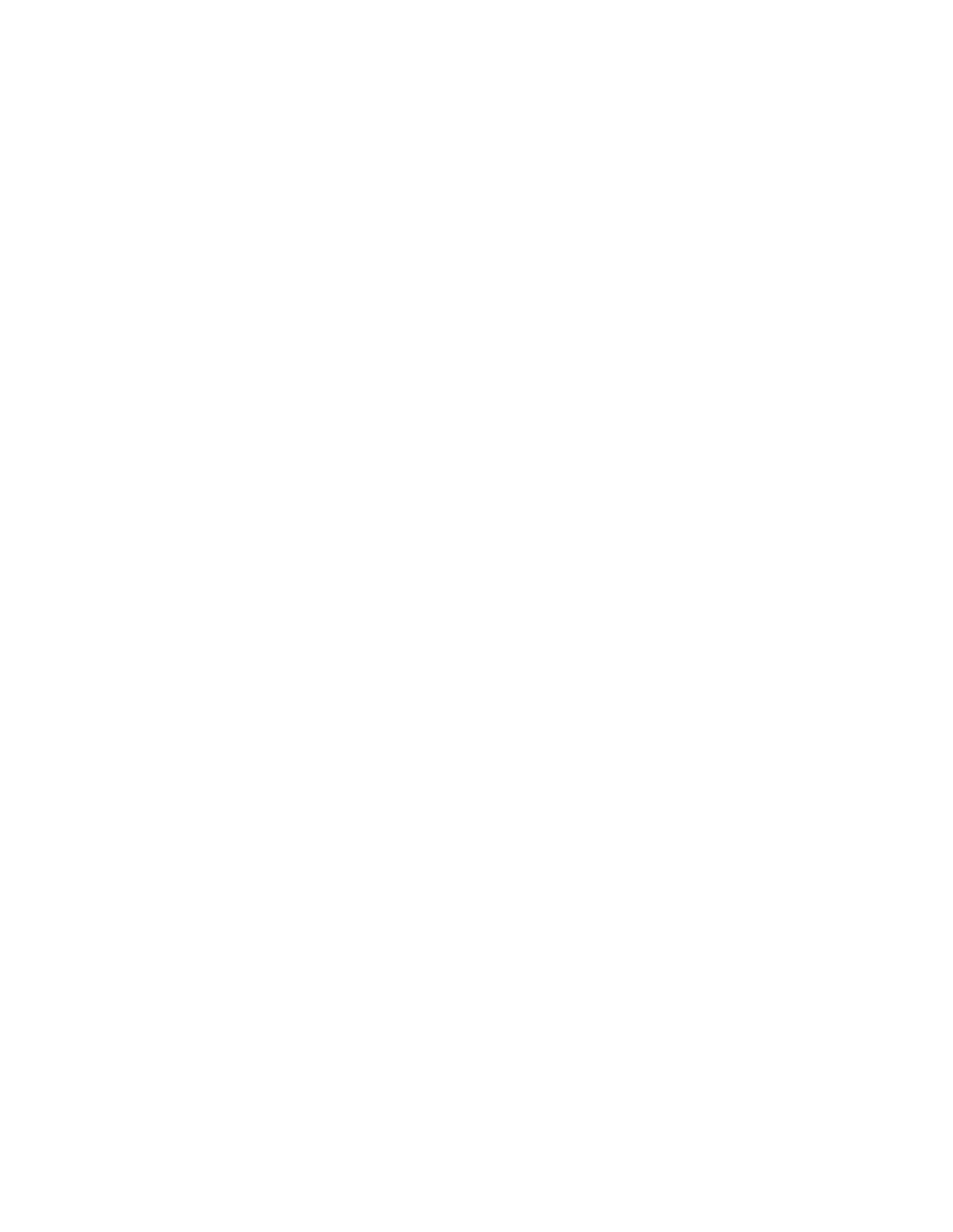1

## **IMF Working Paper**

#### African Department

#### **Estimation of Equilibrium Exchange Rates in the WAEMU: A Robustness Analysis**

Prepared by Stéphane Roudet, Magnus Saxegaard, and Charalambos G. Tsangarides<sup>1</sup>

Authorized for distribution by Anne-Marie Gulde-Wolf

August 2007

#### **Abstract**

**This Working Paper should not be reported as representing the views of the IMF.** The views expressed in this Working Paper are those of the authors and do not necessarily represent those of the IMF or IMF policy. Working Papers describe research in progress by the authors and are published to elicit comments and to further debate.

Using the FEER approach we investigate the long-run equilibrium paths of the real effective exchange rates (REERs) of countries in the West African Economic and Monetary Union (WAEMU). In an attempt to address econometric estimation uncertainty, we employ both single-country (Johansen and ARDL) and panel-data (FMOLS and PMG) cointegration techniques. We find that (i) much of the long-run behavior of REERs in WAEMU countries can be explained by fluctuations in terms of trade, government consumption, investment, and productivity; (ii) the use of different econometric techniques suggests that there is significant uncertainty about the path of the underlying equilibrium REERs and the degree of exchange rate misalignment, which underscores the need for robustness analyses in exchange rate modeling; and (iii) results from panel-data cointegration may sometimes be useful, but should always be complemented with single-country estimations to ensure that the results take into account country-specific characteristics.

JEL Classification Numbers: C32, C53, F31, F41. Keywords: Equilibrium real exchange rate, FEER, cointegration, panel, WAEMU. Authors' E-Mail: sroudet@imf.org; msaxegaard@imf.org; ctsangarides@imf.org

<sup>&</sup>lt;sup>1</sup> We thank Anne-Marie Gulde-Wolf, Michael Hadjimichael and Peter Pedroni for their support and guidance during the course of this project. We are also grateful for suggestions received from colleagues during an African Departmental Seminar as well as numerous comments received from colleagues in the African, Policy Development and Review, Monetary and Capital Markets, and Research Departments.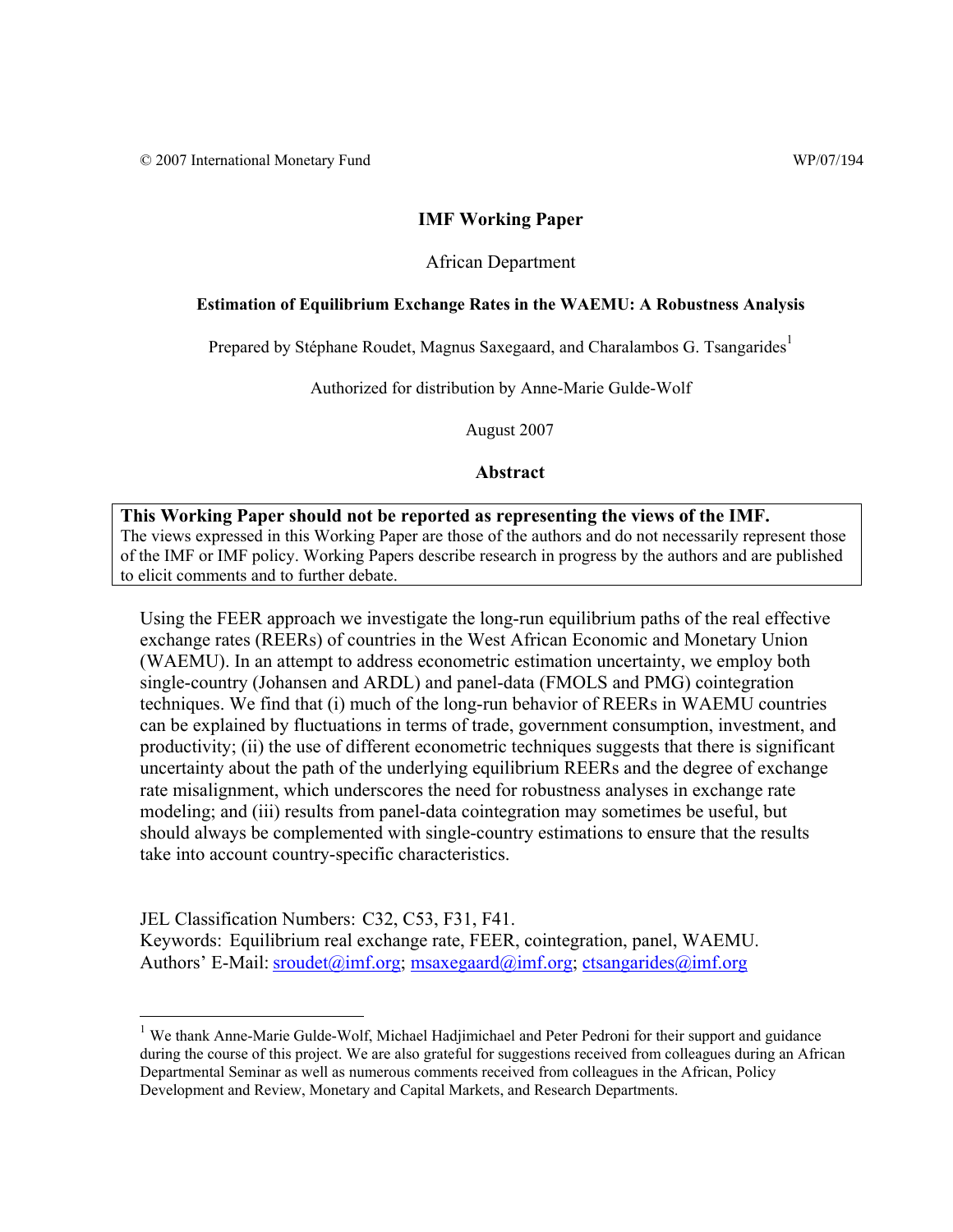| Tables                                                               |  |
|----------------------------------------------------------------------|--|
|                                                                      |  |
|                                                                      |  |
|                                                                      |  |
| Figures                                                              |  |
|                                                                      |  |
|                                                                      |  |
| 3. Côte D'Ivoire: Actual and Equilibrium Exchange rates, 1970–200631 |  |
|                                                                      |  |
|                                                                      |  |
|                                                                      |  |
|                                                                      |  |
|                                                                      |  |
| Appendices                                                           |  |
|                                                                      |  |
|                                                                      |  |
| References                                                           |  |
|                                                                      |  |
|                                                                      |  |

## Contents

# Page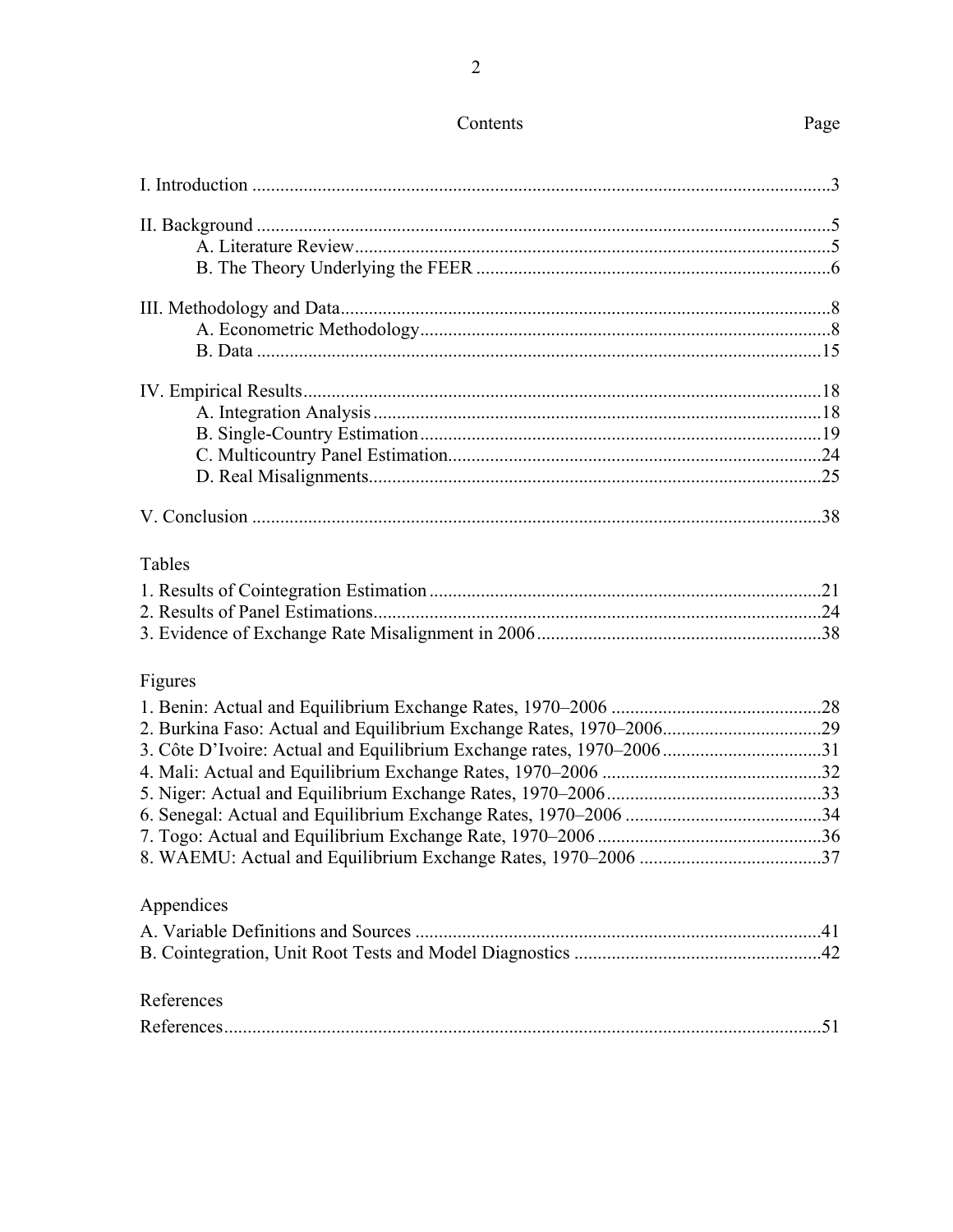#### **I. INTRODUCTION**

The 1994 devaluation of the CFA franc—the only change in the peg since the zone was created over half a century ago—was instrumental in strengthening the competitiveness of the CFA franc zone and economic activity. Since the end of 2002, however, the CFA franc has appreciated—along with the euro to which it is pegged—by more than 30 percent in nominal terms against the U.S. dollar, putting upward pressure on the region's real effective exchange rate (REER) and raising questions about REER valuation and its impact on external competitiveness.<sup>2</sup>

These recent exchange rate developments have revived interest in the valuation of the REER in the region. In a recent paper, Abdih and Tsangarides (2006) investigate the behavior of the REERs in both the Central African Economic and Monetary Community (CEMAC) and the West African Economic and Monetary Union (WAEMU). The authors conclude that fundamentals account for most of the fluctuations of the real exchange rate and that by the end of 2005 both REERs were in line with their long-run equilibrium values. While modeling the regional exchange rate is important because the peg is determined at the regional level, concluding that the regional exchange rate is not misaligned does not shed any particular information on the behavior of the REERs of individual countries within the region. The regional exchange rate may actually mask opposing trends in individual countries. For example, in some countries in the region there may be sustained departures of the REER from equilibrium—implying that macroeconomic imbalances need to be corrected through macroeconomic adjustment; in others, where movements of the REERs are in line with equilibrium, to influence economic fundamentals that affect the EREER structural reforms to improve the competitiveness of the export sector may be warranted.

Assessing equilibrium real effective exchange rates (EREERs) and the associated misalignments involves considerable uncertainties, including the choice of a model to describe the behavior, the time frame of the analysis, and the actual estimation method. Because results may be influenced by the choice of model or the estimation method, a systematic analysis of the behavior of exchange rates would require estimation of alternative theoretical and statistical models, or a formal robustness analysis.<sup>3</sup>

 $\overline{a}$ 

 $2^2$  The CFA franc zone has France on one side and two monetary unions in Central and West Africa on the other, WAEMU (Benin, Burkina Faso, Côte d'Ivoire, Guinea-Bissau, Mali, Niger, Senegal, and Togo) and CEMAC (Cameroon, the Central African Republic, Chad, the Republic of the Congo, Equatorial Guinea, and Gabon). See Hadjimichael and Galy (1997) for a thorough analysis of the CFA zone and its institutions.

<sup>&</sup>lt;sup>3</sup> Ideally, in order to provide a comprehensive evaluation, the robustness analysis would include estimating all theoretical and statistical approaches across all dimensions and possible model variants. In practice, it is more reasonable to isolate one dimension and examine the uncertainty within that.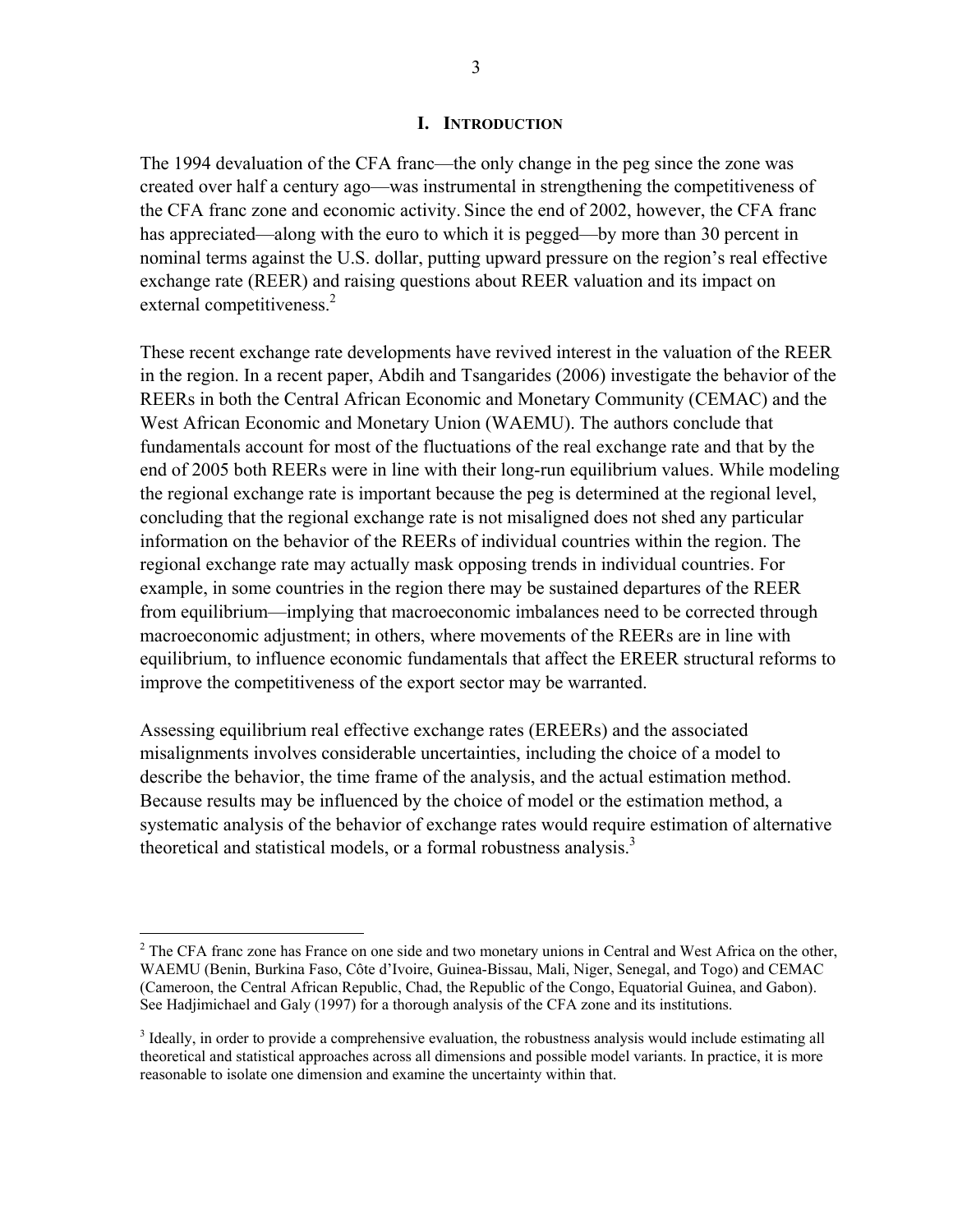In this paper we propose to follow up the work of Abdih and Tsangarides (2006) in two ways: (i) by analyzing the sensitivity of our results to the estimation method; and (ii) by estimating the REER of each individual WAEMU country. First, we analyze the robustness of our results by comparing the results of different econometric estimation methods—but not different theoretical models—in an attempt to examine the uncertainty surrounding our estimates and the size of any real misalignments. Specifically, we restrict the model to the fundamentals equilibrium exchange rate (FEER) approach based on Edwards (1989) and investigate the behavior of the WAEMU country REERs using alternative econometric methods. Second, we model the EREER for each WAEMU country using both singlecountry and panel-data econometric techniques in an attempt to address problems related to the estimation of long-run cointegrated relationships that have relatively few data points.

Our approach of providing a range of estimates for each country is similar to that of Egert and Lommatzsch (2003) and Egert (2004), who investigate the EREERs of Central and Eastern Europe accession countries; Saxegaard (2007), who analyzes the REER in Senegal; and Tsangarides (2007), who analyzes the WAEMU regional exchange rate. Chudik and Mongardini (2006) also apply panel data techniques to equilibrium real exchange rates for a large number of African countries. However, unlike them, we focus our analysis on a group of countries that have experienced some economic convergence in recent years. Because WAEMU member countries conduct their national economic policies in terms of criteria for clearly defined growth and convergence horizons, they can be considered more homogeneous and therefore more suitable to panel econometrics techniques.

Our results can be summarized as follows: First, we show that the proposed fundamentals terms of trade, government consumption, productivity, investment, and openness—account for most of the fluctuation in the REERs. Second, the use of different econometric techniques suggests that there is significant uncertainty about the path of the underlying EREER in WAEMU countries and the associated degree of exchange rate misalignment. In particular, our results indicate that (i) because the results of using panel cointegration techniques employing data on all WAEMU countries often differ significantly from the single-country results, they may not, due to important differences between countries, provide an accurate picture; (ii) subtracting time means (in FMOLS) or including an impulse dummy for the 1994 devaluation (PMG) dramatically changes the estimated EREER for many countries, but not consistently. Third, due to the uncertainty introduced by the different econometric techniques, we cannot provide conclusive evidence as to whether the REER in any of the WAEMU countries is over- or undervalued; in some cases the conclusion about whether or not it is misaligned will depend on the importance one attaches to some or all of the EREERs derived using the panel data estimators. Finally, in terms of the policy implications, our analysis underscores the need for formal robustness analysis in modeling exchange rates (and the associated misalignments) and cautions that in using single-country and panel estimation techniques one should be mindful of the applicability and limitations of each technique.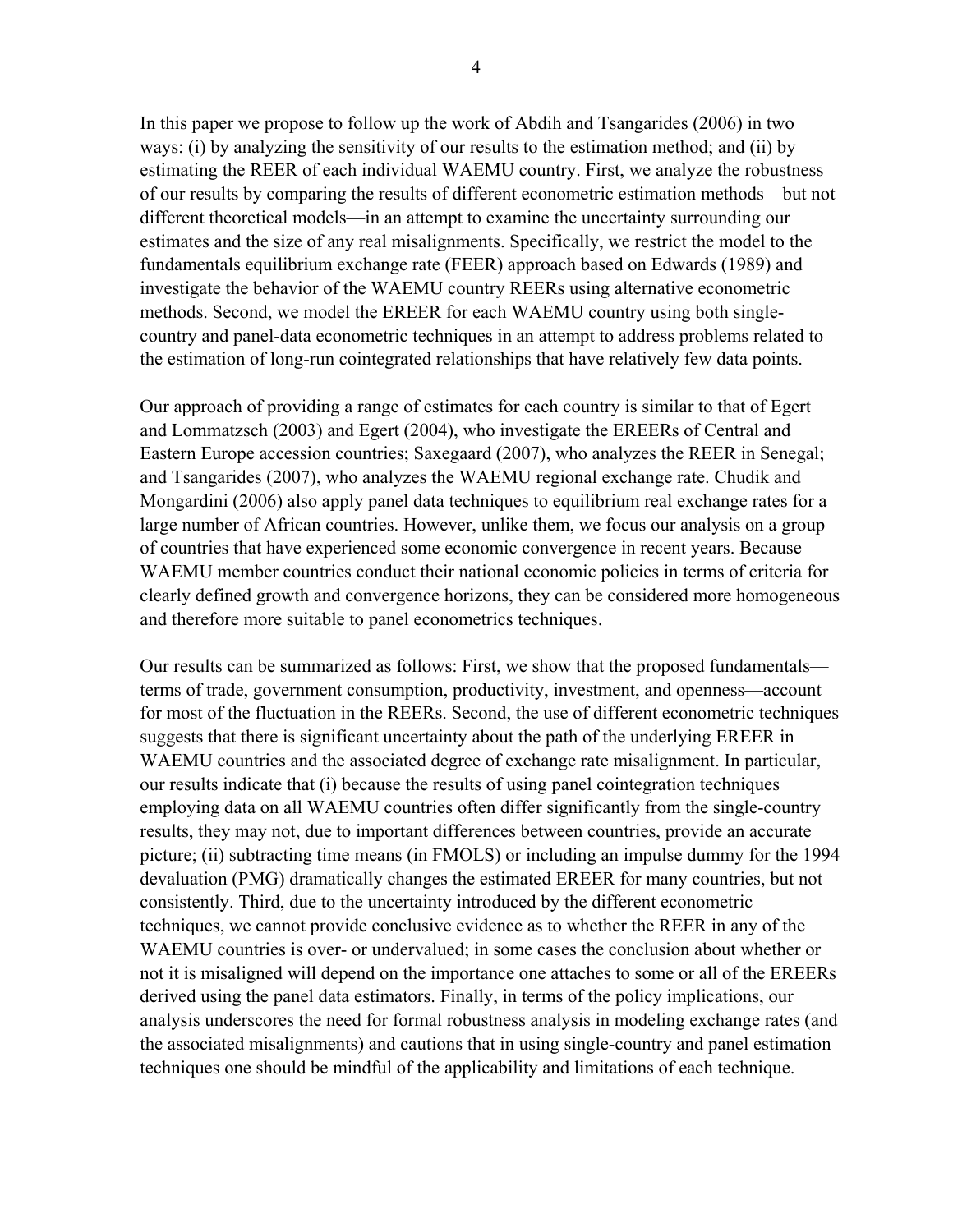The rest of the chapter is organized as follows: Section II presents some background, including a review of the literature and an overview of the FEER estimation and the FEER empirical model. Section III presents the robustness methodology and the motivation of the variables. Section IV presents the empirical results. Section V concludes.

## **II. BACKGROUND**

## **A. Literature Review**

The literature offers a number of different approaches to calculating the  $EREER$ ,<sup>4</sup> among them traditional uncovered interest parity (UIP) and purchasing power parity (PPP) theories and more recent approaches, such as the fundamental equilibrium exchange rate (FEER) approach, the underlying internal-external balance approach (UIEB), and the behavioral equilibrium exchange rate (BEER) approach.

The UIP and PPP arbitrage conditions are common starting points when analyzing movements in the exchange rate. The UIP condition is more informative in explaining the rate of change (or the adjustment path back to equilibrium) and not the level of the exchange rate. UIP by itself has not been successful at predicting exchange rate movements, partly because UIP estimation does not account for possible shifts in the equilibrium exchange rate. Along the same lines, the PPP theory predicts that price levels are equalized when measured in the same currency, which suggests that the real equilibrium exchange rate should be constant and equal to unity. However, empirical work on testing PPP (see, e.g., Rogoff, 1996, and MacDonald, 2000) is not very supportive of the theory, which suggests that alternative approaches are needed. To explain the persistence in real exchange rates, it is possible to combine the UIP and PPP and estimate a cointegrating relationship between relative prices, nominal interest rate differentials, and the nominal exchange rate (see, for example, Johansen and Juselius, 1992). This approach is known as the capital enhanced equilibrium exchange rate (CHEER) approach, which has produced higher speed-of-convergence estimates than other simple PPP models.

Another popular approach used to estimate equilibrium exchange rates is the underlying internal-external balance (UIEB) approach (also known as the macroeconomic balance approach). This approach defines the equilibrium real exchange rate as the rate that satisfies both internal and external balance. For the underlying balance to hold, planned output must equal aggregate demand (the sum of domestic demand and net trade), with the real exchange rate playing the role of relative price, which must move to equilibrate demand and supply. The most popular variants of the UIEB approach are the FEER approach of Edwards (1989),

 $\overline{a}$ 

<sup>&</sup>lt;sup>4</sup> Driver and Westaway (2004) provide a complete taxonomy of the different empirical approaches on equilibrium exchange rates estimation used in the literature.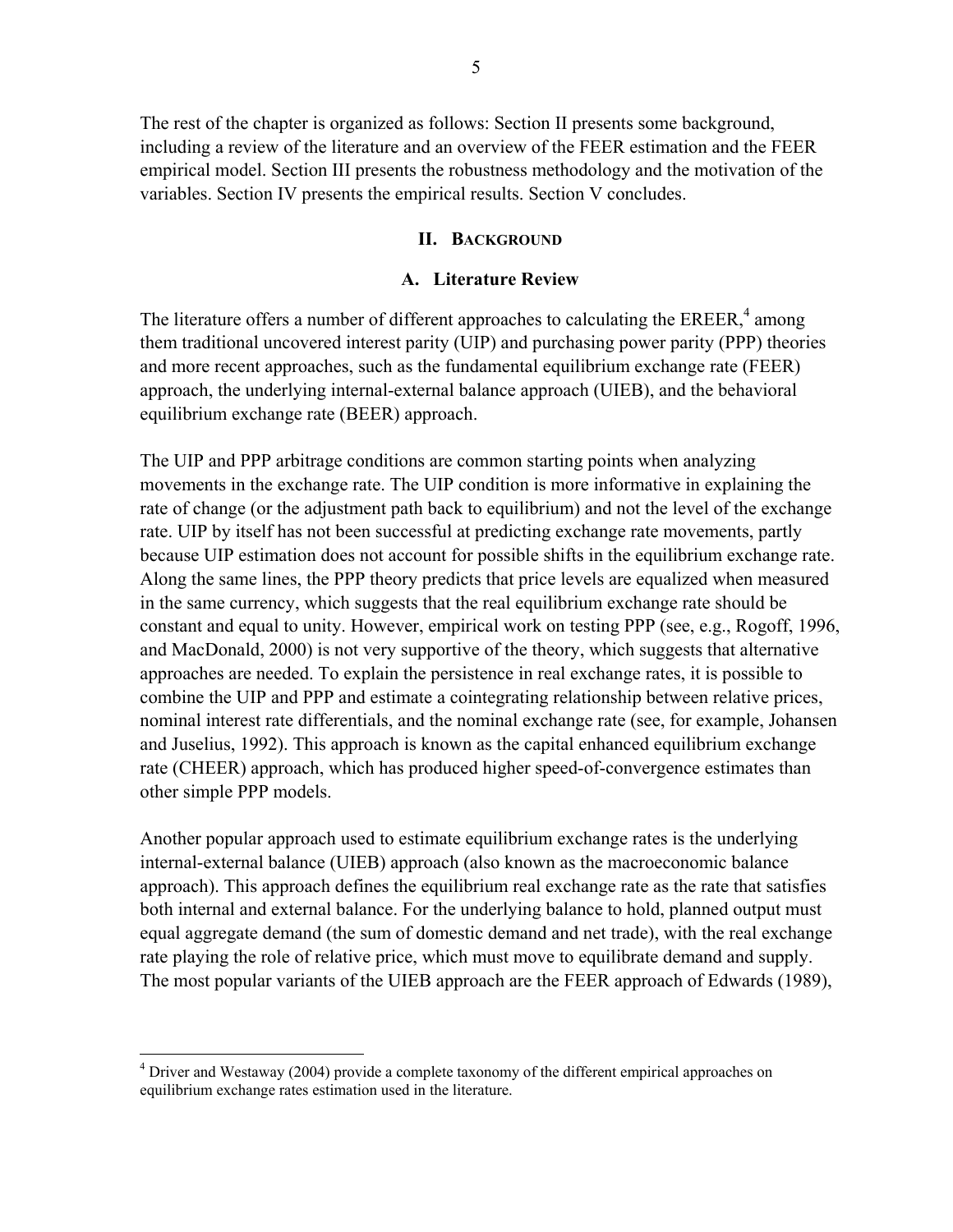Williamson (1994), and Wren-Lewis (1992); the desired equilibrium exchange rate (DEER); and the natural real exchange rate (NATREX) approach of Stein  $(1994)$ <sup>5</sup>

Finally, a method with a shorter time horizon is the behavioral equilibrium exchange rate (BEER) approach associated with Clark and MacDonald (1999). BEERs aim to use a modeling technique that captures movements in real exchange rates over time, not just movements in the medium- or long-term equilibrium level. Partly reflecting this, the emphasis in the BEER approach is largely empirical, with variables used to represent longrun fundamentals in the same way they would influence FEERs.

As Driver and Westaway (2004) emphasize, there is no one single definition of equilibrium exchange rate. The choice of approach depends on the question of interest, and in particular the time horizon. In addition to methodological issues (e.g., definition and measurement of the REER), the choice between approaches must therefore be judged in terms of the question of interest. Approaches may differ, for example, in the treatment of dynamics and the time frame they concentrate on.

## **B. The Theory Underlying the FEER**

FEER is a well-recognized approach for calculating EREERs; it is particularly appropriate for assessing whether movements of the REER represent misalignments or whether the EREER itself has shifted as a result of changes in economic fundamentals. The FEER methodology is well suited to our analysis. First, traditional PPP theories and UIP cannot be used. Testing the validity of PPP reduces to testing whether the REER series is stationary; this is easily refuted in the data as the REER series contain a unit root, thus rejecting the PPP theory and its implications. Additionally, certain characteristics of the WAEMU economies (e.g., the importance of a single commodity export, capital account restrictions, and the lack of a forward foreign exchange market) affect the plausibility of interest rate parities and UIP. Second, the Edwards model was designed to describe nominal misalignments in fixed exchange rate regimes. Third, we believe that FEER model fundamentals represent more accurately the current situation of the WAEMU economies,<sup>6</sup> and the FEER period of analysis (medium to longer run) is most relevant to our analysis.

The Edwards dynamic model (1989) of a three-good (exportables, importables, and nontradables) small open economy with a fixed exchange rate provides a coherent method of

<sup>&</sup>lt;u>.</u>  $<sup>5</sup>$  In the DEER, the theoretical assumptions are as in FEER but the external balance is based on optimal policy.</sup> The NATREX has a longer time horizon than the FEER and DEER and adds the assumption of portfolio balance.

 $6$  The equation that underpins the BEER analysis suggests that the REER set of fundamentals includes real interest rate differentials, terms of trade, net foreign assets and government debt, and the horizon of the analysis is shorter. Some of the BEER model fundamentals may have been more relevant for our sample of countries in the pre-1994 years (given the significantly high debt levels).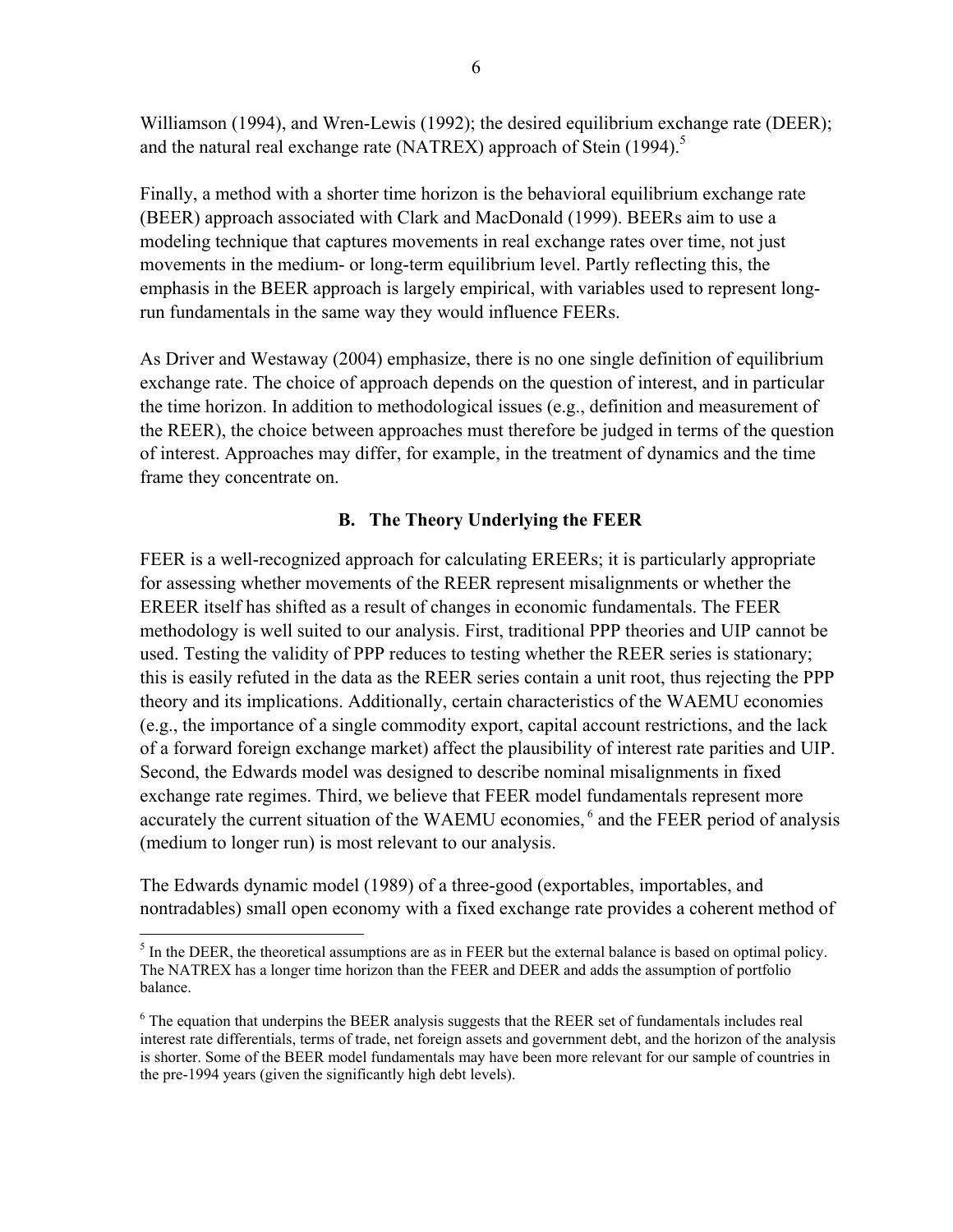identifying the fundamental variables that are associated with the EREER.<sup>7</sup> The equilibrium exchange rate is defined as the exchange rate that results when internal and external equilibrium are attained simultaneously in an economy. Internal equilibrium is achieved when the market for nontradable goods clears in the present and is expected to clear in the future because price and wage flexibility ensure that the condition of internal balance (demand equal to supply) is satisfied. External equilibrium is achieved when the current account balance is "sustainable." Since only real factors (the fundamentals) can influence the EREER, the model can be used to describe nominal misalignments by separating factors that can affect the long-run EREER with permanent changes and short-run misalignments of the nominal exchange rate stemming from policy variables.

The instantaneous equilibrium in the nontraded goods market for given levels of some exogenous and policy fundamentals is:

## *e* = *e*(*Terms of trade*, *Governmentspending*,*Trade controls*,*Technological progress*, *Investment*)

The model predictions suggest the following expected signs for the fundamentals:

- *Terms of trade for goods.* The terms of trade affect the REER through the wealth effect. A positive terms of trade shock induces an increase in domestic demand, hence an increase in the relative price of nontradable goods, which leads to an REER appreciation. Alternatively, viewed from an internal-external balance angle, an increase in the terms of trade leads to an increase in real wages in the export sector and a trade surplus. To restore external balance the REER must appreciate and the expected sign is positive.
- *Government spending.* This is a proxy for government demand for nontradables. Changes in the composition of government spending affect the long-run equilibrium in different ways, depending on whether the spending is directed toward traded or nontraded goods. If government spending is primarily directed toward nontradable goods, an increase in government consumption will result in an appreciation of the REER; if spending is directed toward tradables, an increase in government consumption will cause a depreciation. The expected sign is ambiguous when government spending is not broken down by tradable and nontradable goods.
- *Openness.* This is a proxy for trade controls/restrictions. A reduction in controls will tend to increase the total amount of trade. The equilibrium response of the REER will depend on whether this leads to a deterioration or an improvement in the current

 $\overline{a}$ <sup>7</sup> The model is discussed in detail in Edwards (1989) and Williamson (1994). Cerra and Saxena (2002), Mathisen (2003), and Abdih and Tsangarides (2006) apply the Edwards methodology.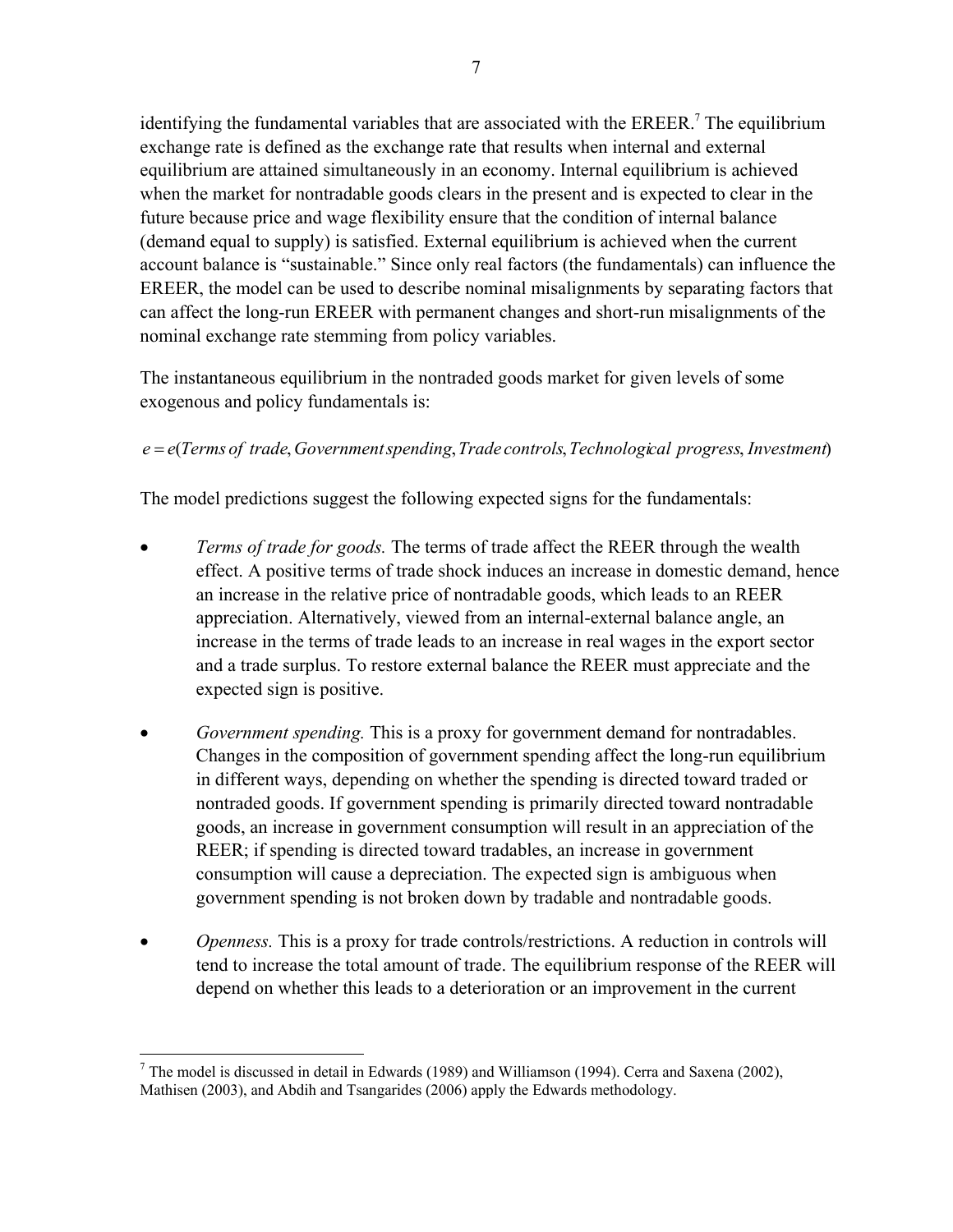account. If the current account deteriorates, the REER must depreciate; the reverse is true if the current account improves. Hence, the expected sign is ambiguous. $8$ 

- *Technological progress/productivity.* This captures the Balassa-Samuelson effect. An increase in the productivity of tradables versus nontradables of one country relative to a foreign country raises relative wages in the first country. This increases the relative price of nontradables to tradables and thus causes REER appreciation. The expected sign is positive.
- *Investment.* Edwards suggests that including investment in the theoretical model results in supply-side effects that are dependent on the relative factor intensities between sectors, so the expected sign may a priori be ambiguous.

Predictions of the FEER model also suggest that capital controls may play an important role as a determinant of real effective exchange rates, as the liberalization of capital inflows increases present consumption (through the wealth effect), increases the demand for nontradables and hence leads to an appreciation of the REER in the short-run. However, given that (i) the long-run effect of reducing capital controls is ambiguous, (ii) choosing a variable that best represents sustainable or long-run capital flows has been a controversial issue in the literature, and (iii) capital inflows are small in the WAEMU region, we excluded this variable from the list of the fundamentals. $\frac{9}{2}$ 

## **III. METHODOLOGY AND DATA**

## **A. Econometric Methodology**

Considering that our objective is to examine the uncertainty surrounding the EREER and the extent of exchange rate misalignments, we use alternative econometric methodologies.<sup>10</sup> First, we apply single-country econometric techniques to each WAEMU country. Specifically, we estimate the long-run relationships with the Johansen (1988, 1991, and 1995) maximum likelihood approach and the autoregressive distributed lag (ARDL) approach of Pesaran, Shin, and Smith (2001). Then, given the traditional problems related to the estimation of long-run relationships and the cointegration analysis using short-term data,

1

<sup>&</sup>lt;sup>8</sup> Openness as a measure of trade restrictions is used by Hinkle and Montiel (1999), who define it as the ratio of the sum of exports and imports to GDP. Edwards uses two alternative measures (import tariffs as a ratio of tariff revenues and the spread between the parallel and official rates) that could have a different effect on the REER compared to the measure used by Montiel.

<sup>&</sup>lt;sup>9</sup> See also the discussion in Cerra and Saxena (2002).

<sup>&</sup>lt;sup>10</sup> This approach is similar to those of Egert and Lommatzsch (2003), and Egert (2004), who investigate the EREERs of Central and Eastern Europe accession countries. See also Chudik and Mongardini (2006) for an application to modeling EREERs in Africa.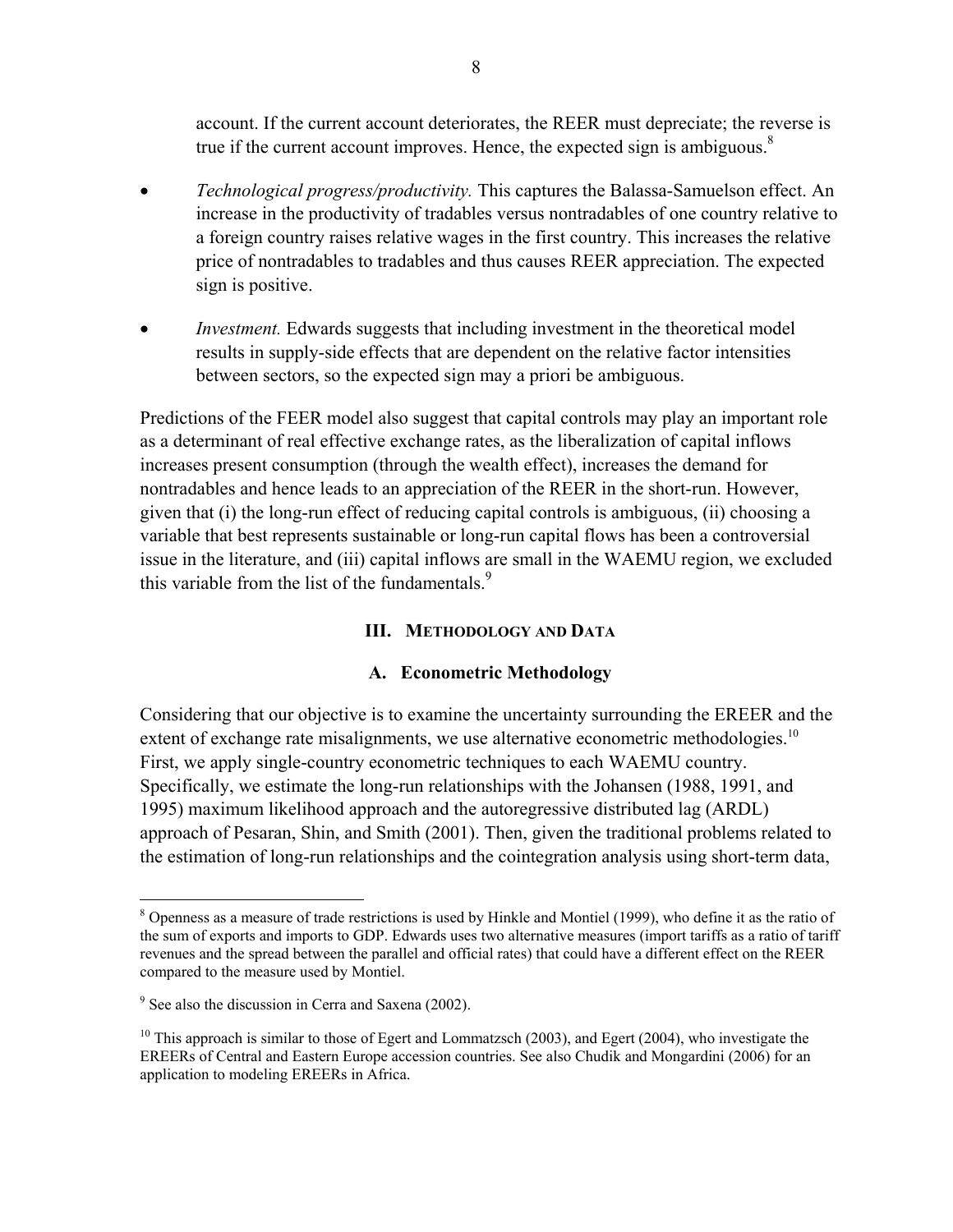we also compare the results of these single-country estimates to those derived using paneldata econometric techniques. By combining time series and cross-country information, the latter compensate for the brevity of the period. The panel-data techniques we draw on are the Pedroni (2000) group-mean fully modified ordinary least squares (FMOLS) approach and the pooled mean group (PMG) method proposed by Pesaran, Shin, and Smith (1999).

The choice between using a single country or a panel technique essentially reduces to a tradeoff between two competing objectives. Single country time series estimation may suffer from shorter spans of data with associated less degrees of freedom and low power. Panel cointegration allows more variation in the data that could result in increased efficiency of the estimators. It may suffer, however, because the long-term parameters are either assumed to be identical or represent averages across the different members of the panel, neither of which is necessarily appropriate for every member. Our estimation methods are described below.

## **Single-country cointegration techniques**

## *Johansen*

The first methodology used to estimate the EREER for each country is the Johansen (1988, 1991, and 1995) maximum likelihood procedure. The procedure initially tests for the existence of a long-run cointegrating relationship between the exchange rate and its fundamentals. Next, the equilibrium levels of the fundamentals are computed by extracting the permanent component from the series. Then, the vector of long-run parameters and the extracted permanent component of the fundamentals are combined to calculate the EREER.

Define a vector of variables  $Y_t$  assumed to be in vector autoregressive form (VAR):

$$
Y_{t} = \pi^{0} + \sum_{i=1}^{p} \pi_{i} Y_{t-i} + \Psi D_{t} + \varepsilon_{t}
$$
\n(1)

where  $Y_t$  is a  $(n \times 1)$  vector:

*t t t t t t t Real effective exchange rate Terms of trade of goods Government consumption <sup>Y</sup> Investment Technological progress Openness* ⎡ ⎤ ⎢ ⎥ = ⎣ ⎦

 $\pi^0$  is a (6×1) vector of deterministic variables;  $\pi_i$  is a (6×6) matrix of coefficients on lags of  $Y_t$ ;  $D_t$  is a vector of impulse dummy variables; *p* is the lag length; and  $\varepsilon_t$  is a (6×1)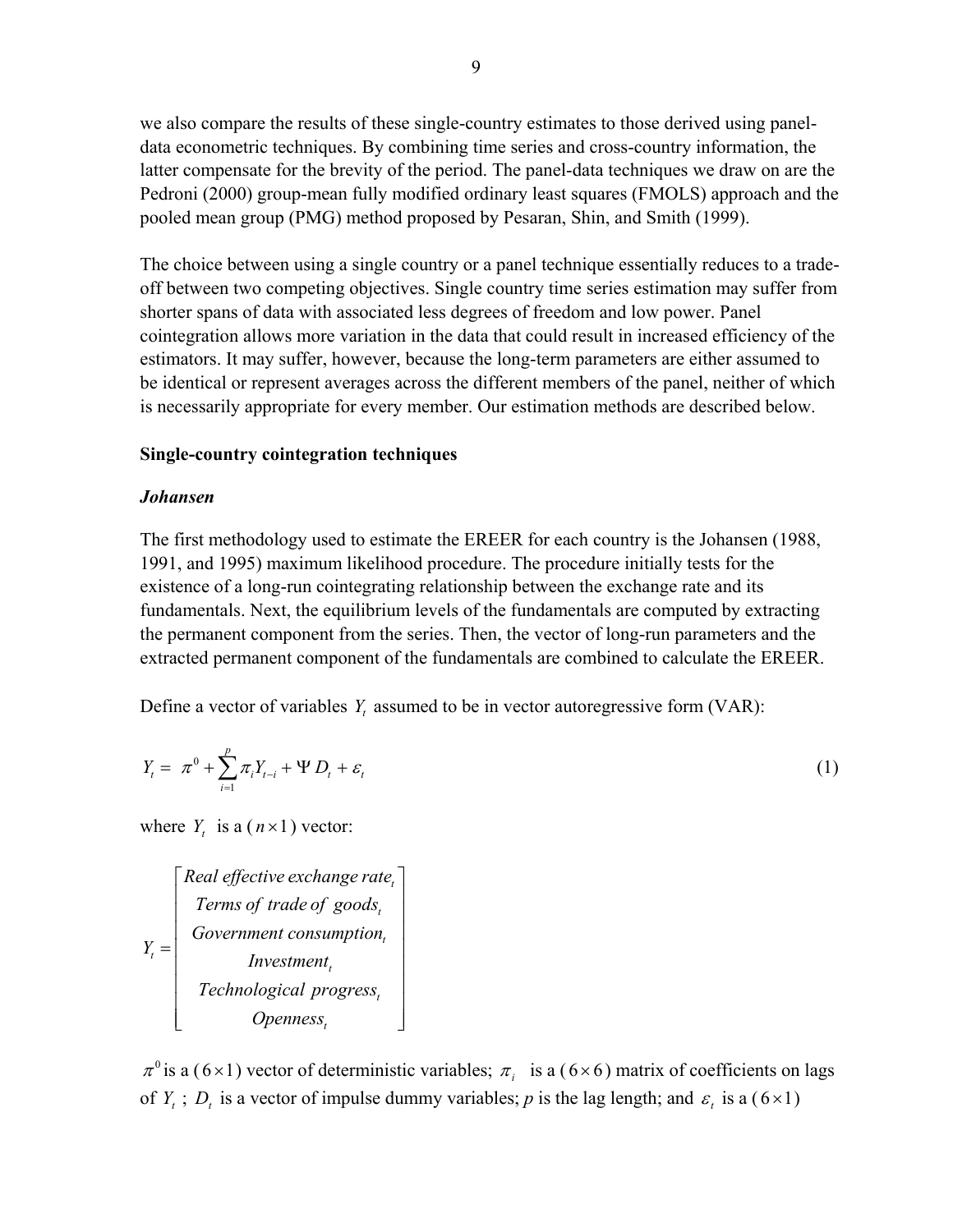vector of independent and identically distributed errors assumed to be normal with zero mean and covariance matrix  $\Omega$ . The VAR thus comprises six equations; the right-hand side of each equation comprises a common set of lagged and deterministic regressors.

The VAR specification in (1) provides the basis for cointegration analysis. Adding and subtracting various lags of Y, yields an expression for the VAR in first differences:

$$
\Delta Y_t = \pi^0 + \pi Y_{t-1} + \sum_{i=1}^{p-1} \Gamma_i \Delta Y_{t-i} + \Psi D_t + e_t, \qquad (2)
$$

where  $\Delta$  denotes the difference operator,  $\Gamma_i = -(\pi_{i+1} + ... + \pi_n)$  is a (6×6) coefficient

matrix, and 
$$
\pi \equiv \left(\sum_{i=1}^p \pi_i\right) - I
$$
.

 $\overline{a}$ 

The rank of  $\pi$  determines the number of cointegrating vectors:

(i) If  $rank(\pi) = 6$  or  $rank(\pi) = 0$ , then there is no cointegration among the variables. In this case, it is appropriate to estimate the model in levels (for  $rank(\pi) = n$ ), and first differences (for  $rank(\pi) = 0$ ).

(ii) If  $0 < rank(\pi) = r < 6$ , then there are *r* cointegrating vectors and relationships. In this case, matrix  $\pi$  can be expressed as the outer product of two full-column rank ( $6 \times r$ ) matrices  $\alpha$  and  $\beta$ , where  $\pi = \alpha \beta'$ .

If the condition in (ii) is met, the VAR can be expressed as a vector error correction model (VECM):

$$
\Delta Y_t = \pi^0 + \alpha \beta^1 Y_{t-1} + \sum_{i=1}^{p-1} \Gamma_i \Delta Y_{t-i} + \Psi D_t + \varepsilon_t.
$$
\n
$$
(3)
$$

The matrix  $\beta'$  contains cointegrating vectors, and the matrix  $\alpha$  has the weighting elements for the  $r^{th}$  cointegrating relation in each equation of the VAR. The matrix rows of  $\beta'Y_{t-1}$  are normalized on the variables of interest in the cointegrating relations and interpreted as deviations from long-run equilibrium conditions. The  $\alpha$  columns thus represent the speed of adjustment to long-run equilibrium.<sup>11</sup> The estimated vector  $\beta$  can be used to provide a measure of the EREER and also quantify the misalignment between the prevailing real exchange rate and its equilibrium level. The estimated  $\alpha$  associated with the REER captures the speed at which the real exchange rate converges to equilibrium.

 $11$  If the coefficient is zero in a particular equation, that variable is considered to be weakly exogenous and the VAR can be conditioned on that variable. Variables found to be non-weakly exogenous jointly respond to move the system back to equilibrium.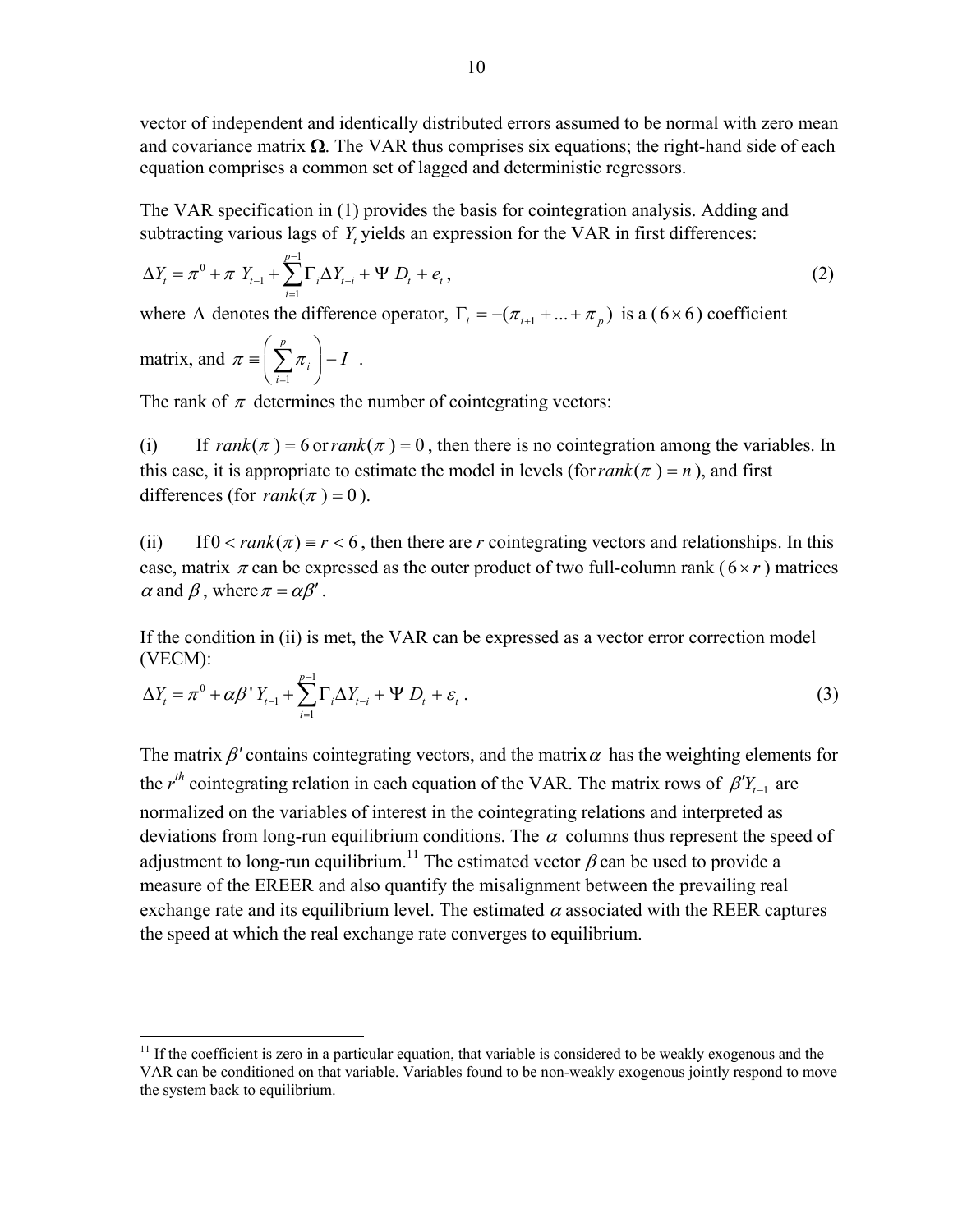#### *ARDL*

 $\overline{a}$ 

The second methodology used to estimate the EREER for WAEMU countries is the ARDL approach advanced by Pesaran and Shin (1999) and Pesaran et al. (2001). As Fosu and Magnus (2006) point out, the benefits of the ARDL methodology advanced by Pesaran and Shin (1999) and Pesaran, Shin, and Smith (2001) include: (i) the ARDL approach is relatively simple compared to the Johansen methodology: Once the existence of a cointegrating relationship has been established and the appropriate number of lags has been determined, the model can be estimated by OLS; (ii) unlike most other approaches to cointegration, the ARDL approach does not require pretesting for the existence of a unit root in the variables, a requirement that introduces additional uncertainly into the analysis. As Pesaran, Shin, and Smith (2001) point out, the ARDL method of testing for a relationship between the variables can be applied whether or not the underlying regressors are purely I(0), purely I(1), or cointegrated; and (iii) the underlying model is a single-equation ARDL, rather than a VAR as in the Johansen methodology, thus reducing the number of parameters to be estimated and improving efficiency in small samples (as in this study).

Consider the following ARDL $(p, q_1, ..., q_K)$  model:

$$
\phi(L,p)y_t = c^0 + \sum_{i=1}^K \delta_i(L,q_i) x_{it} + \Psi D_t + \varepsilon_i^y
$$
\n
$$
\tag{4}
$$

where *L* is the lag operator and we have partitioned the  $(n \times 1)$  vector  $Y_t$  in equation 1 into the dependent variable *y* and fundamentals  $x_i$ .

The ARDL procedure has two stages. In the first, we set out to ascertain whether there is a long-run relationship between the variables by testing for the significance of the lagged levels of the variables in the error-correction form of the underlying ARDL model in equation (4):

$$
\Delta y_t = c^0 - \phi_1 y_{t-1} + \sum_{i=1}^K \theta_i x_{it} - \sum_{j=1}^{p-1} \psi_j \Delta y_{t-j} + \sum_{i=1}^K \sum_{j=0}^{q-1} \overline{\omega}_{ij} \Delta x_{it-j} + \Psi D_t + \varepsilon_t^y
$$
(5)

The test for the absence of a level relationship in the error-correction model (ECM) is a test for the joint hypothesis that  $\phi_i = 0$  and  $\theta_i = 0$  for all *i* in equation (5).<sup>12</sup> However, this is complicated by the fact the asymptotic distribution of the *F*-statistic is nonstandard and will

<sup>&</sup>lt;sup>12</sup> Note that we assume that contemporaneous effect  $\Delta x_i$  is not correlated with the disturbance term  $\epsilon_{y}$  so that instrumental variable estimation is not necessary and the ECM can be consistently estimated by OLS. For details see Pesaran, Shin, and Smith (2001).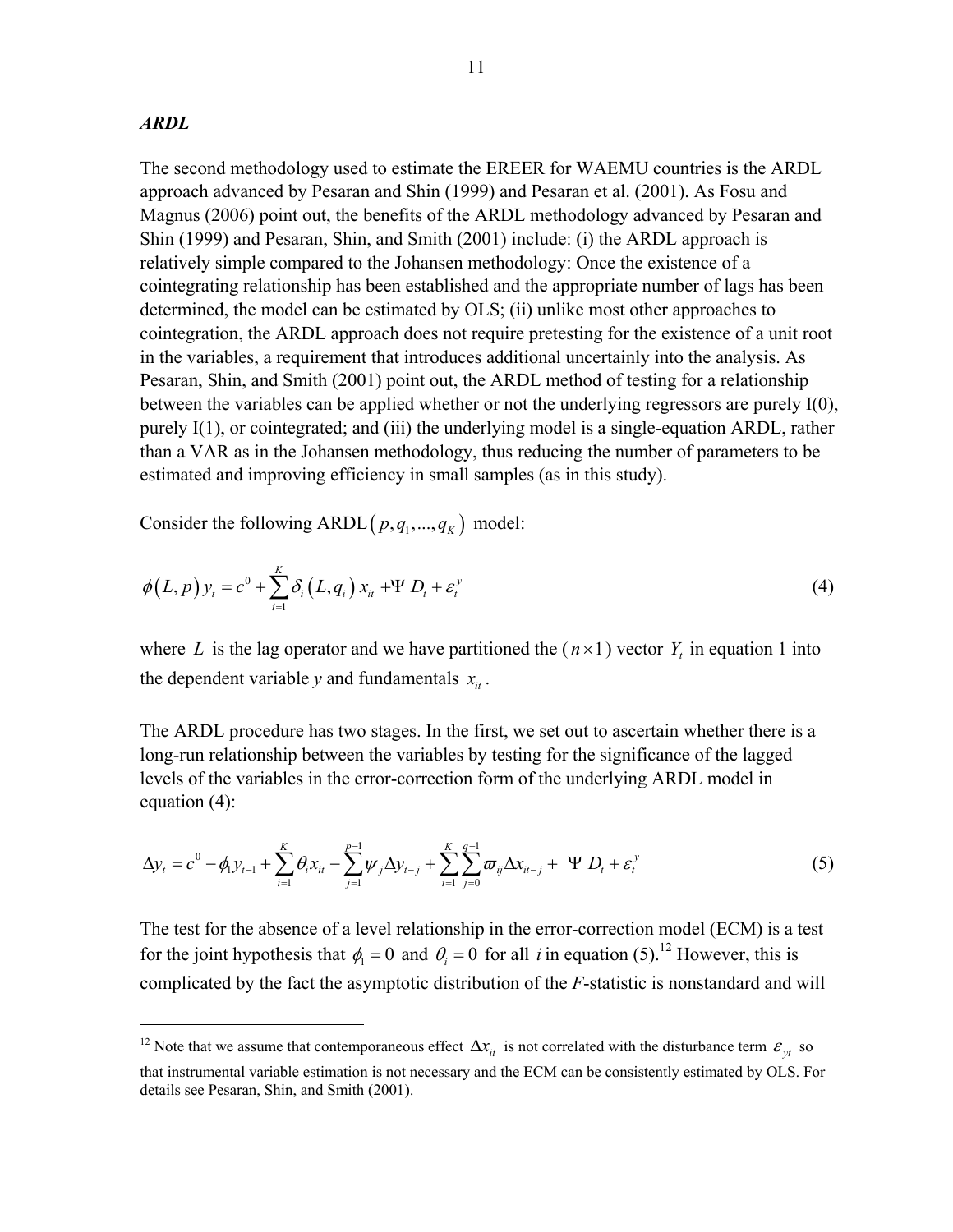depend on whether the regressors are  $I(0)$  or  $I(1)$ . Pesaran, Shin, and Smith (2001) have tabulated two sets of critical values. The first assumes that all the variables in the ARDL model are I(1) and the second that they are all I(0). This gives a band of critical values that covers all possible classifications of the variables into  $I(0)$ ,  $I(1)$ , or even fractionally integrated. If the computed *F*-statistic falls outside this band, a decision about the existence of a level relationship can be made without knowing whether the underlying variables are I(0) or I(1). If the *F*-statistic falls within this band, the results are inconclusive and will depend on whether or not the variables are stationary.

Once the existence of a relationship in levels between the variables has been confirmed, the second stage of the procedure involves estimating the ARDL model in equation 4 using OLS. However, whereas in the first stage it is important that the lagged changes of the ECM are unrestricted to avoid any pretesting problem, the use of a more parsimonious specification is advisable in the second stage. We therefore follow the approach discussed in Pesaran and Shin (1999) of searching across different combinations of lag-lengths for each of the underlying repressors in equation 4 using the Schwarz Bayesian criterion (SBC). The vector of long-run parameters can then be retrieved by rewriting the estimated ARDL model as an ECM.

## **Multicountry panel techniques**

Over the past decade, the literature on nonstationary panels has expanded rapidly (see Banerjee, 1999, and Breitung and Pesaran, 2005). Contrary to earlier nonstationary panel techniques, which have traditionally been applied to micropanels—characterized by short periods of time and large cross-sections—the recent literature focuses on techniques that can be applied to macroeconomic data for numerous countries—characterized by substantial time series and moderate cross-sections. These techniques have been appealing relative to singlecountry cointegration techniques of the kind discussed because the cross-sectional variation in the data provides more freedom and more efficiency when estimating the models, and therefore helps overcome the low power of time series unit root tests and cointegration analysis.

The attractiveness of these nonstationary panel techniques has also increased with the ability of more recent estimators to model cross-sectional heterogeneity. This relates to the issue of imposing (or not imposing) slope homogeneity. Group-mean estimators imply estimating the parameters country by country and then averaging them—essentially taking the long-run cointegrating vectors (in addition to the short-run dynamics) to be heterogeneous. In contrast, pooled approaches treat the parameters of the cointegrating vector as common across countries, thus maximizing freedom. In this paper, we use approaches that allow for flexibility related to cross-country heterogeneity. In particular we employ the pooled mean group (PMG) estimator, which allows for heterogeneity in the short-run dynamics but assumes that the cointegrating vector is homogenous across countries, and the group-mean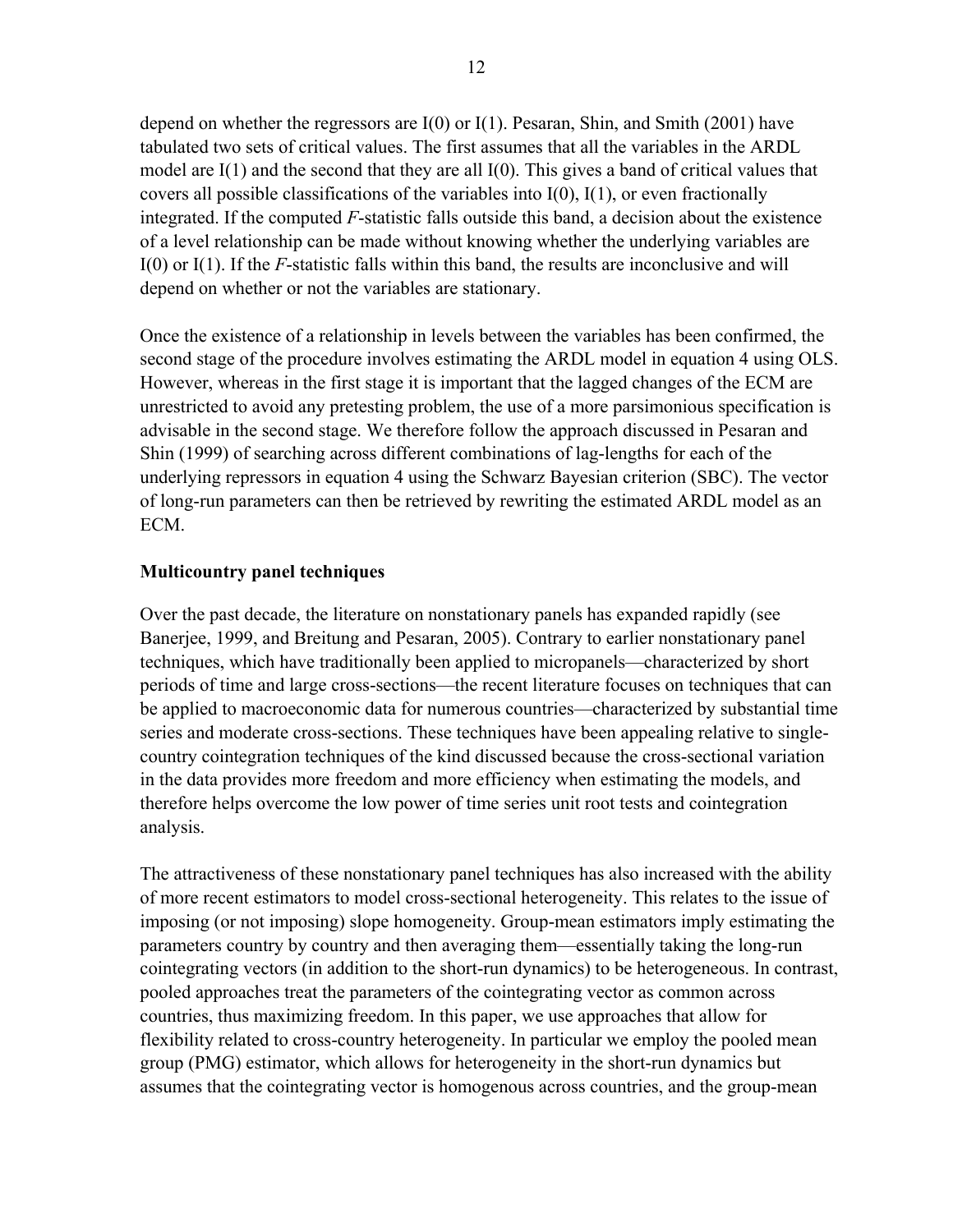fully modified OLS (GM-FMOLS) estimator, which allows for heterogeneity of both the long-run cointegrating vector and short-run dynamics. The next two sections outline these two estimators.

## *The Group-Mean Panel Fully Modified OLS (GM-FMOLS)*

The starting point for GM-FMOLS is the static equation

$$
y_{it} = a_i + \sum_{j=1}^{K} \beta_j x_{jit} + \varepsilon_{it}
$$
\n
$$
\tag{6}
$$

for  $i = 1, ..., N$  countries where  $y_i$  is the dependent variable,  $a_i$  is a country specific intercept, and  $x_{i}$  is a vector of K fundamentals. This corresponds to an Engle-Granger-type approach, which for a single country can be estimated consistently using OLS if there is cointegration between the dependent variable and the *K* fundamentals. In a nonstationary panel, however, Pedroni (2000) demonstrates that OLS is asymptotically biased while the distribution of the parameters is data-dependent (due to the presence of nuisance parameters associated with serial correlation of the data) unless the regressors are assumed to be exogenous and the dynamics homogenous across countries.

The GM-FMOLS panel technique was proposed by Pedroni (1996, 2000) to deal with these issues in a way that allows for heterogeneity in the cointegrating vectors. As discussed in Maeso-Fernandez, Osbat, and Schnatz (2004), the FMOLS takes into account the presence of the constant term and the possible correlation between the error term and the differences of the regressors. Adjustments are made to the dependent variable and then to the estimated long-run parameters obtained from regressing the adjusted dependent variable on the regressors. In the panel setting, the GM-FMOLS long-run coefficients are obtained by averaging the group estimates over *N.*

The form of the GM-FMOLS estimator is outlined in Pedroni (1996, 2000);

$$
\hat{\beta}^{GM-FMOLS} = N^{-1} \sum_{i=1}^{N} \left[ \left( \sum_{t=1}^{T} x_{it}^{'} x_{it} \right)^{-1} \left( \sum_{t=1}^{T} x_{it}^{'} y_{it}^{*} - T \hat{\lambda}_{i} \right) \right],
$$
 where  $y_{it}^{*}$  are the regressands adjusted

for the covariance between the error term and the  $x_{it}$ , and  $T\hat{\lambda}_i$  is the adjustment for the presence of the constant. The term in the brackets is the individual FMOLS estimator for the *K* fundamentals.

The advantages of this method include robustness to endogenous regressors and to many forms of omitted variables and measurement errors. It also allows for heterogeneity of the long-run parameters between countries, in which case the estimated parameters can be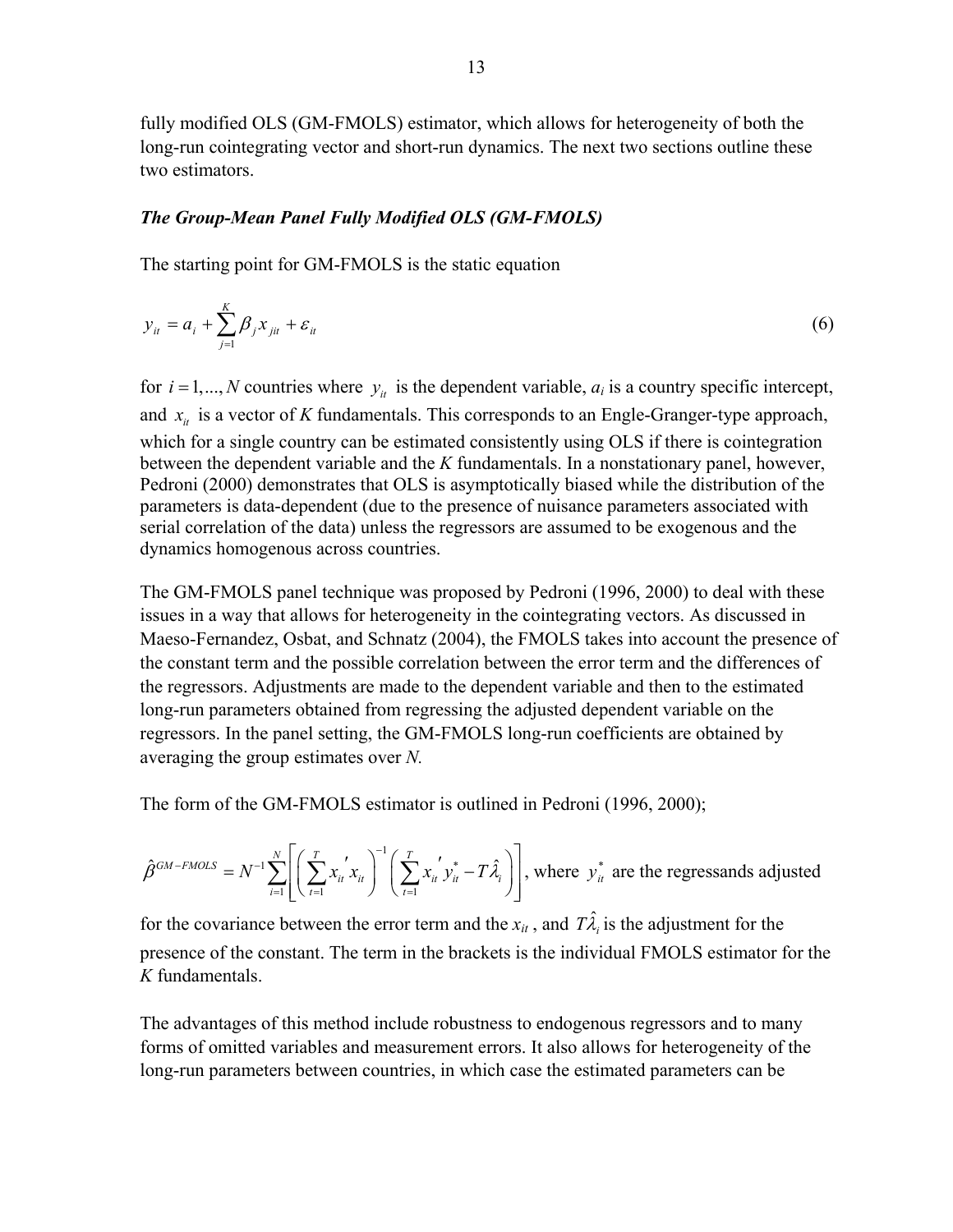interpreted as the mean values of the cointegrating vector. Using this approach, the existence of a cointegration relationship can be tested formally.

#### *The Pooled-Mean Group (PMG) Estimator*

<u>.</u>

The pooled-mean group estimator (PMG) proposed by Pesaran, Shin, and Smith (1999) constrains the long-run coefficients to be identical in an error correction framework but allows the short-run coefficients and error variances to differ.

The basic PMG estimator involves estimating an ARDL model of order (*pi*, *qi*):

$$
\Delta y_{it} = \phi_i y_{it-1} + \beta_i x_{it} + \sum_{j=1}^{p_i - 1} \psi_{ij} \Delta y_{it-j} + \sum_{j=0}^{q_i - 1} \delta_{ij} \Delta x_{it-j} + a_i + \varepsilon_{it}
$$
(7)

where  $y_{it}$  is the dependent variable,  $x_{it}$  is a vector of explanatory variables,  $a_i$  represents country-specific intercepts,  $\psi_{ij}$  and  $\delta_{ij}$  are the country-specific coefficients of the short-term dynamics, and  $\varepsilon_{it}$  is an error term. The long-run coefficients are assumed to be the same for all countries.<sup>13</sup> If  $\phi_i$  is significantly negative, there is a long-run relationship between  $y_{it}$  and *xit*.

The PMG approach is essentially a panel version of the ARDL procedure and consists of a maximum likelihood estimation of an ARDL model, which can be rewritten as an error correction model (ECM). Estimation of this model involves both pooling (within-dimension) and averaging (between-dimension). Pesaran, Shin, and Smith (1999) do not propose a formal cointegration test but derive asymptotic properties of the estimator for both stationary and nonstationary regressors.

Relative to GM-FMOLS the PMG estimator is a maximum likelihood estimator while GM-FMOLS, as its name suggests, is a modified OLS estimator. In principle, FMOLS requires fewer assumptions and tends to be more robust.<sup>14</sup> In particular, Pedroni (2000) finds that GM-FMOLS estimators have satisfactory size and power properties even for small panels, as long as *T* is larger than *N*. Pedroni also notes that even when the cointegrating vector is homogeneous, mean-group estimators have better small sample performance than withingroup estimators. Because the PMG estimator imposes long-run homogeneity, it can also produce inconsistent estimates of the average values of the parameters if the assumption of homogeneity is violated in practice—see, for instance, Pesaran and Smith (1995). However,

 $13$  Equation (7) can also be estimated with individual specific long–run coefficients which can be then averaged to obtain an Group Mean estimator. The two estimators can then be used to test for slope homogeneity using the Hausman test.

<sup>&</sup>lt;sup>14</sup> For more details on the choice of panel methods see Maeso-Fernandez, Osbat, and Schnatz (2004).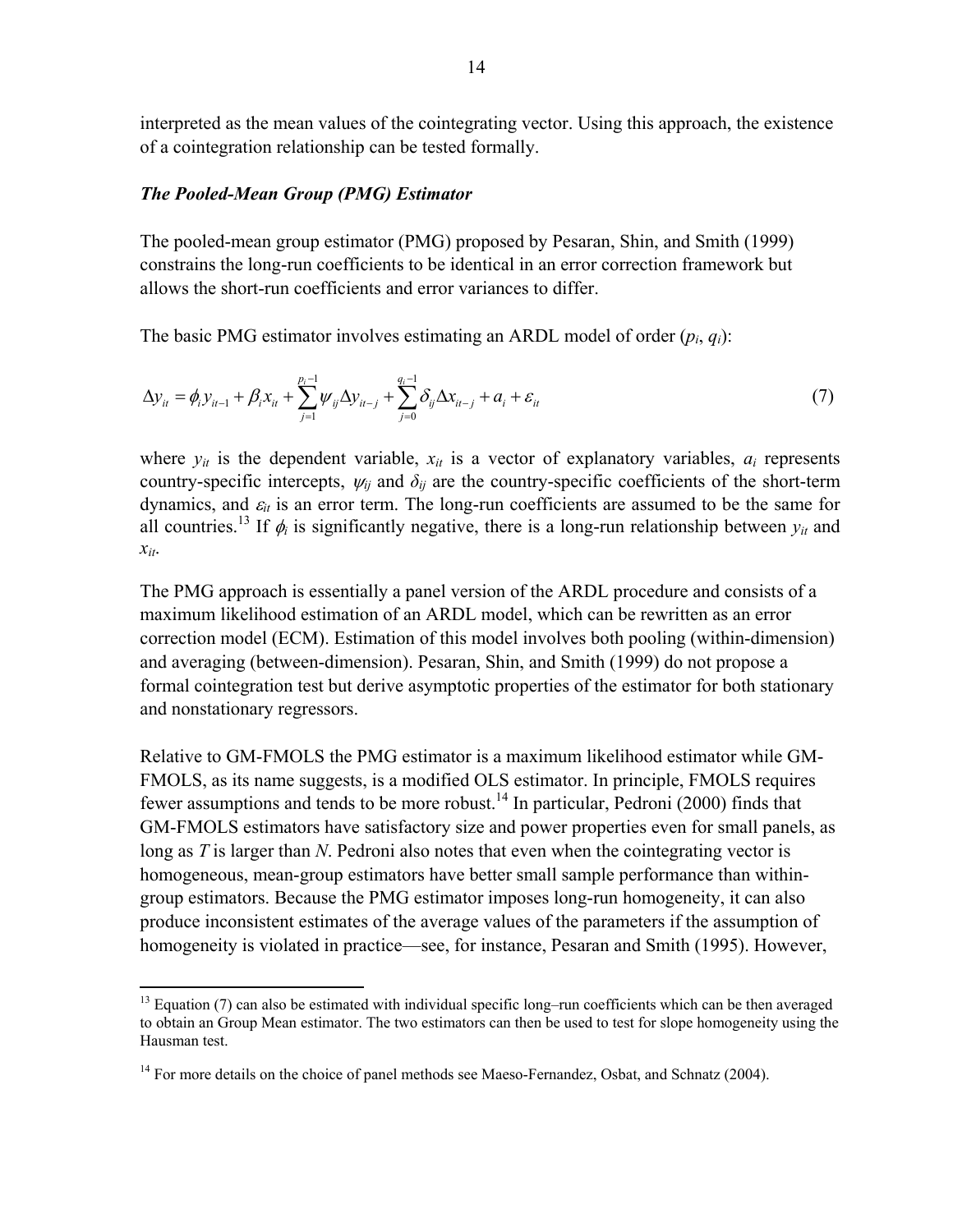if the long-run cointegrating vector is homogenous across countries, GM-FMOLS estimates are inefficient relative to PMG.

#### **B. Data**

As noted, we employ the following variables in our analysis of the EREER: the natural logarithm of the real effective exchange rate (LREER), the natural logarithm of terms-oftrade (LTTT), the natural logarithm of government consumption as a share of GDP (LCGR), the natural logarithm of real GDP per capita relative to trading partners (LPROD) to capture the Balassa-Samuelson effect, the natural logarithm of openness to GDP (LOPEN), and the natural logarithm of investment to GDP (LNIR). Dummy variables were used to capture the effect of the 1994 devaluation and the presence of outliers.<sup>15</sup> The dataset consists of annual observations for 1970 through 2005.16 The REER and the fundamentals employed in the empirical analysis are plotted in Figures C1 to C7 (Rename to B1-B7).

Some interesting patterns in the REER and the fundamentals are worth highlighting. First, member country REERs vary significantly around the WAEMU regional average. Benin's REER had appreciated the most (97 percent of the pre-devaluation level) at the end of 2006 and Mali's the least (67 percent). In addition, there is continued divergence in WAEMU member REERs, particularly in the latter period.<sup>17</sup> This could stem from the high degree of market separation, or, said differently, the lack of sufficient economic integration in the region.<sup>18</sup> Further, our analysis suggests that large differences in country specific REERs have been the driven primarily by different domestic CPI trends rather than NEER differences (e.g. different partner-country weights), suggesting a market driven real exchange rate adjustment. Nevertheless, it appears that there is important country-specific information about the individual countries' REERs that simply a regional average does not capture.

As expected, terms of trade patterns have been quite volatile in the region: in general, since devaluation, there have been net declines for Burkina Faso, Mali, Niger, and Togo, but terms of trade remained roughly constant for Benin, Côte d'Ivoire, and Senegal. Also, since about

<u>.</u>

<sup>&</sup>lt;sup>15</sup> Impulse dummies are included as required by the data but are constrained to lie outside the cointegrating space. For the single-country estimates the dummy variables employed in the univariate ARDL method are, with a few exceptions, a subset of those used in the multivariate Johansen method. In the panel estimation, we employ an impulse dummy to capture the devaluation in 1994 in one version of the PMG model. Further details are available from the authors upon request.

<sup>&</sup>lt;sup>16</sup> There are no missing observations and the panels are balanced. More details on the variable definitions and sources are presented in Appendix A.

 $17$  See Tsangarides (2007) for more details on the estimation of the measure of the dispersion.

<sup>&</sup>lt;sup>18</sup> By comparison, our analysis suggests that EU countries' REERs have been converging. For example, looking at the REERs of the group of the 15 EU countries (i.e. those that joined prior to 2004), there has been a trend reduction in the standard deviation of their REER changes since 1980, suggesting convergence.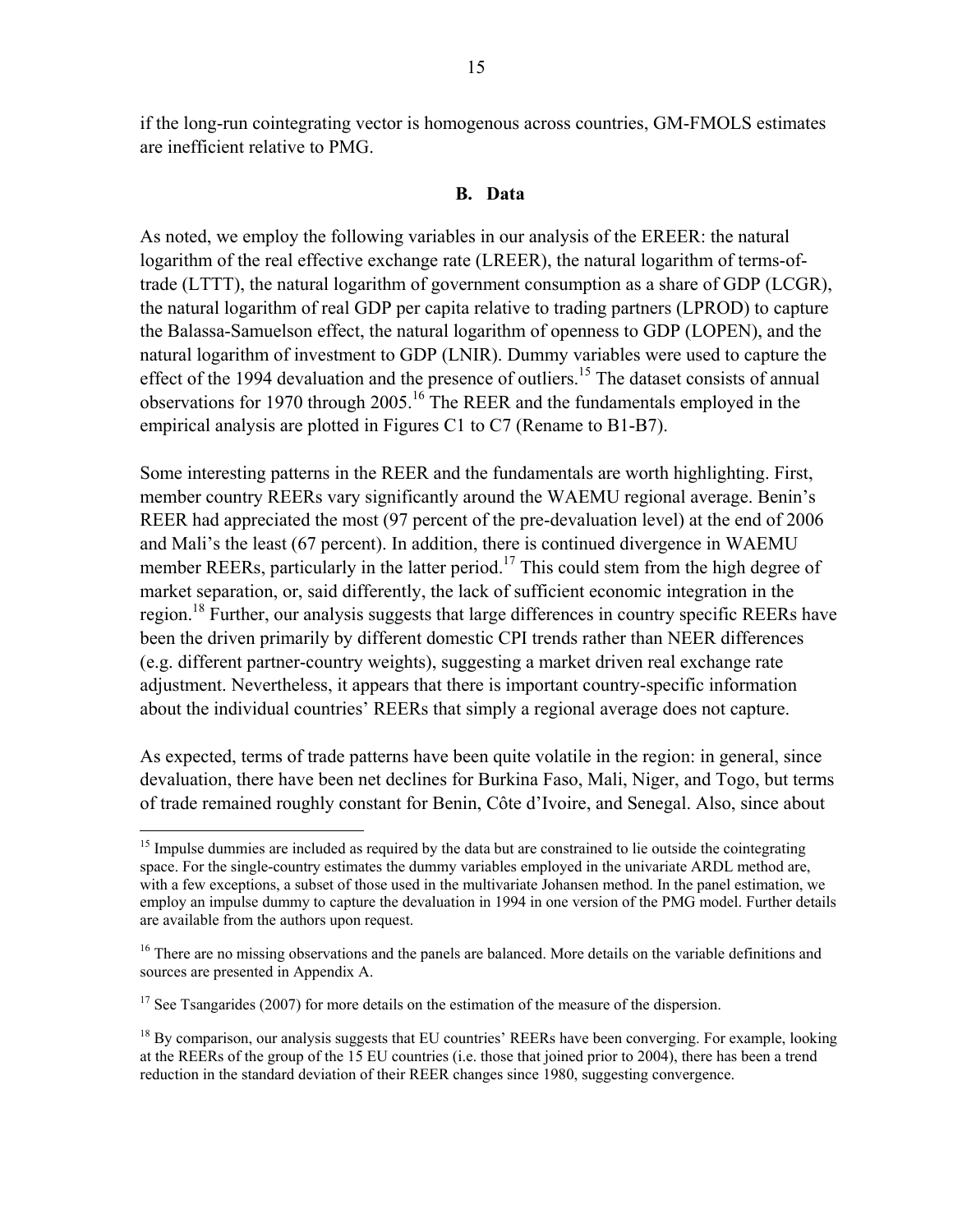the mid-1990s the ratio of government consumption to GDP has increased for Benin, Côte d'Ivoire, Mali, and Senegal; remained roughly constant for Burkina Faso; and declined for Niger and Togo. For all WAEMU countries (and the regional average), there was a persistent decline in real GDP per capita with respect to trading partners from the mid-1970s to the end of the sample period. Moreover, for the majority of the countries in the region—Benin, Mali, Niger, Senegal, and Togo—there have been some increases in the investment to GDP ratio since about the mid-1980s, but the ratio remained roughly constant in Burkina Faso and Côte d'Ivoire. Finally, there have been improvements in all countries in openness since the mid- to late 1990s, particularly for Côte d'Ivoire, Mali, Niger, Senegal, and Togo.

It is worth noting that while the movement in each countries' REER is clearly dominated by the 1994 devaluation, we do feel that an econometric analysis of the EREER is possible. In particular, studies (see inter alia Johansen, Mosconi, and Nielsen (2000)) suggest that the cointegrating framework employed in this paper is robust to structural breaks as long as these are captured by dummy variables. Moreover, we do not believe that the 1994 devaluation affected the underlying equilibrium relationship between the REER and its fundamental determinants. Hence, while the 1994 devaluation clearly had a large impact on the REER, we do not believe it directly affected the EREER. This is likely to facilitate the modeling of the EREER. Finally, we draw confidence from the fact that numerous studies have successfully analyzed the REER in WAEMU countries, obtaining results that are both statistically and economically meaningful.

It should be noted, however, that all econometric studies of real exchange rates in SSA are likely to suffer from data limitations. This is particularly true with respect to the pre-1980 data and the data on the REER. It is well-known that the pre-1980 data has in some instances been constructed using extrapolation techniques. The REER data also suffers from a number of limitations. In particular, the REER relies on data for the consumer price index (CPI), which for many countries reflects largely import prices and developments in the agricultural sector, and may therefore not provide a good measure of price developments in the economy as a whole. In addition, it is well known that the REER for several countries does not include data on some of its most important trading partners.<sup>19</sup> Finally, it is important to note that the CPI based REER may not provide an accurate picture of competitiveness. In particular, Saxegaard (2007) notes that the CPI may understate movements in competitiveness as consumer prices include the price of imported final goods, which tend to reflect movements in the nominal exchange rate.<sup>20</sup> While we recognize these data limitations, their importance is difficult to judge ex-ante. In addition, we do not consider them to invalidate our analysis given that our objective is primarily to investigate the sensitivity of estimates of the EREER

 $\overline{a}$ 

<sup>&</sup>lt;sup>19</sup> This is the case, for example with Niger and Benin where the REER does not include data on Nigeria.

<sup>&</sup>lt;sup>20</sup> Alternative measures of the real exchange rate are typically not available for the countries in our sample, however.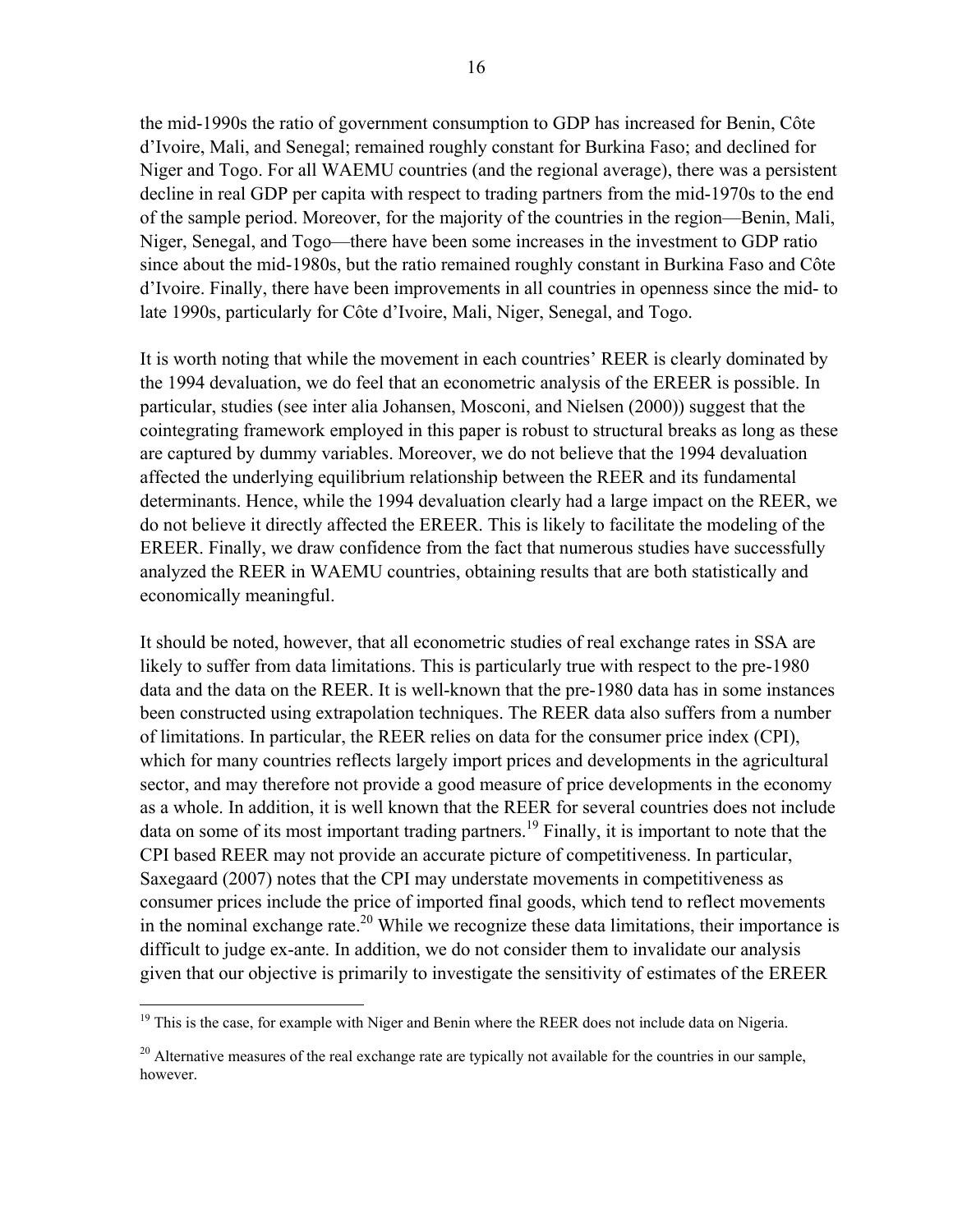to different estimation techniques. Nevertheless, it is clear that interpretation of the country results should take into account the data limitations referred to above.

## **Unit root tests**

 $\overline{a}$ 

Before estimating the long-run real exchange rate equations, we test for the presence of unit roots on all the series used in the analysis. Nelson and Plosser (1982) find that many macroeconomic and aggregate level series are shown to be well modeled as stochastic trends, i.e., integrated of order one, or *I(1)*. To mirror the different steps of our econometric analysis—single-country followed by a panel approach—country-by-country augmented Dickey-Fuller (ADF) tests and panel unit root tests are systematically conducted.

Country-by-country unit root tests are conducted using the ADF tests in both levels and first differences of the variables of interest. The results for each country are provided in Table B1. The t-ADF statistics are reported in the second column for each country, and the *p* -values are reported in the third.<sup>21</sup> We cannot reject the null hypothesis of a unit root for any of the variables in levels, but we strongly reject the null of a unit root in first differences. Hence, we conclude that all our variables are *I(1)* in levels or, equivalently, stationary in first differences.<sup>22</sup> Further, because the presence of structural breaks may bias traditional unit root tests towards finding evidence of nonstationarity, we supplement the ADF tests with the Zivot and Andrews (1992), and the Clemente, Montanes, and Reyes (1998) tests. These two tests allow for a grid search over possible structural break points—the latter test even allows for the (realistic) possibility of more than on break in the series—and then conduct a Dickey-Fuller type test conditional on the series inclusive of the estimated breaks(s).<sup>23</sup> Broadly speaking, both tests confirm that the LREER series for each country are nonstationary.

As noted by Maeso-Fernandez, Osbat, and Schnatz (2004), relative to single-country tests panel unit root tests have the advantage of increasing the power of the test by exploiting the cross-sectional as well as time-series information in the data. In this paper we carry out the  $\rho$  and  $t - \rho$  tests proposed by Levin, Lin and Chub (2002) ADF test; all three tests are based on pooled within-dimension estimators and hence assume that the parameters of interest are homogeneous across countries. We also employ the ADF-*t* panel unit root test proposed by

 $21$  The appropriate lag-length for the dependent variable in each test, chosen using the Schwarz Information Criterion.

<sup>&</sup>lt;sup>22</sup> The ADF test results in Table B2 are based on a specification with a constant term included (see notes for Table B2). We experimented with specifications that include both a constant and a deterministic time trend. The results are virtually unchanged from those reported in Table B2.

 $^{23}$  In particular, the Zivot and Andrews (1992) test allows for a one-time break in the intercept and/or the trend of the series; the Clemente, Montanes, and Reyes (1998) test allows for one and/or two breaks in the series and sudden or gradual changes in the means of the series. Results from these tests are available from the authors.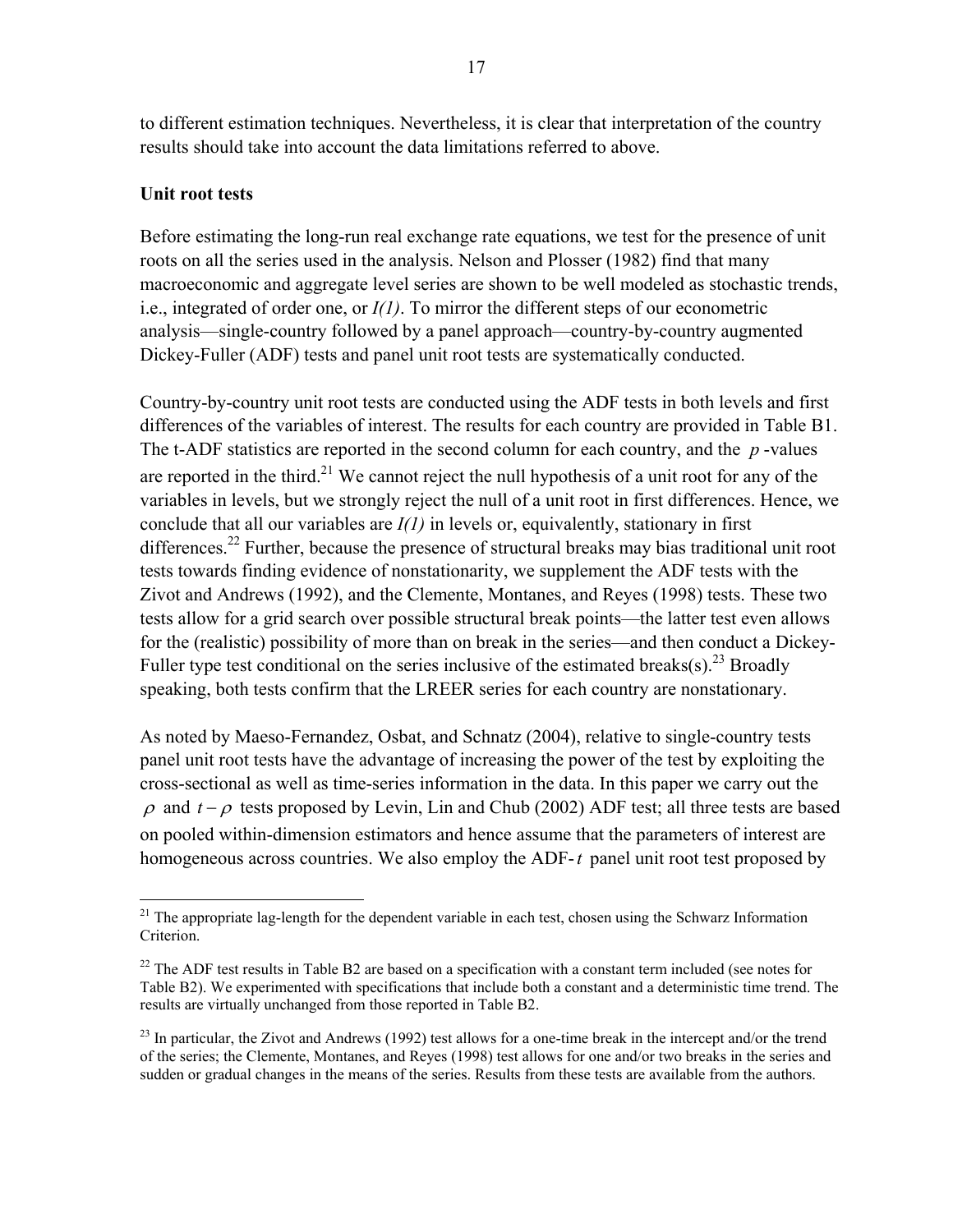Im, Pesaran and Shin (2003), which is based on a group mean estimator and thus treats the parameters of interest as heterogeneous between members. The results are presented in Table B2. Except for LNIR and LOPEN, which appear to be stationary in levels, the majority of the panel unit root tests employed suggest that all series are nonstationary in levels and stationary in first differences. $24$ 

## **Decomposition of the fundamentals**

 $\overline{a}$ 

Measuring the degree of misalignment requires constructing an unobserved variable, the EREER, which requires decomposing the fundamentals into permanent and transitory components. In particular, the EREER is defined as that value of the REER which is consistent in the long-run with the *equilibrium* value of the fundamentals. As is common in the literature, we construct a measure of the equilibrium by extracting the permanent component of each fundamental.<sup>25</sup> In this paper we apply the Hodrick-Prescott (HP) (1997) filter, which has become a popular choice among business cycle analysts. Given that our analysis requires comparing three different estimation techniques, to ensure consistent comparison across the estimation methods we apply the HP filter to each of the fundamentals $^{26}$ 

## **IV. EMPIRICAL RESULTS**

## **A. Integration Analysis**

The results in the previous section suggested that most of the fundamentals were integrated of order one and should therefore be modeled in a suitable econometric framework in order to avoid drawing conclusions based on spurious results. The unit root tests showed that all of the variables were stationary in first differences so that simple first differencing of the data would remove the nonstationarity problem. However, this would entail discarding information about any long-run "equilibrium" relationship among the variables, in particular the relationship between the REER and its fundamentals. Before turning to our estimation results, therefore, we first test for the presence of cointegration between the REER and the fundamentals in both a single-country and a panel-data environment.

 $24$  The fact that one or more fundamentals are stationary in levels is not of immediate concern as long as there is a cointegrating relationship between the REER and the nonstationary fundamentals.

<sup>&</sup>lt;sup>25</sup> Simply applying HP smoothing to the REER to get an estimate of the EREER is a fundamentally flawed approach, not least because it does not take advantage of the information resulting from the cointegration relationship and the interaction of the fundamentals in determining the EREER.

<sup>&</sup>lt;sup>26</sup> The Gonzalo-Granger (GG) (1995) decomposition may be an alternative (and perhaps more theoretically appealing) approach; however, it can only be used with the Johansen methodology (and hence, precluded its use for our analysis). For applications of GG, see for example, Cerra and Saxena (2002), Maeso-Fernandez, Osbat, and Schnatz (2002), and Abdih and Tsangarides (2006).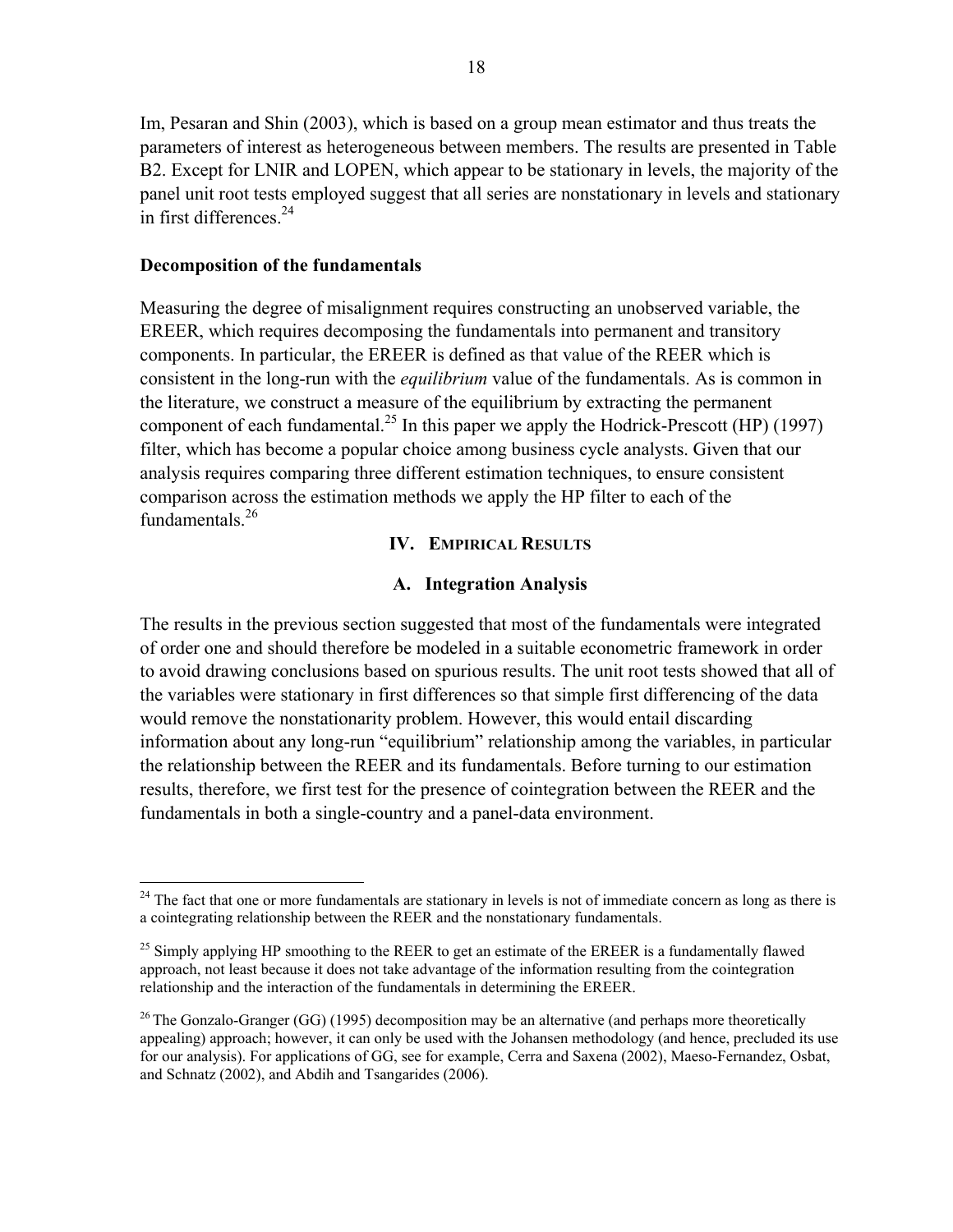The country-by-country cointegration tests are reported in Table B3. The top part of each panel presents the results of the Johansen test. The null hypothesis that there are zero cointegrating vectors versus the alternative that there are more than zero is soundly rejected for all countries. Furthermore, the null that there is at most one cointegrating vector versus the alternative that there are more than one is, with a few exceptions, not rejected at the 5 percent significance level.<sup>27</sup> The ARDL bounds test for cointegration for each country is reported in the bottom part of each panel. For WAEMU and four of the seven countries the results confirm cointegration between the variables at the 5 percent significance level. For the other three countries the results are ambiguous at the 5 percent level, but at the 10 percent level the bounds tests do suggest cointegration. We proceed on this basis.<sup>28</sup>

Several different tests for cointegration in nonstationary panels have been proposed in the literature. In this paper, we apply the seven tests proposed by Pedroni (1999) based on the null hypothesis of no cointegration; they have several benefits relative to other popular alternatives.<sup>29</sup> In particular, Maeso-Fernandez, Osbat, and Schnatz. (2004) note that the Pedroni tests allow for heterogeneous variances and some dependence between countries. Three of the tests (the "group" tests) are based on pooling along the between-dimension and thus allow for heterogeneous slope coefficients. The other four are based on pooling along the within-dimension.

The results are presented in Table B4 for raw and time-demeaned data. The null of no cointegration is rejected in three out of seven tests when raw data are used and in four out of seven cases when time-demeaned data are used. It is worth noting, however, that two of the group tests that allow for some degree of heterogeneity indicate cointegration among the variables. The one that does not suggest cointegration (the group  $\rho$  statistic) is well known to be grossly undersized (see, e.g., Maeso-Fernandez, Osbat, and Schnatz, 2004). We proceed therefore with estimation of the long-run parameters using the nonstationary panel techniques described.

## **B. Single-Country Estimation**

The results using the ARDL and Johansen single-country approaches are consistent with predictions from economic theory and with earlier analysis. The estimated elasticities of the cointegrating relation for the ARDL and Johansen techniques and their t-statistics (in

 $\overline{a}$ 

<sup>&</sup>lt;sup>27</sup> We report results of two cointegration tests, trace and max-eigenvalue. Both tests fail to reject "at most one vector" except in two cases: (i) Senegal where the trace (max-eigenvalue) test suggests that there may be two (one) cointegrating vector(s), and (ii) Niger where the trace (max-eigenvalue) test suggests that there may be one (zero) cointegrating vector.

<sup>&</sup>lt;sup>28</sup> The 10 percent critical values are not reported in Table B3. The relevant lower bound is 2.65 and the upper bound 3.35.

<sup>&</sup>lt;sup>29</sup> See inter alia Kao (1999) and McCoskey and Kao (1998).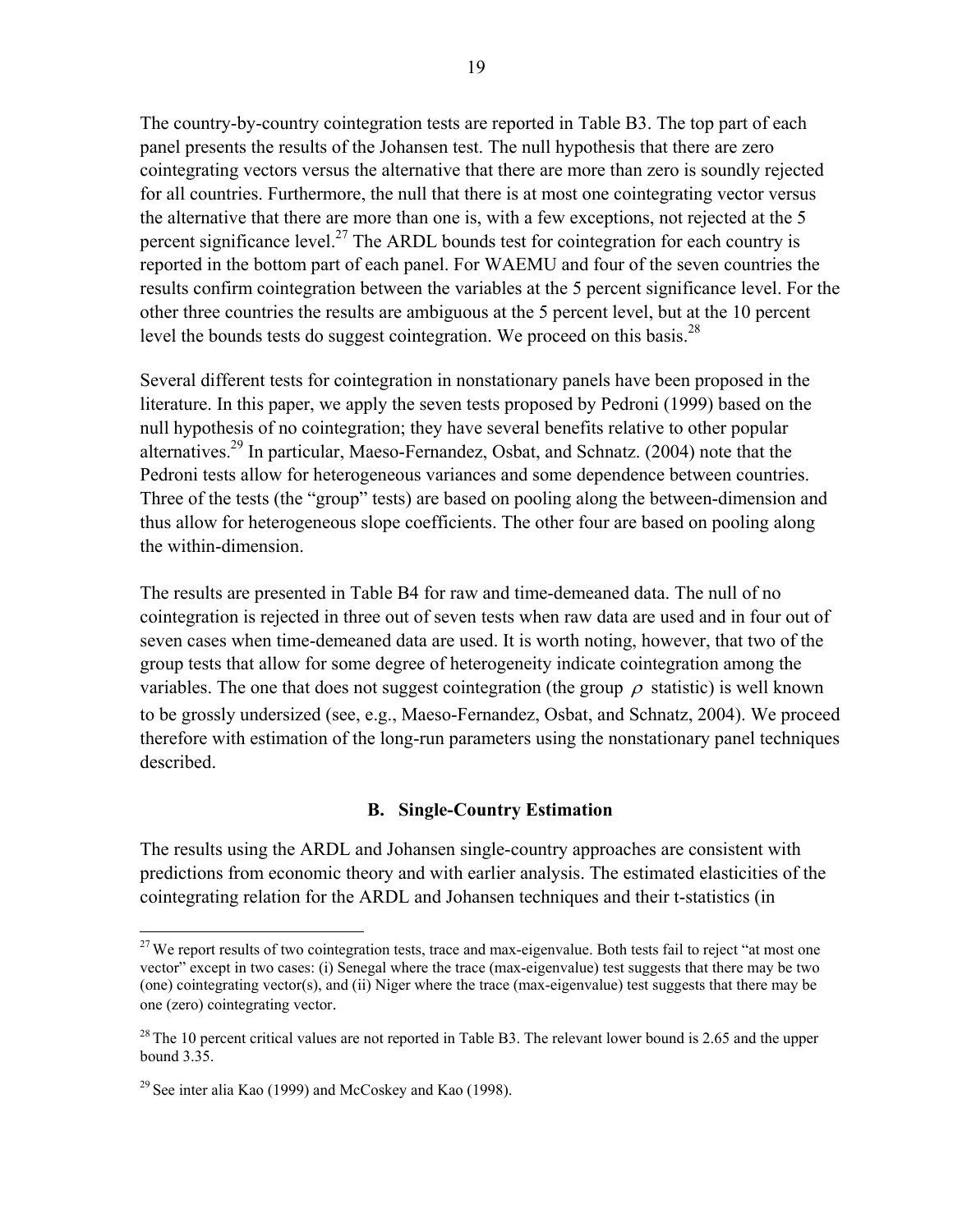brackets) are presented in Table 1. The top part of the table presents the estimated long-run relationship for each country; the bottom part of the table shows the estimate of the quantitative importance of the error correction term, which determines the speed at which the system moves back to equilibrium after deviations from long-run equilibrium. The bottom part of the table also reports the implied half-life of deviations away from equilibrium. While the diagnostic tests reported in Table B5 identify a few isolated issues, the estimated models generally appear to be well-specified.

## **Benin**

The single-country estimation results for Benin are relatively consistent across methodologies and with the predictions from economic theory. They suggest that (i) the terms of trade have a significant positive effect on the REER using both the ARDL and the Johansen methodologies, indicating that an improvement in the terms of trade would result in an appreciation of the long-run EREER through a possible wealth effect; (ii) government consumption has a significant positive (appreciating) impact on the REER, suggesting that most government spending is directed toward nontradables—the effect is particularly strong and significant in the model estimated using the Johansen technique; (iii) technological progress, proxied by relative real GDP per capita, has a significant positive long-term impact on the REER, thus confirming the Ballasa-Samuelson effect; (iv) investment has a significant positive effect on the REER in both the ARDL and the Johansen model, suggesting that investment in Benin moves spending toward nontradable goods; and (v) openness does not seem to have a significant effect on the REER.

Both estimation methodologies suggest that the error correction term is negative and significantly different from zero, suggesting that the error correction mechanism is stable. Surprisingly, however, the implied half-life of deviation is more than twice as long in the model estimated using the Johansen method relative to that using the ARDL model. The difference between the implied half-lives calculated using the ARDL and the Johansen approaches is replicated across countries and is consistent with previous findings by Saxegaard (2006) and Tsangarides (2007).<sup>30</sup> In addition, within the multivariate Johansen

 $\overline{a}$  $30$  In comparison to other studies, the overall adjustment speeds estimated in our paper appear on the high side. Mathisen (2003), and Cashin, Cespedes and Sahay (2003) estimate an adjustment speed with a half-life of less than a year for Malawi; MacDonald and Ricci (2003) estimate a half-life of 2 to 2.5 years for South Africa; Rogoff (1996) estimates the longer half-life of 3 to 5 years. While an analysis of the causes underlying the differing speeds of adjustment across our sample is clearly of interest, it is beyond the scope of this paper.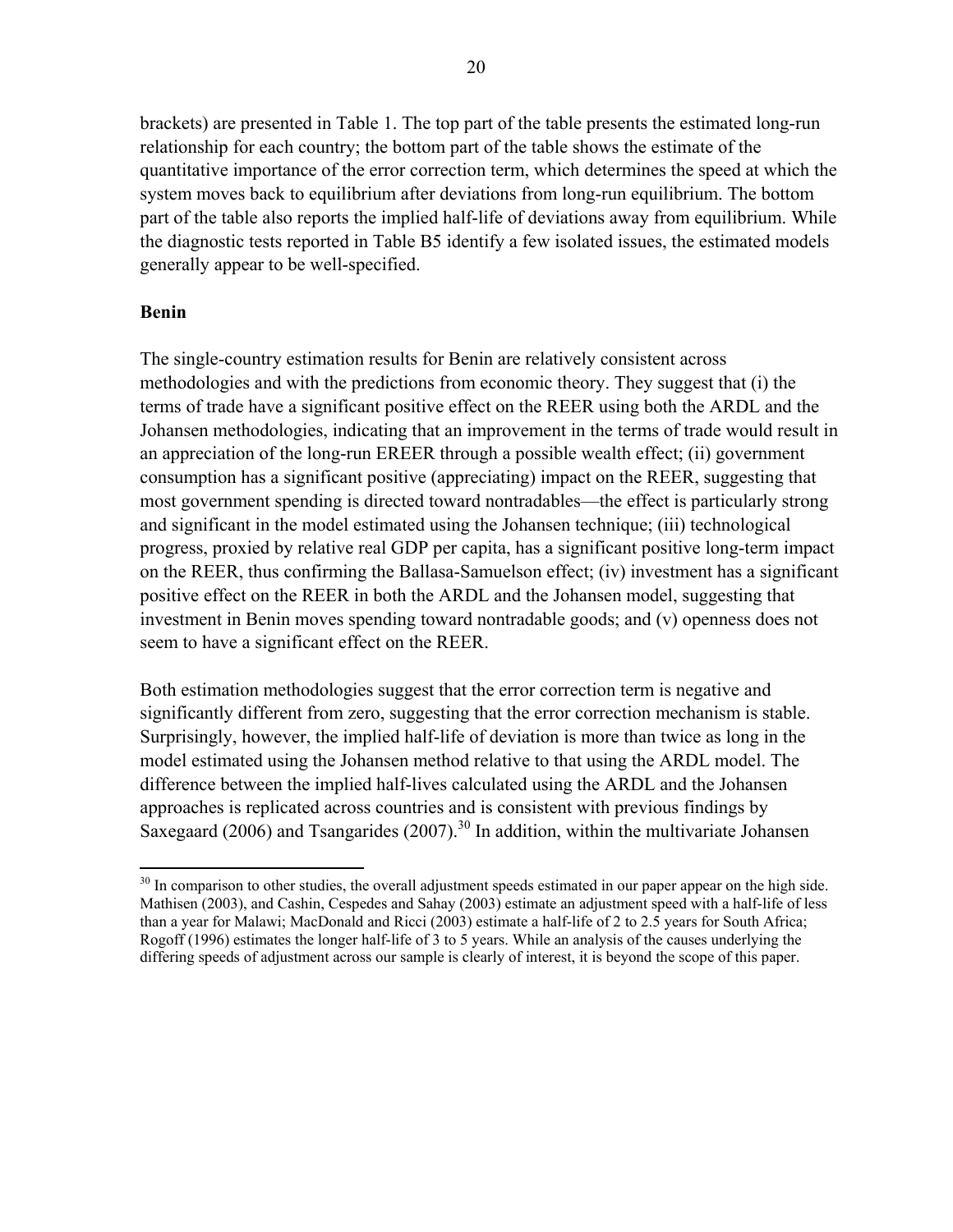|                                                                                                                                                                  |                     |                                                 |                       |                           | Table 1. Results of Cointegration Estimation <sup>1,2</sup>        |                              |                                                 |                                                   |                                                              |                                                        |                                |                                                                                                                                                                                                                                                                                                                                                      |                                                  |                                      |                                                                                        |                                                                                 |
|------------------------------------------------------------------------------------------------------------------------------------------------------------------|---------------------|-------------------------------------------------|-----------------------|---------------------------|--------------------------------------------------------------------|------------------------------|-------------------------------------------------|---------------------------------------------------|--------------------------------------------------------------|--------------------------------------------------------|--------------------------------|------------------------------------------------------------------------------------------------------------------------------------------------------------------------------------------------------------------------------------------------------------------------------------------------------------------------------------------------------|--------------------------------------------------|--------------------------------------|----------------------------------------------------------------------------------------|---------------------------------------------------------------------------------|
|                                                                                                                                                                  | Benin               |                                                 | Burkina               | Faso                      | Côte d'Ivoire                                                      |                              | Maii                                            |                                                   | Niger                                                        |                                                        | Senegal                        |                                                                                                                                                                                                                                                                                                                                                      | Togo                                             |                                      | WAEMU                                                                                  |                                                                                 |
|                                                                                                                                                                  | Johansen            | <b>ARDL</b>                                     | Johansen              | <b>ARDL</b>               | Johansen                                                           | <b>ARDL</b>                  | Johansen                                        | <b>ARDL</b>                                       | Johansen                                                     | <b>ARDL</b>                                            | Johansen                       | <b>ARDL</b>                                                                                                                                                                                                                                                                                                                                          | Johansen                                         | <b>ARDL</b>                          | Johansen                                                                               | <b>ARDL</b>                                                                     |
| Estimates of the Long Run Coefficients                                                                                                                           |                     |                                                 |                       |                           |                                                                    |                              |                                                 |                                                   |                                                              |                                                        |                                |                                                                                                                                                                                                                                                                                                                                                      |                                                  |                                      |                                                                                        |                                                                                 |
| In(terms of trade)                                                                                                                                               | $1.03***$           | $1.01***$                                       | $1.96***$             | $0.82$ **                 | $0.47***$                                                          | 0.40                         |                                                 | $-0.93$                                           | ***<br>0.48                                                  |                                                        | ***<br>0.38                    | $0.53***$                                                                                                                                                                                                                                                                                                                                            | $-0.08$                                          | $-0.15$                              | 0.25                                                                                   | $0.31***$                                                                       |
|                                                                                                                                                                  | [8.71]              | [3.97]                                          | [6.56]                | [2.60]                    | $[5.18]$<br>$0.33$ $*$                                             | $1.93$<br>0.01               | $\begin{array}{c} 0.56 \\ 2.45 \end{array}$ *** | $-1.20$                                           |                                                              | $0.36$<br>$2.29$<br>$0.23$<br>$1.4$<br>$1.4$<br>$0.74$ | $[2.94]$<br>0.37               | $[3.15]$<br>$0.51$                                                                                                                                                                                                                                                                                                                                   |                                                  | $-1.43$<br>$-0.86$                   | $\begin{bmatrix} 1.92 \\ 0.78 \end{bmatrix}$                                           | $[3.76]$ ***                                                                    |
| In(government consumption)                                                                                                                                       | $1.59***$           | $0.59*$                                         | $1.08***$             | $* * *$<br>0.51           | ***                                                                |                              |                                                 | 0.09                                              |                                                              |                                                        | *                              | $\ast$                                                                                                                                                                                                                                                                                                                                               | $-1.54$ ]<br>-0.46 $*$                           |                                      |                                                                                        |                                                                                 |
|                                                                                                                                                                  | [7.12]              | 1.87]                                           | [8.42]                | [2.89]                    | $\begin{bmatrix} 4.48 \\ 0.78 \end{bmatrix}$                       | [0.08]                       | $[4.31]$<br>1.22 ***                            | [0.27]                                            | 1.371<br>0.20<br>0.60<br>0.60                                |                                                        | $[2.58]$<br>1.25               | $[2.50]$<br>0.78 $*$                                                                                                                                                                                                                                                                                                                                 | $\begin{bmatrix} 2.87 \\ 0.39 \end{bmatrix}$ *** | [0.20]                               | $[9.31]$<br>0.17 $*$                                                                   | $[15.32]$ ***                                                                   |
| In(technological progress)                                                                                                                                       | $1.27***$           | $0.85***$                                       | $3.08***$             | 0.56                      | ł                                                                  |                              |                                                 |                                                   |                                                              |                                                        | į                              |                                                                                                                                                                                                                                                                                                                                                      |                                                  |                                      |                                                                                        |                                                                                 |
|                                                                                                                                                                  | [11.36]             |                                                 | [4.52]                | $[0.69]$<br>-1.06 $\cdot$ |                                                                    | $[2.07]$<br>-1.00 $^{\circ}$ | [5.50]                                          | $\begin{bmatrix} 1.92 \\ -0.55 \end{bmatrix}$ *** |                                                              |                                                        | $[8.29]$<br>-0.54              |                                                                                                                                                                                                                                                                                                                                                      |                                                  |                                      |                                                                                        |                                                                                 |
| In(investment)                                                                                                                                                   | $0.56***$           | $\begin{bmatrix} 3.48 \\ 0.34 \end{bmatrix}$ ** | $-2.16$ ***           | ł                         |                                                                    |                              |                                                 |                                                   |                                                              |                                                        | ŧ                              |                                                                                                                                                                                                                                                                                                                                                      | į                                                |                                      |                                                                                        |                                                                                 |
|                                                                                                                                                                  |                     | [2.10]                                          | $[-5.78]$<br>2.54 *** |                           | $\begin{bmatrix} 4.09 \\ -0.82 \\ 16.79 \\ 0.82 \end{bmatrix}$ *** | $\frac{12.39}{0.96}$         | $-5.65$                                         |                                                   | $\begin{bmatrix} 6.38 \\ 0.08 \\ 1.02 \\ 0.34 \end{bmatrix}$ | $4.40$<br>$-0.02$<br>$-0.37$<br>$-0.36$                |                                |                                                                                                                                                                                                                                                                                                                                                      |                                                  |                                      |                                                                                        |                                                                                 |
| In(openness)                                                                                                                                                     | $[3.74]$<br>$-0.23$ |                                                 |                       | [3.0] 0.62                |                                                                    |                              | 0.27                                            | $[-3.22]$                                         |                                                              |                                                        |                                |                                                                                                                                                                                                                                                                                                                                                      |                                                  |                                      |                                                                                        |                                                                                 |
|                                                                                                                                                                  | $\frac{148}{4.77}$  | $-0.55$                                         | [4.22]                | [61.1]                    | $4.36$<br>0.35                                                     | [2.04]                       | 1.04                                            | $-1.79$ ]<br>16.63                                | $-2.36$ ]                                                    | $-1.79$ ]<br>4.85                                      | 6591<br>0.24<br>0.2.70<br>2.70 | $\begin{bmatrix} 3 & 7 \\ -0 & 2 \\ -1 & -0 \\ 0 & 0 \\ 0 & 0 \\ 1 & 78 \\ 1 & 0 \\ 1 & 0 \\ 1 & 0 \\ 1 & 0 \\ 1 & 0 \\ 1 & 0 \\ 1 & 0 \\ 1 & 0 \\ 1 & 0 \\ 1 & 0 \\ 1 & 0 \\ 1 & 0 \\ 1 & 0 \\ 1 & 0 \\ 1 & 0 \\ 1 & 0 \\ 1 & 0 \\ 1 & 0 \\ 1 & 0 \\ 1 & 0 \\ 1 & 0 \\ 1 & 0 \\ 1 & 0 \\ 1 & 0 \\ 1 & 0 \\ 1 & 0 \\ 1 & 0 \\ 1 & 0 \\ 1 & 0 \\ 1 &$ | $4.52$ ]<br>6.75                                 | 541<br>0.23 4<br>0.24 5<br>2.36 7.30 | $\begin{bmatrix} 2.23 \\ -0.43 \\ -4.40 \\ 0.47 \\ 0.47 \\ 0.24 \\ 0.24 \end{bmatrix}$ | $\begin{bmatrix} 5.30 \\ -0.58 \\ -0.74 \\ 0.23 \\ -0.23 \\ 0.26 \end{bmatrix}$ |
| Constant                                                                                                                                                         |                     | $-2.04$                                         | $-9.09$               | 0.70                      |                                                                    |                              |                                                 |                                                   | 3.95                                                         |                                                        |                                |                                                                                                                                                                                                                                                                                                                                                      |                                                  |                                      |                                                                                        |                                                                                 |
| Estimates of the ECM coefficients                                                                                                                                |                     |                                                 |                       |                           |                                                                    |                              |                                                 |                                                   |                                                              |                                                        |                                |                                                                                                                                                                                                                                                                                                                                                      |                                                  |                                      |                                                                                        |                                                                                 |
| D[In(real effective exchange rate)]                                                                                                                              | $-0.09$ **          | $-0.23$ ***                                     | $*80.0$               | $-0.33$                   | $-0.18$ ***                                                        | $-0.29$ **                   | $-0.12$                                         | $-0.15$                                           | $-0.29$                                                      | $-0.41$                                                | $-0.19$                        | $-0.33$                                                                                                                                                                                                                                                                                                                                              | $-0.23$                                          | $-0.55$ ***                          | $-0.13$ **                                                                             | $-1.05$ ***                                                                     |
|                                                                                                                                                                  | $[-2.27]$           | $[-3.22]$                                       | $[-2.04]$             | [4.04]                    | $[-3.06]$                                                          | $[-2.55]$                    | $[-2.26]$                                       | $[-1.84]$                                         | $[-3.88]$                                                    | $[-6.44]$                                              | $[-2.08]$                      | $[-4.68]$                                                                                                                                                                                                                                                                                                                                            | $[-1.94]$                                        | [4.00]                               | $[-2.01]$                                                                              | $[-6.20]$                                                                       |
| Half-life of deviation                                                                                                                                           | 74                  | $\overline{3}$                                  | 10.6                  | $\overline{2}$ .          | 3.9                                                                | $^{2.4}$                     | 5.9                                             | 4.6                                               | $^{2.4}$                                                     | $\overline{1}$                                         | 3.6                            | $\frac{1}{2}$                                                                                                                                                                                                                                                                                                                                        | 3.0                                              | 1.3                                  | 5.3                                                                                    | $\overline{0}$ .7                                                               |
| Three, two, and one asterisks, denote statistical significance at the 0.01, 0.0<br>The speed of adjustment is derived from the error correction model.<br>Notes: |                     |                                                 |                       |                           | 05, and 0.10 levels, respectively; t-statistics in brackets.       |                              |                                                 |                                                   |                                                              |                                                        |                                |                                                                                                                                                                                                                                                                                                                                                      |                                                  |                                      |                                                                                        |                                                                                 |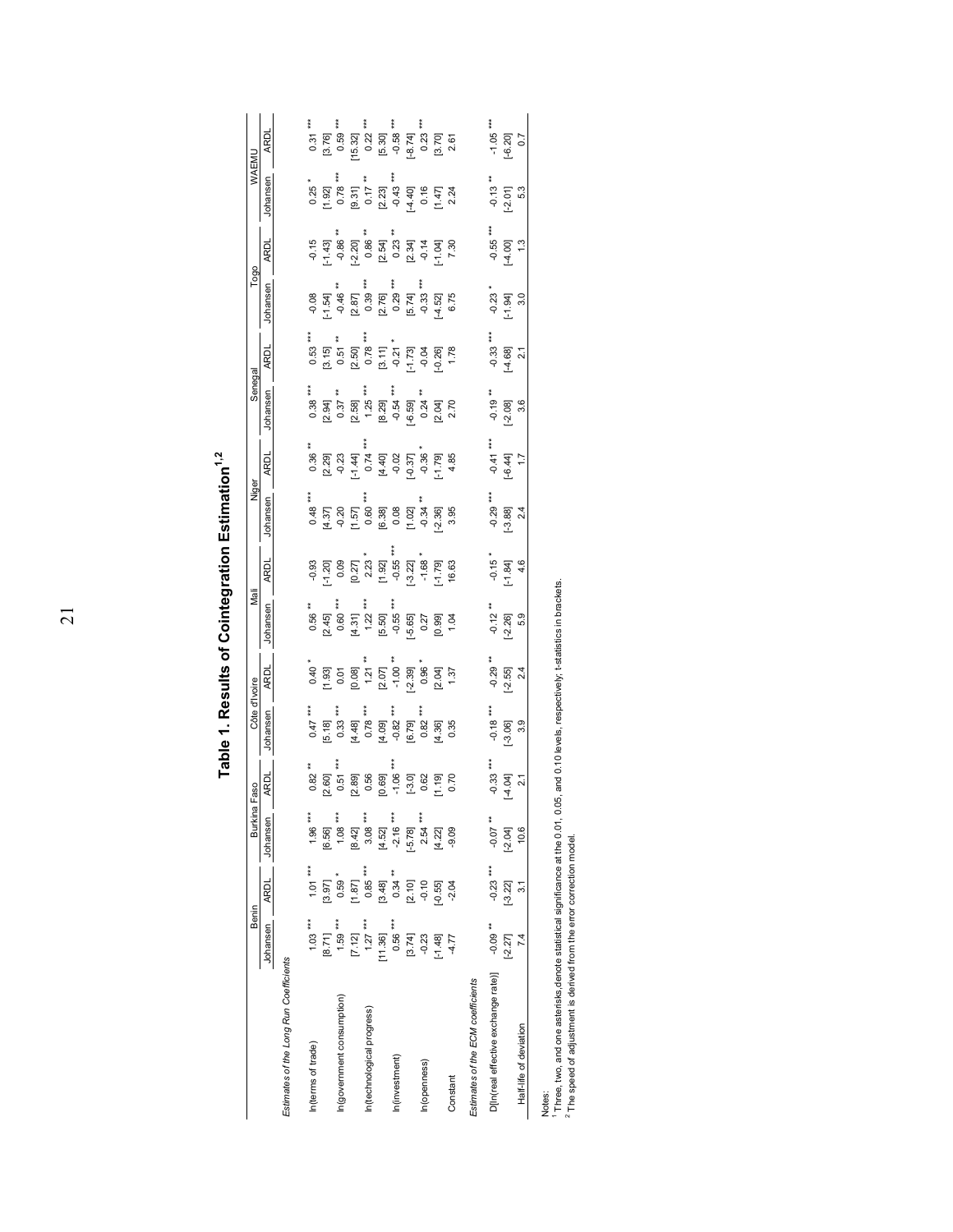framework the adjustment coefficient of the cointegrating vector is estimated to be significantly different from zero in more than one equation. This suggests that the fundamentals associated with these equations are not weakly exogenous with respect to the parameters of the cointegrating relationship, implying that in the face of a deviation from the long-run equilibrium these variables jointly respond to move the system back to equilibrium

## **Burkina Faso**

The results for Burkina Faso suggest that (i) terms of trade and government consumption have a significant positive effect on the REER, although these two effects are much stronger when the Johansen methodology is used; (ii) technological progress and openness have a positive effect on the REER in the Johansen model but are both insignificant in the ARDL model; and (iii) investment has a negative effect on the REER, suggesting that, unlike our findings for Benin, an increasing share of investment in Burkina Faso shifts spending toward tradable goods in the long run. Although significant across both methodologies, this effect is much stronger in the Johansen model. Finally, while the estimates of the error correction term confirm that the mechanism is stable in both models, the implied half-life differs significantly, as was the case for Benin.

## **Côte d'Ivoire**

In Côte D'Ivoire, the estimated effect of fundamentals on the REER in the long run is consistent across econometric techniques and with the results for Burkina Faso. However, increased parameter uncertainty implies that the effect of the fundamentals is not as significant statistically in the ARDL model as in the Johansen model. This is particularly true for government consumption, which has a significant positive effect on the REER in the model estimated using the Johansen method but is insignificant in the ARDL model. The estimated error correction terms confirm the stability of the mechanism and imply that half of any deviation away from equilibrium is corrected in two and a half to four years, depending on methodology.

## **Mali**

The econometric methods give significantly different results for Mali. In particular, while terms of trade and government consumption have a significant positive effect on the REER in the Johansen model, we are unable to detect any significant effect of these two fundamentals in the ARDL model. The opposite is the case with openness, which has a negative and significant effect on the REER in the ARDL model, suggesting that increased openness leads to a deterioration of the current account, but it is insignificant in the Johansen model. As was the case for Burkina Faso and Côte D'Ivoire, investment has a significant negative effect on the REER and the estimated parameter for technological change confirms the Balassa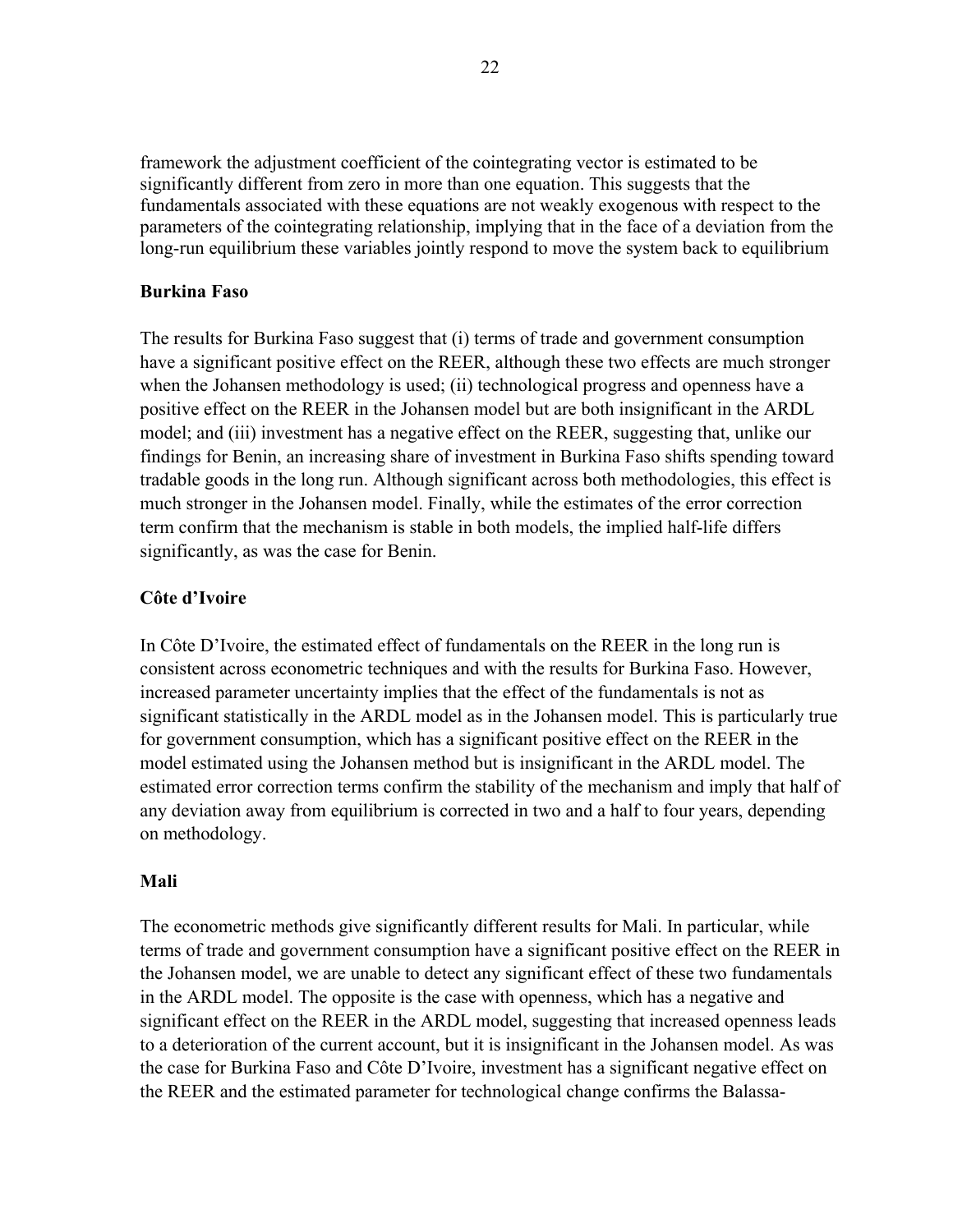Samuelson effect. The error correction terms confirm that both models are stable and suggest a half-life of deviation of four and a half to six years.

## **Niger**

Our estimation results from Niger are consistent for both methodologies. As was the case for Mali, in the ARDL model we find evidence that increasing openness puts pressure on the REER to depreciate in the long run. Otherwise, we are unable to find any significant effect of investment or government consumption on the REER in the long run, though terms of trade and technological progress have the expected significant positive effect. The results indicate that the model is stable with a half-life of deviation of one and a half to two and a half years—relatively short compared to the previous results.

## **Senegal**

As with Niger, the single-country results for Senegal are relatively similar for both econometric techniques. With the exception of openness in the ARDL model, all the fundamentals have significant effects on the REER in the long run; this is consistent with economic theory. Quantitatively, results for Senegal are similar to those for Côte d'Ivoire: They suggest that the model is stable and the half-life of deviation is comparable to that of Côte d'Ivoire.

## **Togo**

The results for Togo differ from those for the previous countries in that we are unable to find any significant effect of terms of trade on the REER in either of the two single-country models. Moreover, an increase in government consumption leads to a depreciation of the REER in both models, suggesting that, unlike in previous countries, an increase in government consumption moves spending toward tradable goods. Otherwise, productivity and investment have a significant positive effect on the REER and increasing openness is associated with a depreciation of the REER. However, the latter is not significant in the ARDL model. The error correction terms suggest that both models are stable with half-lives comparable to those of Niger.

## **WAEMU**

Our final set of single-country estimation results is based on data aggregated for WAEMU as a whole. As one would expect, the results are consistent with the results for individual countries. In particular, (i) the terms of trade have a positive and significant effect on the REER, as was true for every country except Mali; (ii) an increase in the share of government consumption shifts spending toward the nontradable sector, putting pressure on the REER to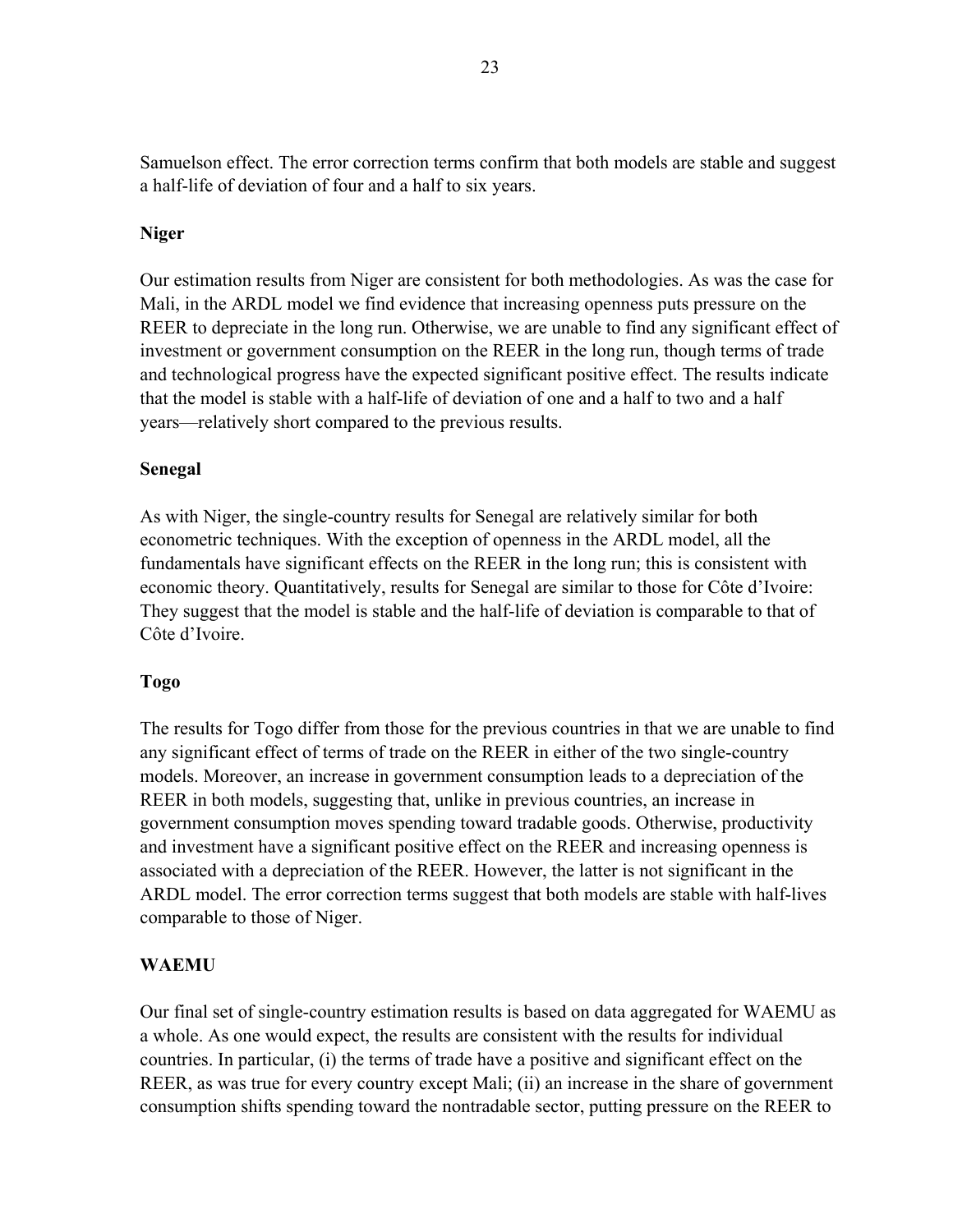appreciate, as was true for all countries except Niger; (iii) our results for WAEMU, as was true for every country confirm the positive long-term impact of technological progress on the REER, which is consistent with the Balassa-Samuelson hypothesis; (iv) an increased share of investment expenditure shifts spending toward tradables, as was true for the majority of its members; and (v) increasing openness has a positive effect on the REER in the long run, as in Burkina Faso and Côte D'Ivoire (although this effect is only significant in the ARDL model). In addition to being stable, the results suggest a half-life of deviation between six months and five years, depending on methodology.

#### **C. Multicountry Panel Estimation**

The results from the multicountry panel estimation are reported in Table 2. The first two columns report the results from estimating the nonstationary panel using GM-FMOLS and the final two columns report the results from estimating the panel using PMG. The two columns for each estimator differ in the extent to which they correct for time-effects that are common to countries (e.g., the 1994 devaluation). The first set of results for each estimator uses the uncorrected data and the second set uses either common time dummies and timedemeaned data (FMOLS) or an impulse dummy for 1994 (PMG).

|                                               | <b>FMOLS</b>     | FMOLS <sup>3</sup> | <b>PMG</b>  | PMG <sup>4</sup> |
|-----------------------------------------------|------------------|--------------------|-------------|------------------|
| <b>Estimates of the Long Run Coefficients</b> |                  |                    |             |                  |
| In(terms of trade)                            | $0.17***$        | $0.16***$          | ***<br>0.59 | $0.31***$        |
|                                               | [4.25]           | [6.22]             | [4.46]      | [3.38]           |
| In(government consumption)                    | $0.26$ ***       | $-0.06$            | 0.11        | $0.20*$          |
|                                               | [5.26]           | $[-0.53]$          | [1.09]      | [1.86]           |
| In(technological progress)                    | $0.23$ ***       | 0.34               | $1.03***$   | ***<br>0.80      |
|                                               | [8.63]           | [0.53]             | [4.71]      | $[7.64]$         |
| In(investment)                                | $***$<br>$-0.06$ | ***<br>$-0.04$     | $-0.78$ *** | $-0.01$          |
|                                               | $[-2.18]$        | $[-2.16]$          | $[-5.18]$   | $[-0.2]$         |
| In(openness)                                  | $-0.25$ ***      | $-0.04$            | $0.97***$   | $-0.07$          |
|                                               | [-3.82]          | [-0.94]            | [4.26]      | $[-3.82]$        |

## **Table 2. Results of Panel Estimations1,2**

Notes:

 $1$  Three, two, and one asterisks, denote statistical significance at the 0.01, 0.05,

and 0.10 levels, respectively; t-statistics in brackets.

 $2$  For PMG estimates, ARDL lags selected wih SBC criteria (max. 3).

 $3$  With time demeaned variables.

<sup>4</sup> With 1994 dummy included.

Both sets of GM-FMOLS results suggest that productivity has had a significant positive effect on the REER and investment a significant negative impact, suggesting that, on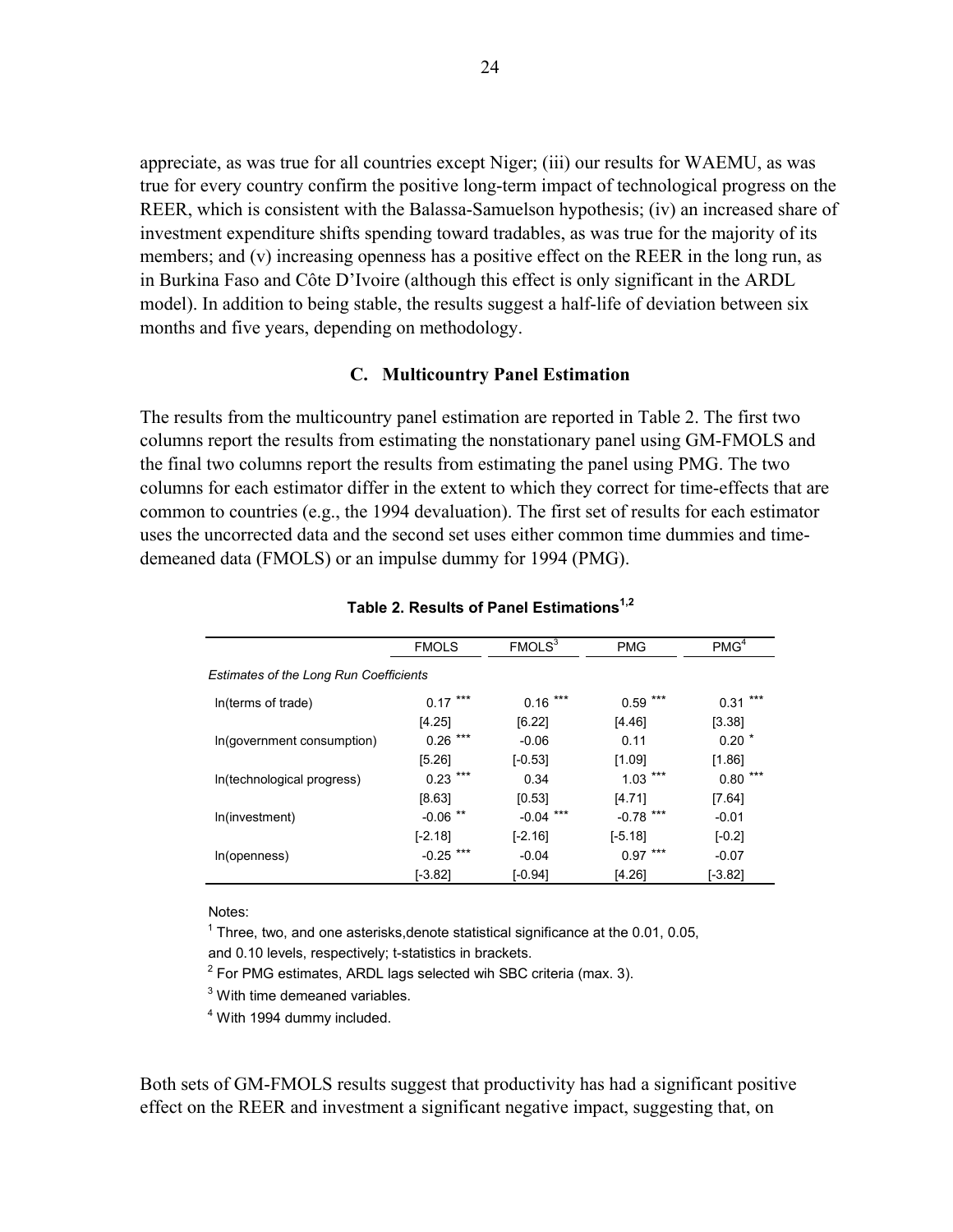average*,* an increase in the investment-to-GDP ratio shifts spending toward tradable goods. Similarly, both government consumption and openness have significant effects on the REER in the GM-FMOLS model with uncorrected data but not in the model with time-demeaned data.

The PMG results are similar to the GM-FMOLS results. Terms of trade and productivity are positive and significant in both the model with a dummy for 1994 and the model without; government spending has a positive significant effect in the former but not the latter. The opposite is true for investment and openness, which has a significant effect on the REER in the model with uncorrected data but not in the model corrected for the 1994 devaluation. However, contrary to the results from the GM-FMOLS model, the PMG model using uncorrected data suggests that increasing openness has a significant positive effect on the REER. The error correction term in the PMG model suggests a half-life of two and a half to five years, which is comparable to our single-country results.

One of the strengths of the PMG framework is the fact that it allows formal testing, using a Hausmann test, of whether the assumption of long-run homogeneity across countries is valid. Conducting this test parameter by parameter produces mixed results for this hypothesis, suggesting that while the long-run effect of some fundamentals on the REER, such as productivity and openness, seems to be similar across countries, the long-run effect of parameters such as terms of trade is not.<sup>31</sup> This puts into question the validity of using the PMG framework, which assumes that the cointegrating vector is homogeneous for all countries. GM-FMOLS, however, does not suffer from this weakness. It allows us to relax the assumption of long-run homogeneity, but because our GM-FMOLS results are an average of the individual cointegrating vectors, the fact that we reject homogeneity in the PMG frameworks suggests that for any given country the actual GM-FMOLS cointegrating vector may be significantly different from the average. This in turn may lead to difficulties when we employ these results to analyze country-by-country REER misalignment.

## **D. Real Misalignments**

The long-run relationships between the REER and the fundamentals estimated permit the calculation of the EREER. Based on the results of each of the five methods, EREERs were computed using the estimated long-term parameters listed in Table 1 and the permanent component of the fundamentals derived using the HP methodology. Figures 1 to 8 illustrate our results for each country. The two panels at the top display the evolution of the actual REER and the estimated EREER and the two bottom panels display the implied misalignment as a percent. The two left panels illustrate the results derived using the single-

 $\overline{a}$ 

<sup>&</sup>lt;sup>31</sup> The results from the Hausmann tests are not reported but are available from the authors upon request.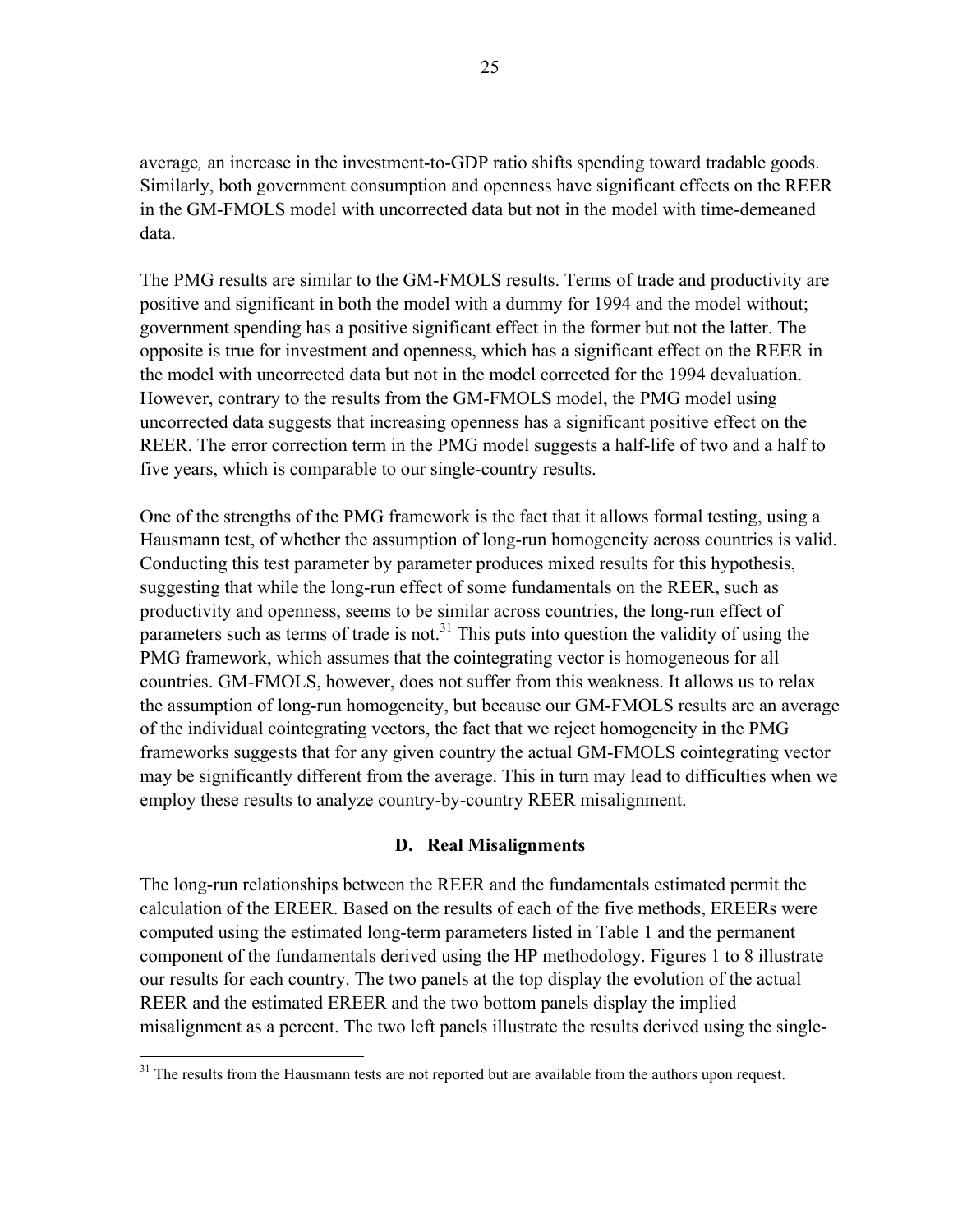country estimation techniques, and the two right-hand side panels display the results from the panel cointegration estimates.<sup>32</sup> In general the single-country estimates and to a lesser extent the panel estimates provide plausible estimates of the degree of REER misalignment. However, while the single-country estimates are typically fairly consistent, they are often relatively different from the panel estimates, suggesting that the results from the panel estimation are not representative of every country in the sample. Finally, the range of estimates underlines the uncertainty involved in estimating REER misalignment and the importance of treating the results of any single estimation with caution.

## **Benin**

The single-country results for Benin indicate that the REER went through a period of overvaluation before 1994, which suggests that for Benin the 1994 CFA devaluation was warranted. The number of years of overvaluation differs significantly between methods, however. The devaluation in 1994 led to an undervaluation, which in the model estimated using the ARDL approach has gradually disappeared. However, the model estimated using the Johansen approach suggests that the EREER has been appreciating in line with the actual REER, so the degree of undervaluation in the Johansen model has remained relatively stable since the devaluation. In 2006, therefore, the degree of undervaluation implied by the singlecountry estimators ranges from about 3 to 17 percent.

The panel estimators differ sufficiently from the single-country results to cast doubt on the validity of the results for Benin. Except for the PMG estimates, the results from the panel estimates are relatively consistent, suggesting that in the case of Benin, to replicate the data it is necessary to include an impulse dummy in the PMG model to capture the effect of the 1994 devaluation. Including an impulse dummy for 1994 in the PMG model, however, results in a model that does not show any overvaluation before 1994. This is also the case with the FMOLS model estimated on demeaned data. Instead, the two models suggest that the REER in Benin had been undervalued since approximately 1982. In 2006, however, the results of these two models and the FMOLS model estimated on the raw data are consistent with the single-country estimates, with the degree of undervaluation ranging from about 0 to 12 percent.

## **Burkina Faso**

 $\overline{a}$ 

The single-country estimators and the panel estimators also give different results for Burkina Faso. The single-country results, which are more or less consistent, find evidence of an

 $32$  Because the focus of this paper is on the uncertainty inherent in the choice of econometric estimator rather than the statistical uncertainty surrounding our results, we do not include statistical error bands.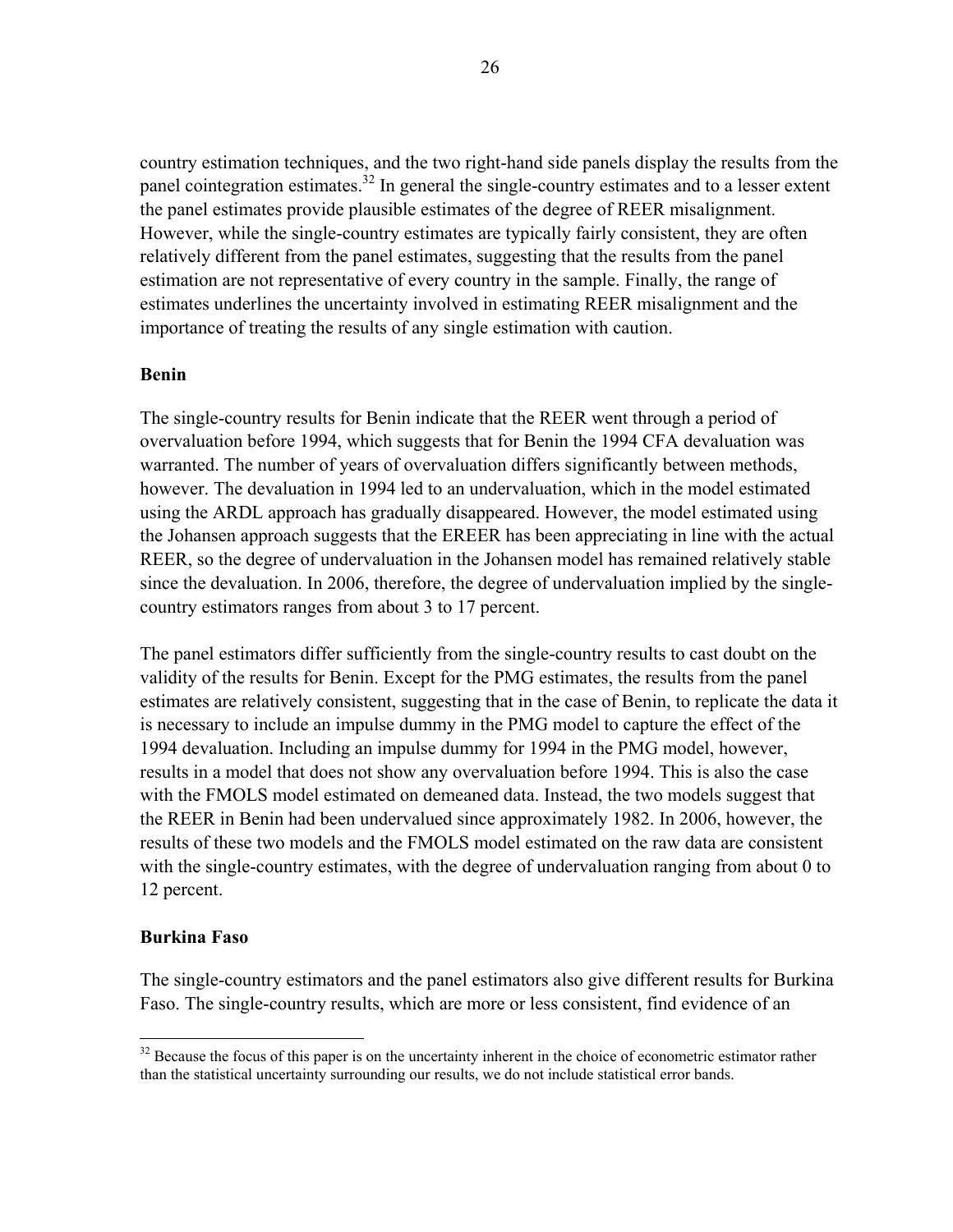overvaluation ranging from 6 to 15 percent before the 1994 devaluation. Moreover, both the Johansen and the ARDL model indicate that the EREER continued to depreciate later, to the extent that the undervaluation caused by devaluation is no longer a problem. Indeed in 2006 the results consistently suggest that the REER may be overvalued by about 9 percent. This is in sharp contrast with the results obtained using the panel estimators, which suggest an undervaluation ranging from about 1 to 24 percent. Unlike our results for Benin, the PMG estimator without an impulse dummy for the devaluation provides results that are consistent with those of the other panel-data estimators.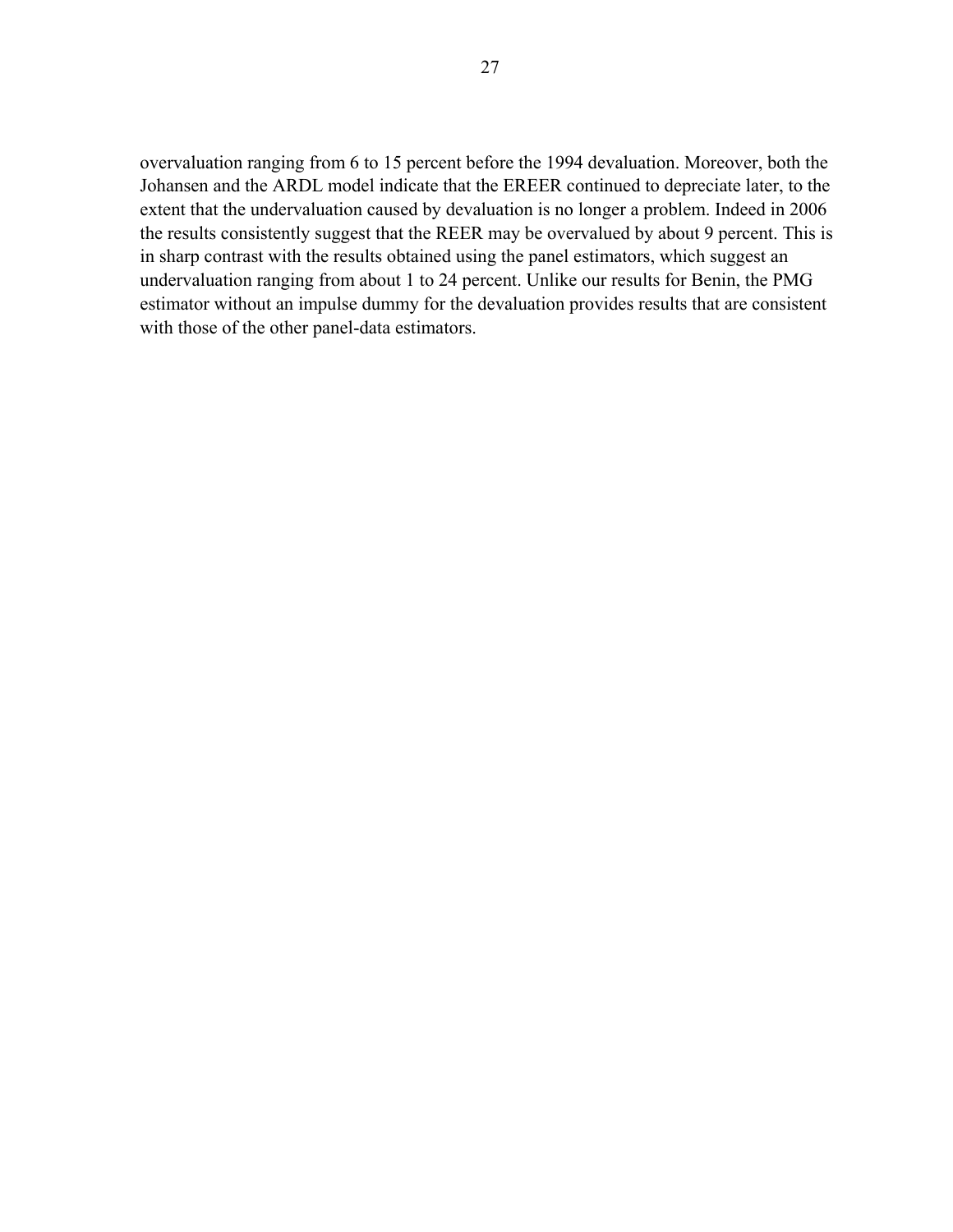

Figure 1. Benin: Actual and Equilibium Exchange Rates, 1970–2006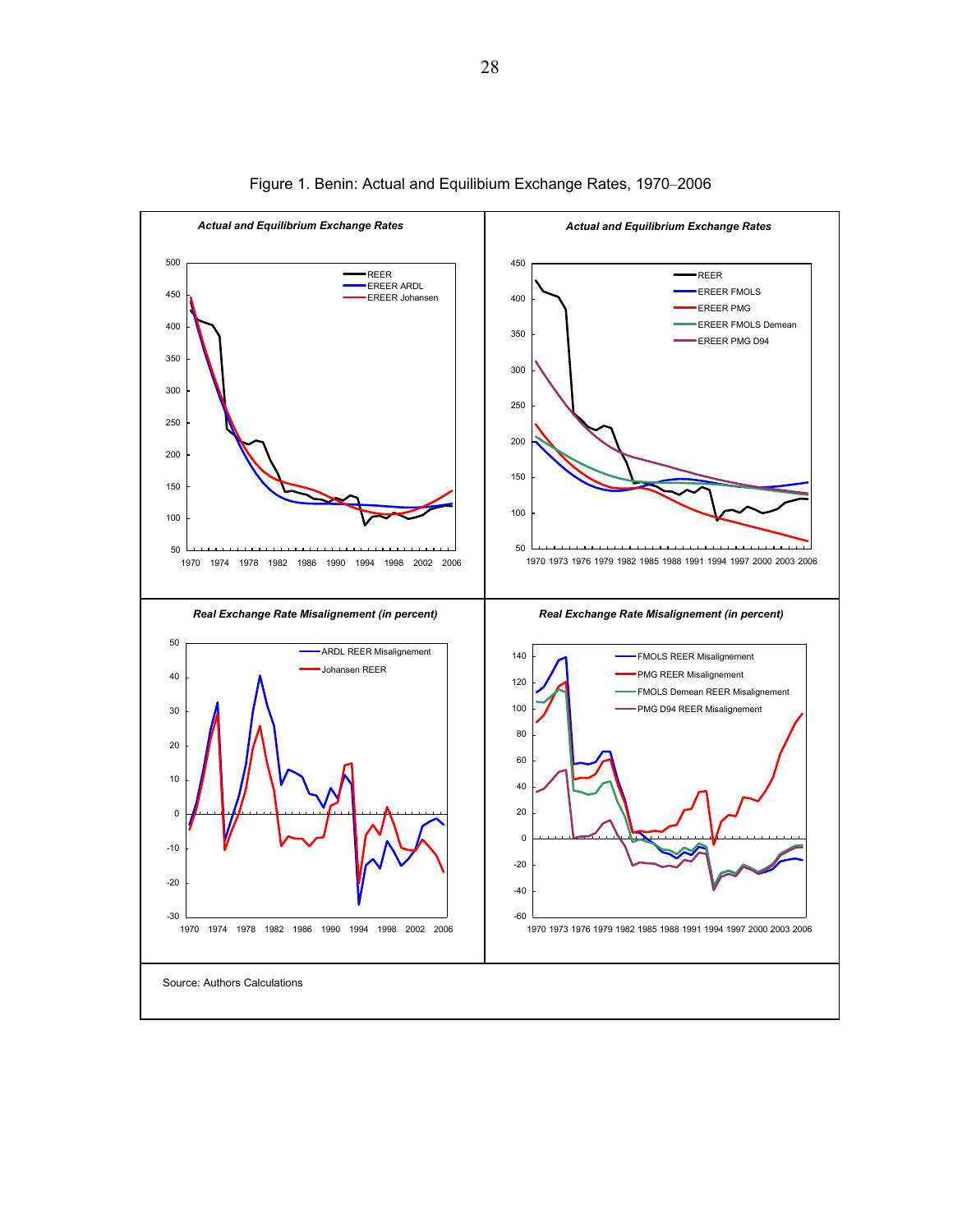

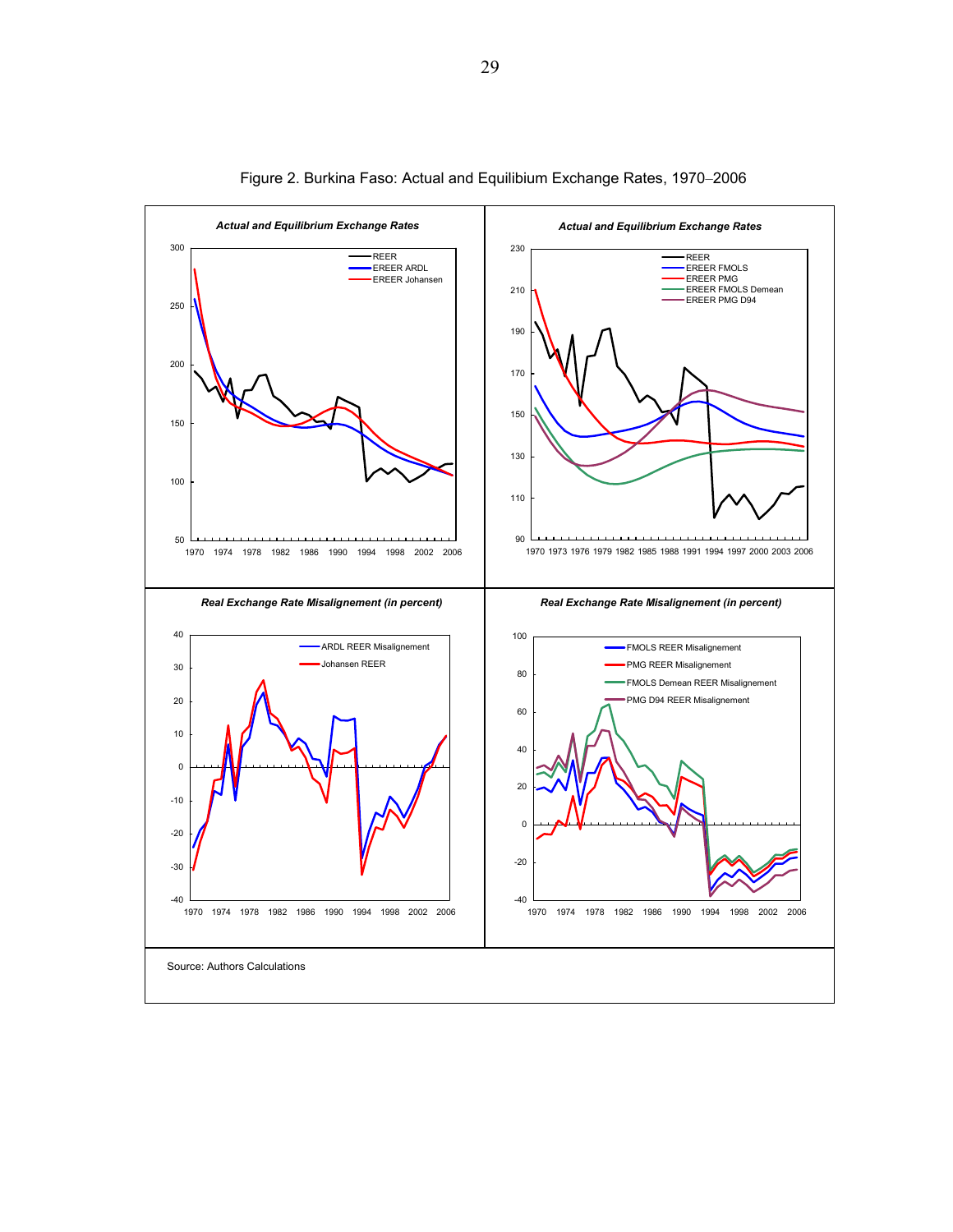## **Côte d'Ivoire**

The single-country results for Côte d'Ivoire provide conflicting evidence about whether the exchange is over- or undervalued. The Johansen model suggests that the REER is currently about 3 percent overvalued; the ARDL model suggests a 6 percent undervaluation. The panel data results similarly conflict, ranging from a 14 percent undervaluation to a 53 percent overvaluation, depending on the estimator. All estimators, including the panel estimators, find evidence of REER overvaluation in the years before 1994, providing strong evidence that devaluation was warranted for Côte d'Ivoire.

#### **Mali**

As with Côte d'Ivoire, results of the ARDL and the Johansen model conflict, with estimates ranging from a 6 percent REER undervaluation to a 16 percent overvaluation in 2006. The panel data results for 2006 also conflict, ranging from a 24 percent undervaluation to a 6 percent overvaluation. As with Côte d'Ivoire, all estimators suggest that the REER was overvalued before 1994 and thus that the devaluation was warranted.

## **Niger**

The single-country results for Niger in 2006 suggest an overvaluation of from 4 to 10 percent. Both single-country estimators suggest that the REER was overvalued before 1994, with estimates ranging from 6 to 9 percent, depending on the estimator. As with Benin, the estimates derived using the PMG model qualitatively and quantitatively are completely different from the other three panel estimators, suggesting that accounting for the 1994 devaluation in the estimation is necessary for Niger. Doing so in the PMG estimator leads to results that are remarkably similar to those obtained using the ARDL single-country model, with an implied overvaluation of 11 percent in 2006; the results for the two FMOLS estimators range from a 22 percent undervaluation to a 1 percent overvaluation.

#### **Senegal**

As with Côte d'Ivoire and Mali, the single-country results for Mali do not provide conclusive evidence about whether or not the REER is under- or overvalued; estimates range from a 4 percent undervaluation to a 9 percent overvaluation. Otherwise, however, the two singlecountry estimators provide consistent results, which suggests that the REER had been more or less overvalued in the 10 years before 1994. Similarly, the panel estimators all indicate that the REER was at least somewhat overvalued in the two years before the devaluation, thus validating that it was appropriate. The panel estimators also mirror the single-country estimators in that they do not provide conclusive evidence of either over- or undervaluation; estimates range from a 6 percent overvaluation to a 23 percent undervaluation.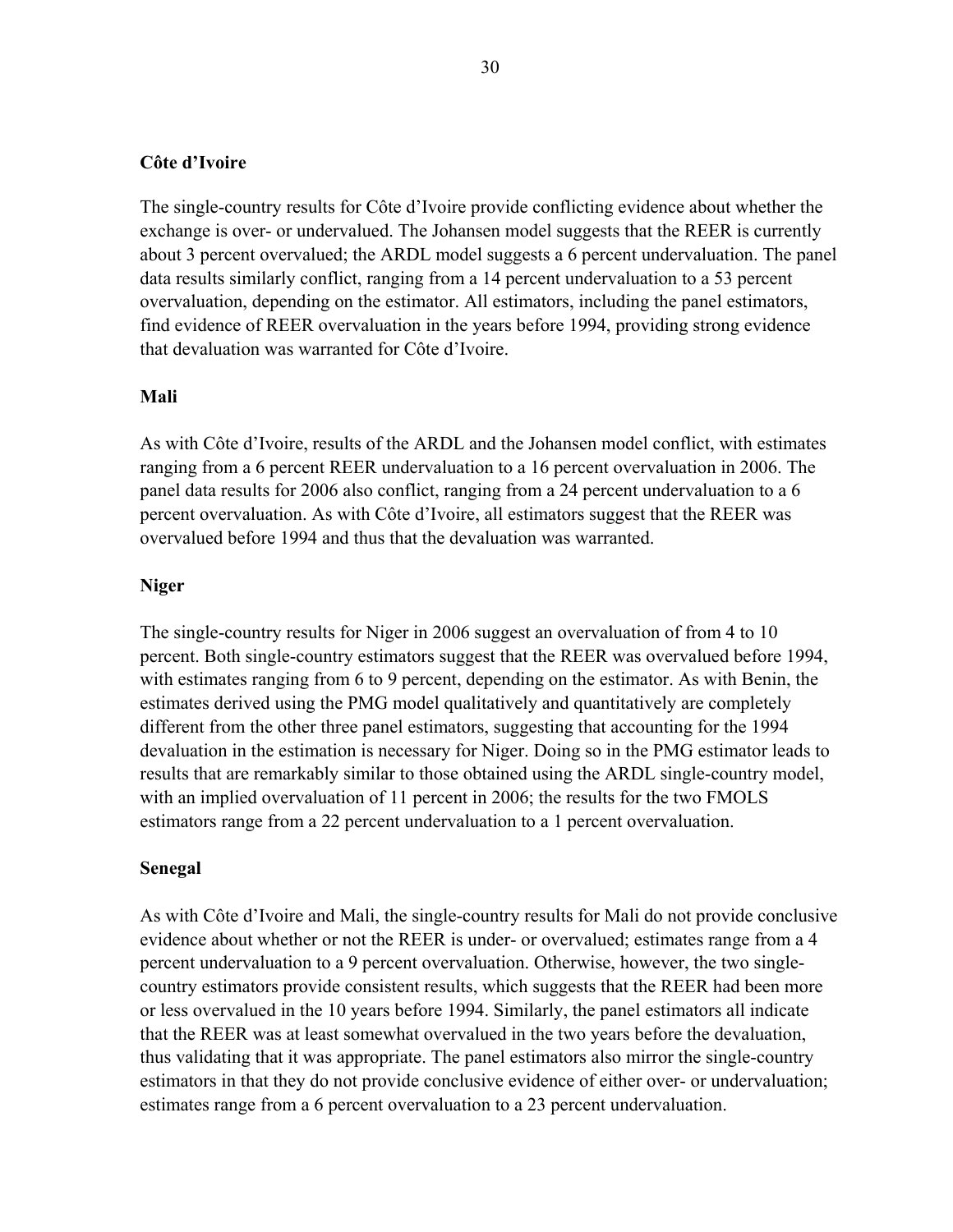

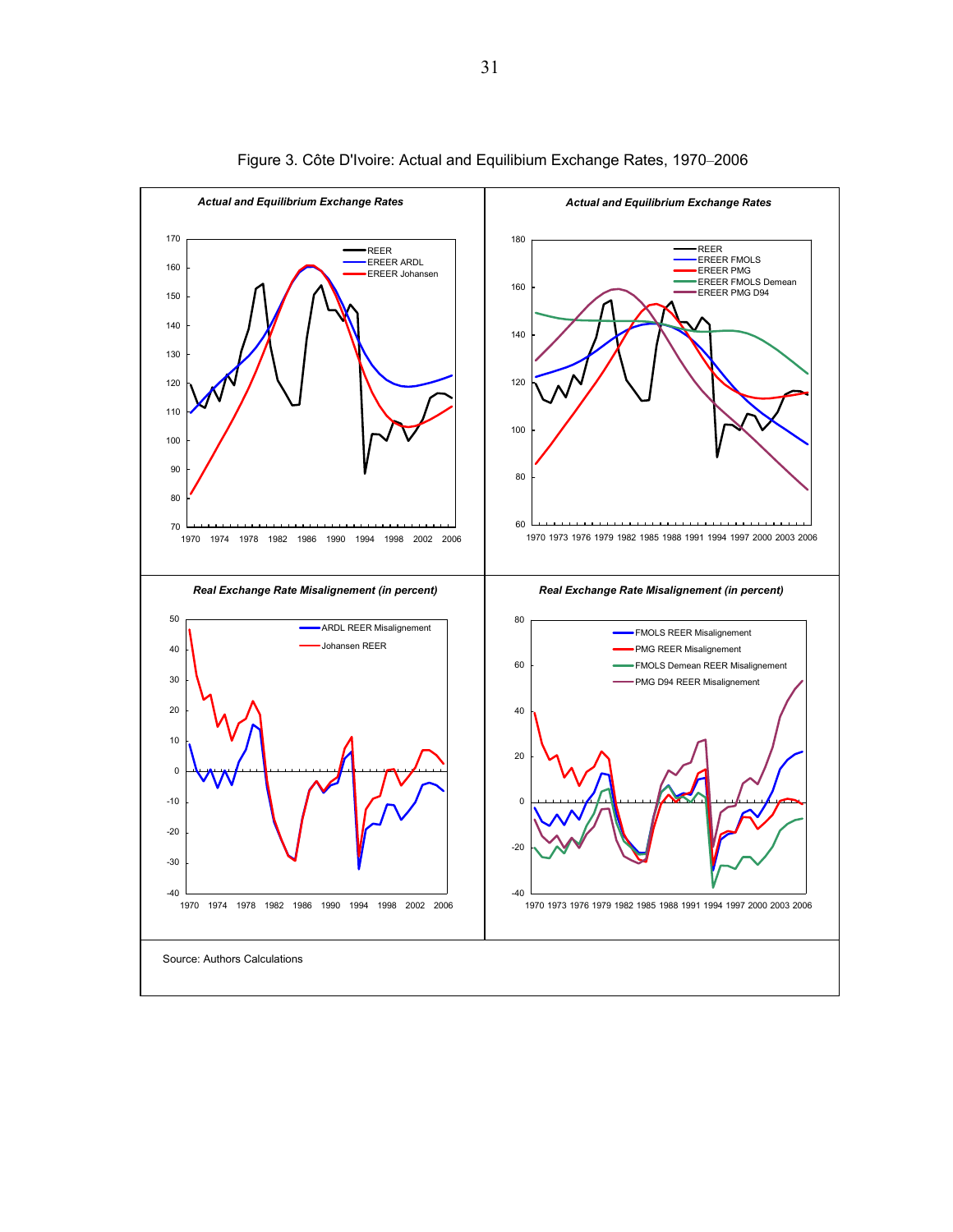

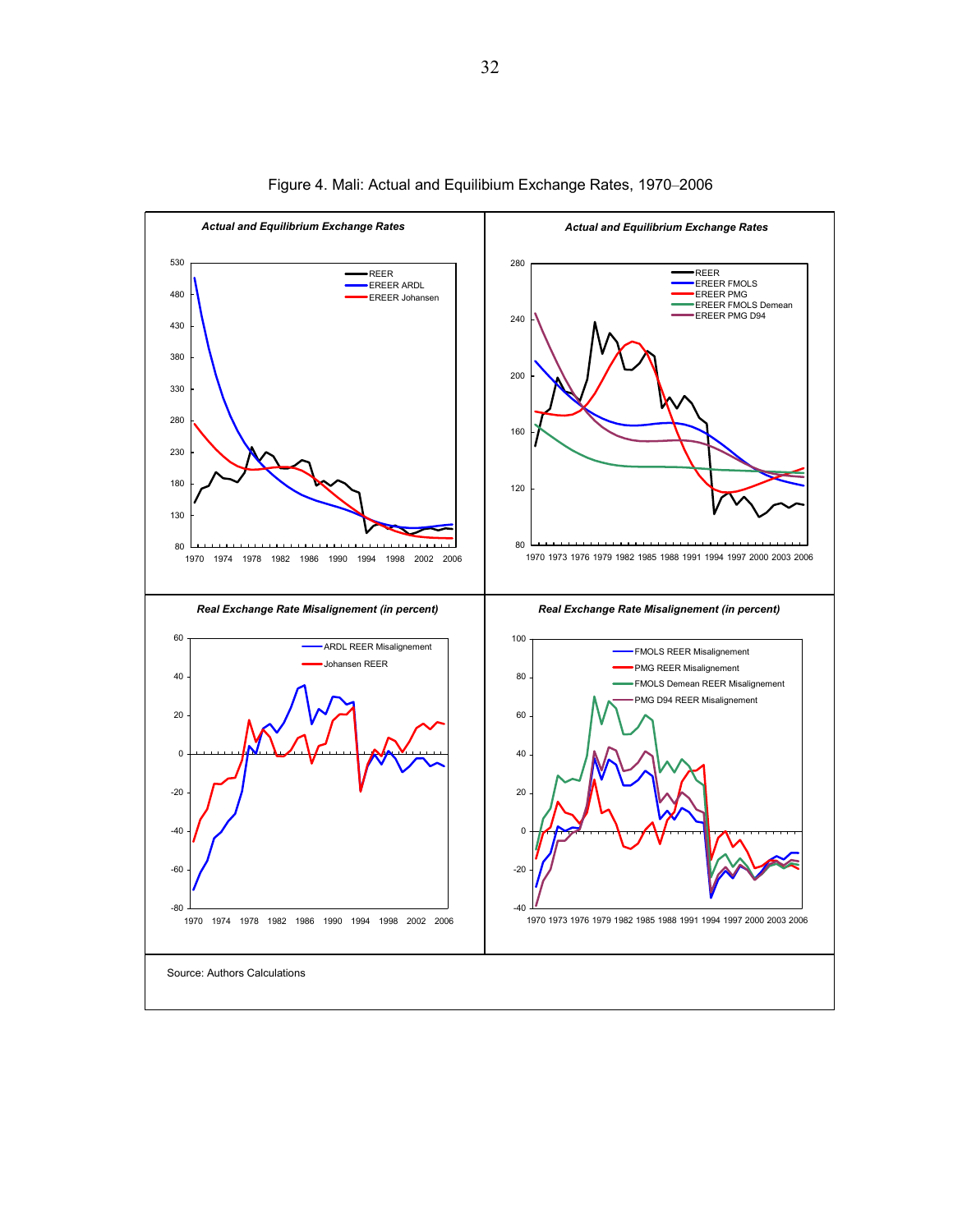

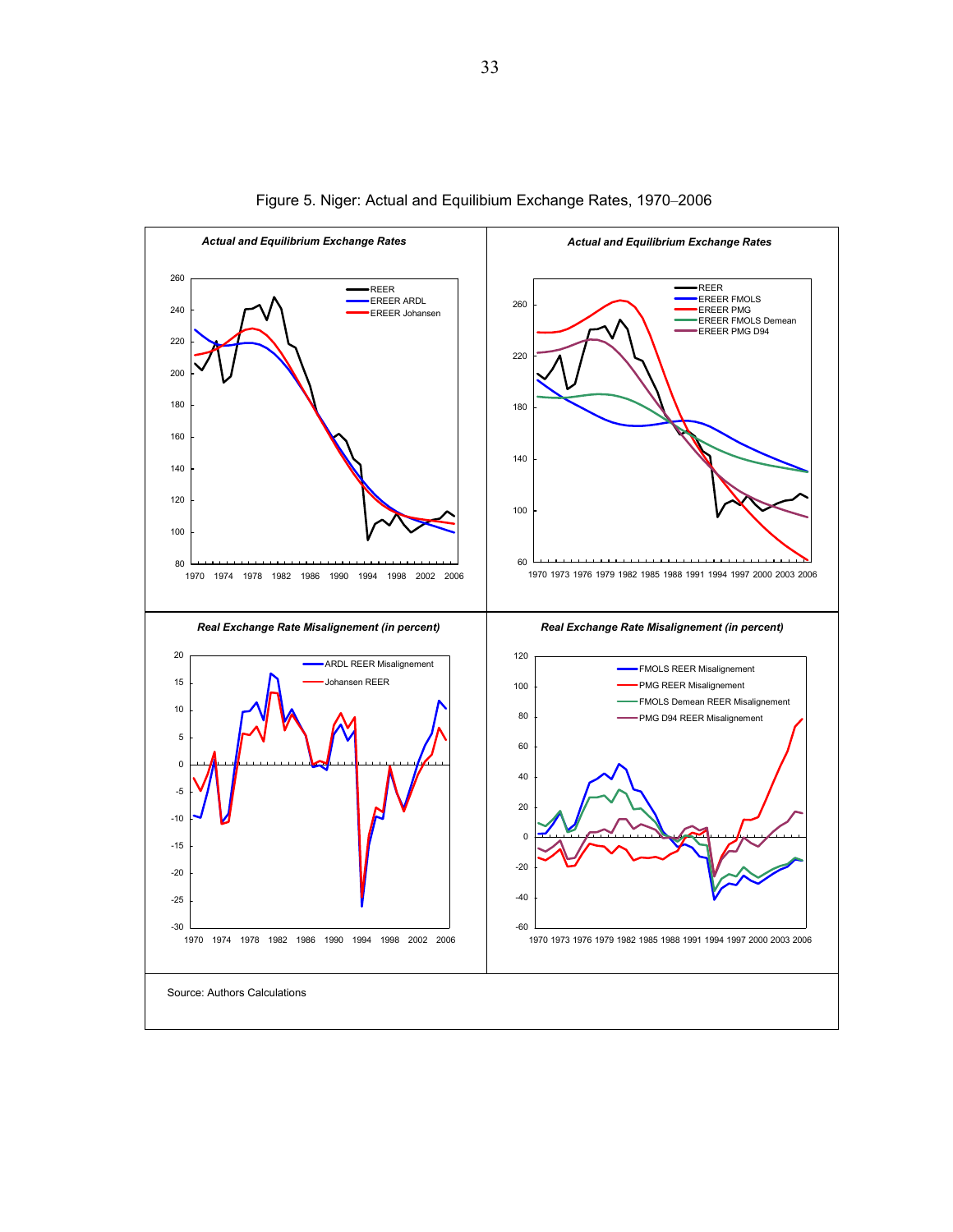

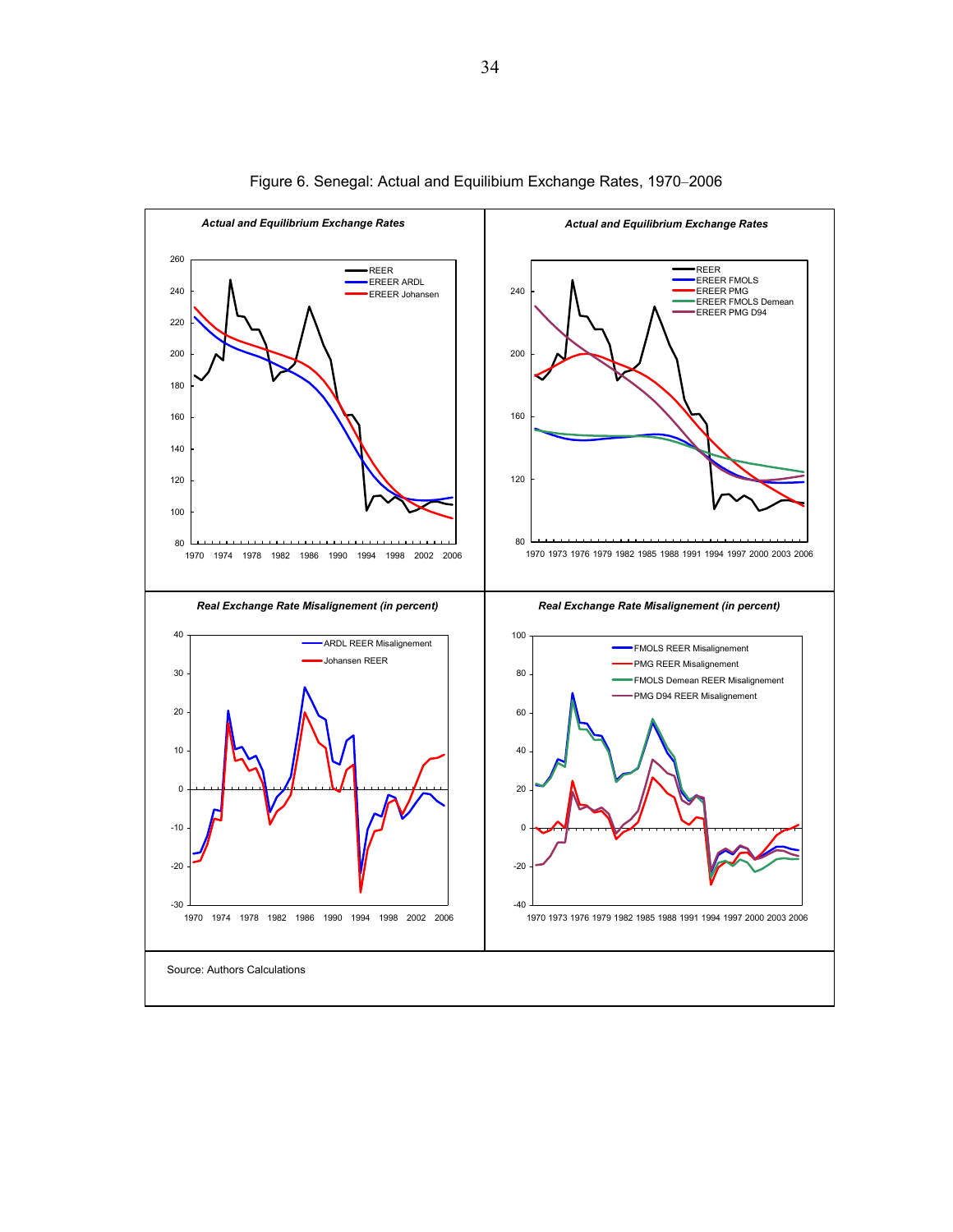## **Togo**

As with Senegal and other countries, the single-country results for Togo do not provide conclusive answers about whether the REER is over- or undervalued. The Johansen approach suggests that in 2006 the REER was more or less aligned with its underlying equilibrium whereas the ARDL model suggests a 6 percent overvaluation. The latter is consistent with findings from the panel cointegration models, which except for the FMOLS model estimated on demeaned data all indicate that the REER is overvalued. However, the discrepancy between the single-country and the panel results casts doubt on whether the latter are valid for Togo. Both single-country models and three of the four panel data models suggest, however, that the REER was overvalued before devaluation, lending support to the idea that in Togo's case the devaluation was justified.

#### **WAEMU**

 $\overline{a}$ 

Finally, we investigate the implications of our estimation of REER misalignment in WAEMU as a whole, using aggregated data. The single-country estimators provide remarkably consistent results that mirror those documented in Abdih and Tsangarides (2006) and in Tsangarides (2007). In particular, they provide evidence for the fact that the REER may be somewhat overvalued. This is consistent with the results obtained using both the PMG estimators, which range from a 15 to a 26 percent overvaluation. The results from the FMOLS panel data models are not as clear-cut, however, ranging from a 15 percent undervaluation to a 21 percent overvaluation. Except for the FMOLS model estimated on demeaned data, all estimators provide evidence that the REER was overvalued up to 1994, suggesting that the devaluation was warranted for the region as a whole.<sup>33</sup>

 $33$  These results are consistent with the findings (derived using the HP filter) in Abdih and Tsangarides (2006).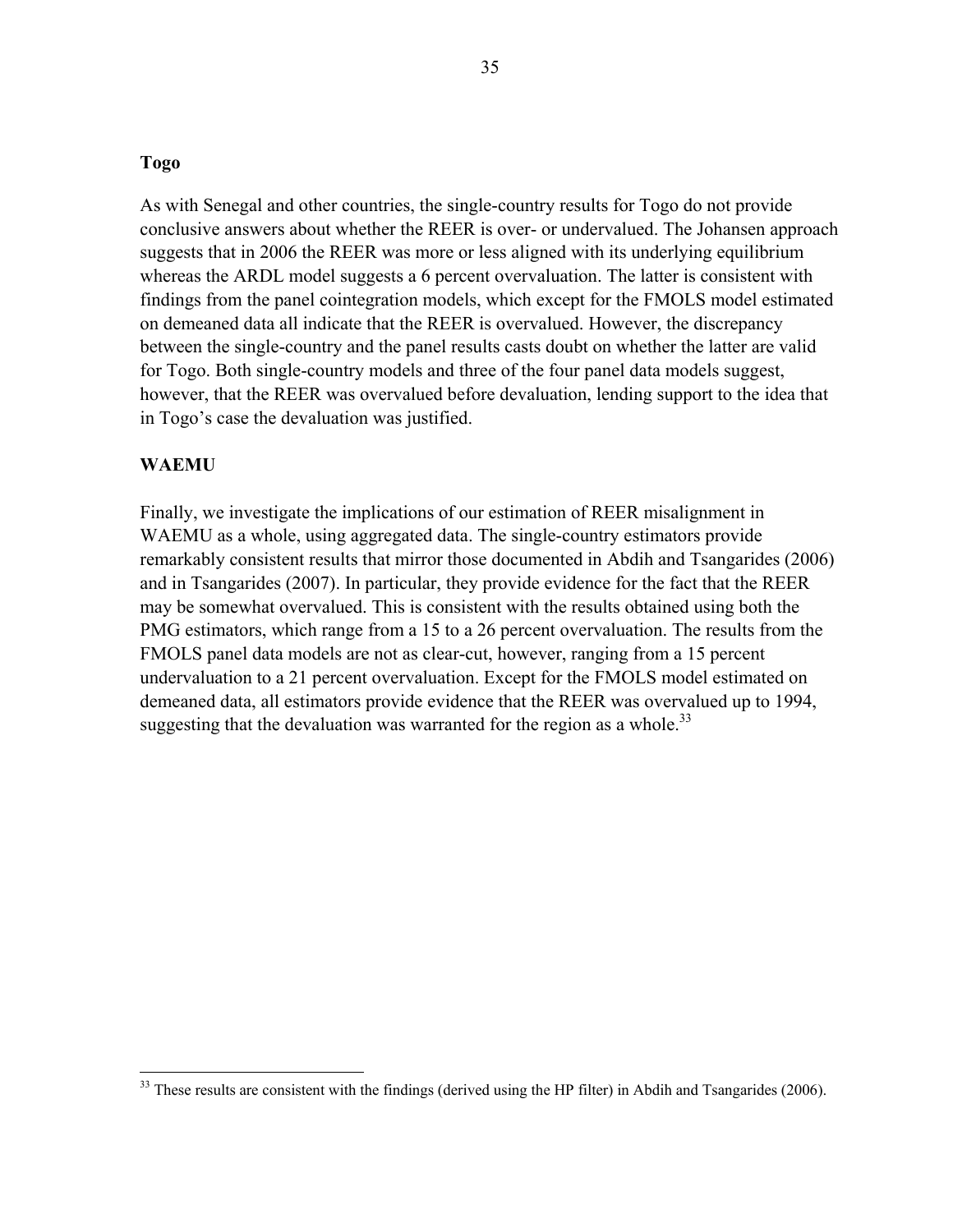

Figure 7. Togo: Actual and Equilibium Exchange Rates, 1970–2006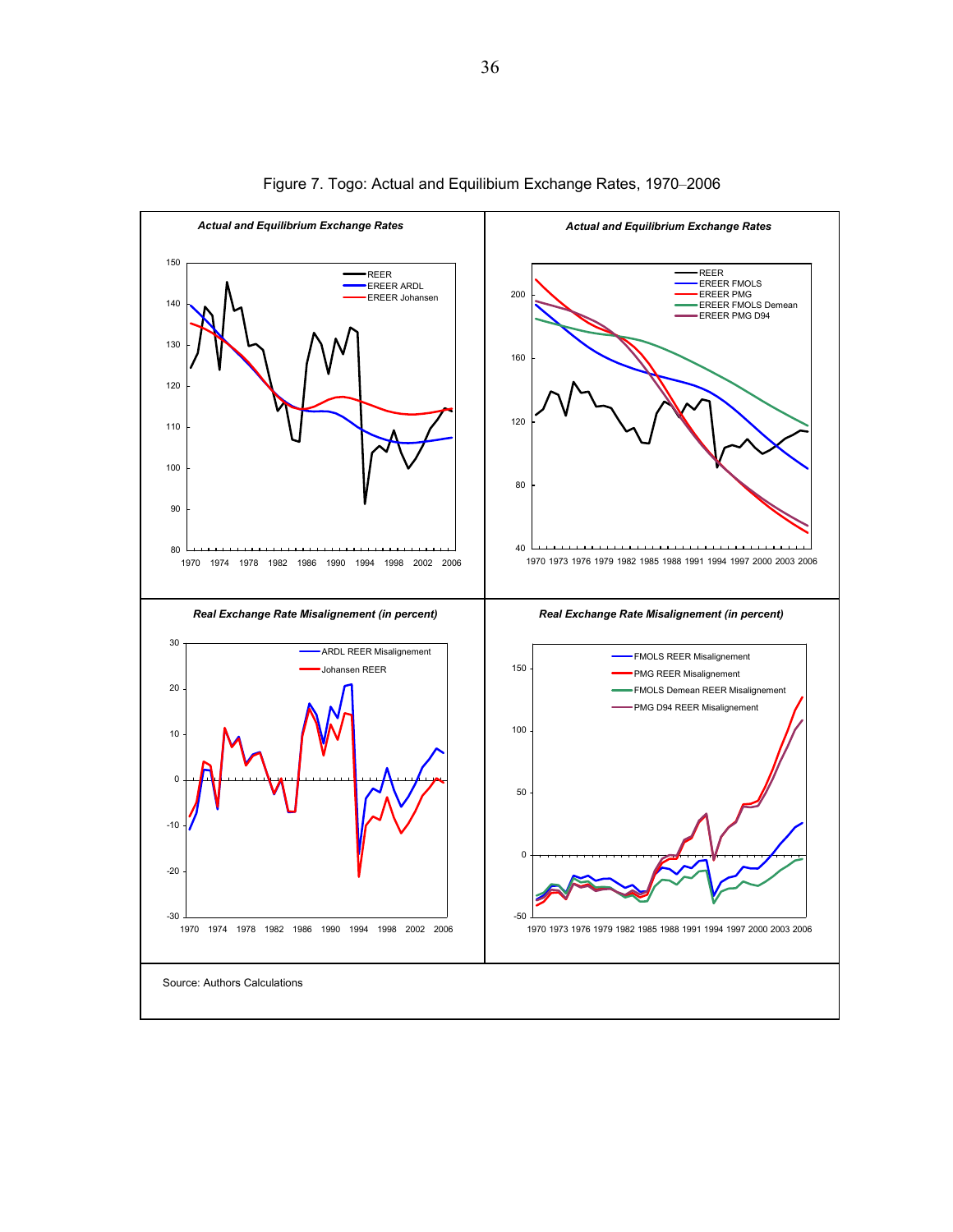

Figure 8. WAEMU: Actual and Equilibium Exchange Rates, 1970–2006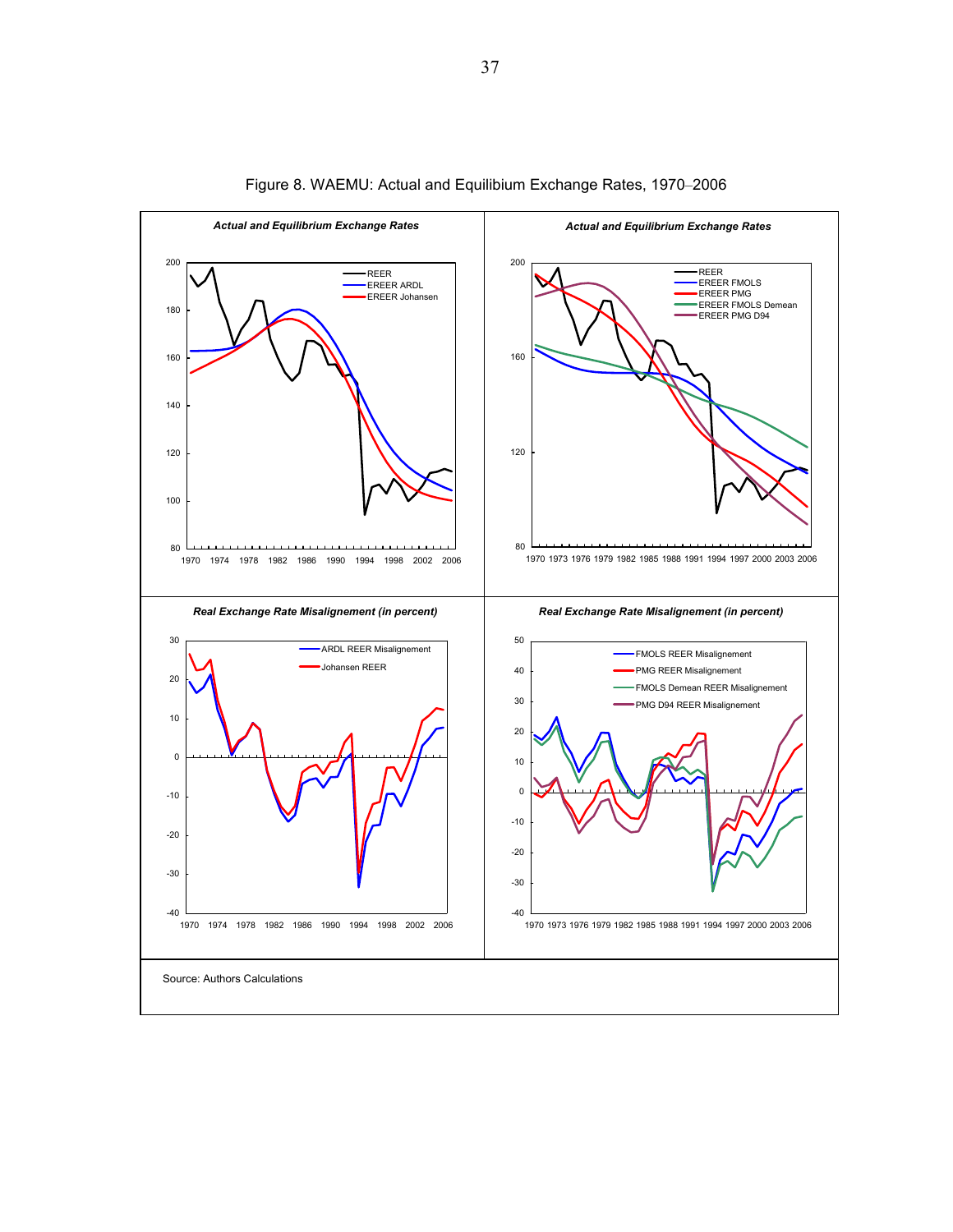To conclude the discussion in this section we attempt to summarize the information about the degree of REER misalignment in Table 3 which shows the share of estimators suggesting a overvaluation or an undervaluation of the REER and the share of estimators suggesting that the REER is broadly aligned with its underlying equilibrium. The results show that for no country do all the estimators provide unambiguous results regarding whether the exchange rate is misaligned or not. This underlines the lack of robustness in many cases of estimates of the degree of misalignment to the choice of estimators. This is true even when we consider only the two single-country estimators. In particular, only in three out of eight country cases do the single-country estimators provide unambiguous results.

|               |                   | Single Country     |         |                   | <b>Panel Estimation</b> |         |                   | All Estimators     |         |
|---------------|-------------------|--------------------|---------|-------------------|-------------------------|---------|-------------------|--------------------|---------|
| Country       | Over<br>Valuation | Under<br>Valuation | Aligned | Over<br>Valuation | Under<br>Valuation      | Aligned | Over<br>Valuation | Under<br>Valuation | Aligned |
| Benin         | 0%                | 50%                | 50%     | 25%               | 50%                     | 25%     | 17%               | 50%                | 33%     |
| Burkina Faso  | 100%              | 0%                 | 0%      | $0\%$             | 75%                     | 25%     | 33%               | 50%                | 17%     |
| Côte d'Ivoire | $0\%$             | 50%                | 50%     | 50%               | 25%                     | 25%     | 33%               | 33%                | 33%     |
| Mali          | 50%               | 0%                 | 50%     | 25%               | 75%                     | 0%      | 33%               | 50%                | 17%     |
| Niger         | 100%              | 0%                 | 0%      | 50%               | 25%                     | 25%     | 67%               | 17%                | 17%     |
| Senegal       | 50%               | 50%                | 0%      | 25%               | 50%                     | 25%     | 33%               | 50%                | 17%     |
| Togo          | 50%               | 0%                 | 50%     | 75%               | 25%                     | 0%      | 67%               | 17%                | 17%     |
| <b>WAEMU</b>  | 100%              | 0%                 | 0%      | 75%               | 25%                     | 0%      | 83%               | 17%                | $0\%$   |

#### Table 3. Evidence of Exchange Rate Misalignement in 2006<sup>1,2</sup> (In Percent of Number of Estimators)

Notes:

 $1$  The table shows the percentage of estimators that indicate overvaluation, undervaluation, or no misalignement in 2006. For example, a

100% overvaluation for a single country (panel) estimation suggests that 2 out of 2 (4 out of 4) estimators indicate overvaluation.

 $2$  An aligned exchange rate is defined as a REER which is less than 5 percent misaligned.

## **V. CONCLUSION**

Using a dynamic model of a small open economy, this paper has analyzed the EREER of the each WAEMU member country and of the WAEMU as a whole in order to assess whether movements in the REERs were consistent with macroeconomic fundamentals. In an attempt to address estimation uncertainty, we estimated EREER series based on both single-country (Johansen and ARDL) and panel-data cointegration techniques (FMOLS and PMG). These estimation methods have the benefit of incorporating country-specific information that might otherwise be lost in single-country estimations of the regional exchange rate.

We find that much of the long-run behavior of the REER can be explained by fluctuations in terms of trade, government consumption, investment, and productivity. The use of different econometric techniques suggests, however, that there is significant uncertainty about the path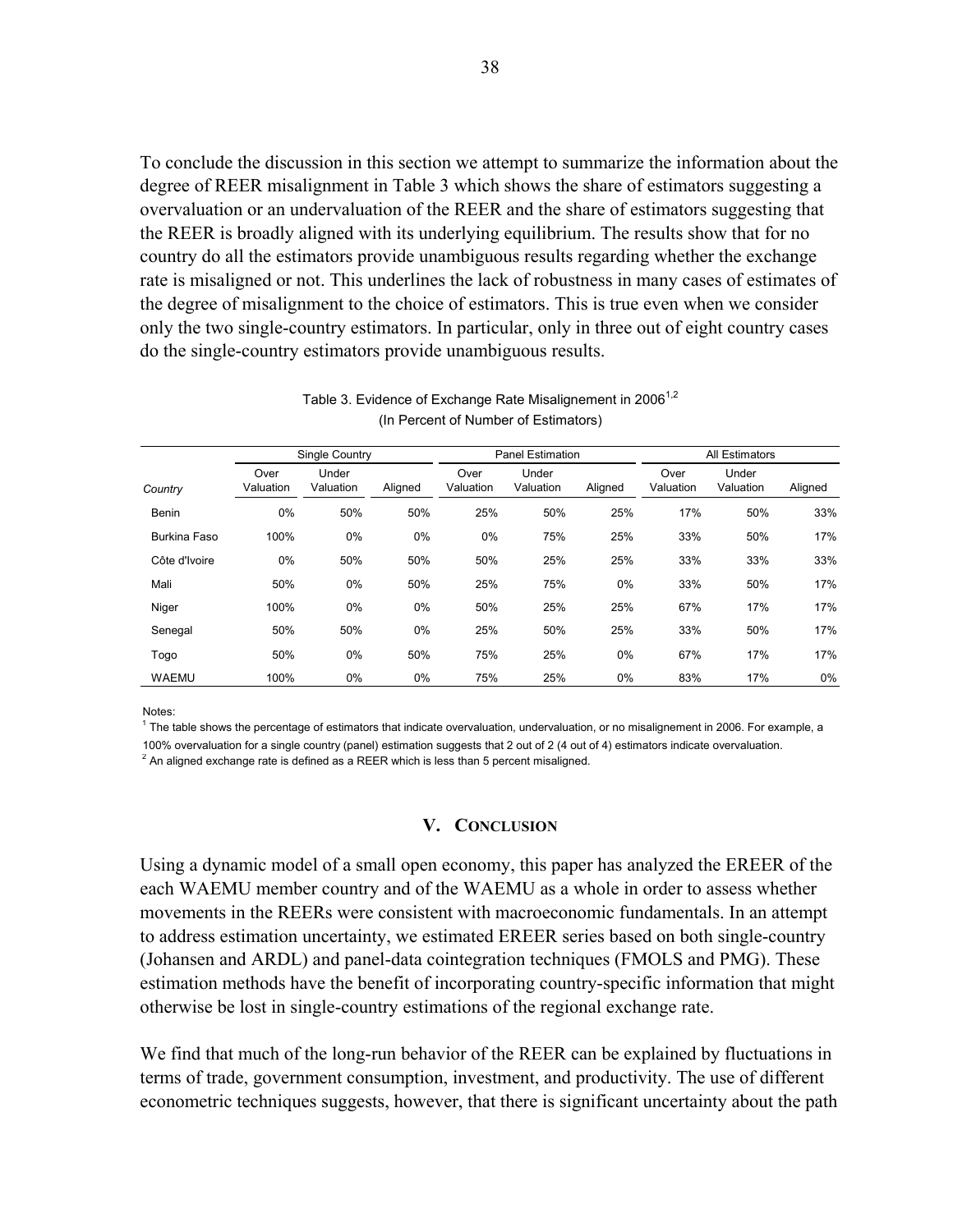of the EREER in WAEMU countries and thus about the degree of exchange rate misalignment. In particular, (i) the results of panel cointegration techniques employing data on all WAEMU countries often differ significantly from the single-country results and therefore, due to important differences across countries, may not provide an accurate picture of the EREER in some WAEMU countries, particularly since the hypothesis of homogeneity is rejected in the PMG framework for at least some of the long-run parameters; (ii) demeaning (in FMOLS) or including an impulse dummy for the 1994 devaluation (PMG) dramatically changes the estimated EREER for many countries but does not do so consistently, thus increasing uncertainty about the correct approach; (iii) due to the uncertainty introduced by the different econometric techniques, it is impossible to conclude that the REER in any WAEMU country is over- or undervalued. This is particularly true for Côte d'Ivoire, Mali, Senegal, and Togo, where even the single-country estimation results are not conclusive. In the other countries, a conclusion about whether or not the REER is misaligned will depend on the importance that is attached to some or all of the EREERs derived using panel cointegration estimators. For these countries, close evaluation and monitoring of exchange rate developments seems prudent.

Our analysis has a number of policy implications which can be applied more widely: First, the differences observed in the estimated EREER across econometric techniques suggests a robust analysis of exchange rate misalignment needs to take seriously the issue of estimation uncertainty by considering results from different estimators. Second, while results from panel-data cointegration may be useful in some cases, they should always be compared with single-country estimators to ensure that the panel results are representative of a particular country. Third, the use of nonstationary panel techniques like FMOLS that allow the longrun parameters to be heterogeneous across countries may be less useful for macroeconomic analysis than previously thought because the average cointegrating vector may not be a good representation of any particular country in the panel due to heterogeneity. In particular, the average cointegrating vector may unduly dampen (or strengthen) the effect of a particular fundamental on a country's EREER.

While we estimate that short-term fluctuations or deviations around the REERs are temporary and revert to equilibrium, close evaluation and monitoring of exchange rate developments is required if a deviation remains one-sided and builds up to a longer-term significant and persistent misalignment. In addition, a complete analysis of the environment that impacts the short term sustainability of the arrangement requires examining possible pressures on balance of payments flows, adequacy of reserve levels, deterioration of other measures of competitiveness (including structural), unfavorable financial market perceptions, and sustained deviations from the EREER. For the latter, fixed exchange rate regimes can be sustainable in theory, as long as actual deviations from long-term equilibrium rates are small and mean reverting. In contrast, if deviations are one-sided and build up to longer-term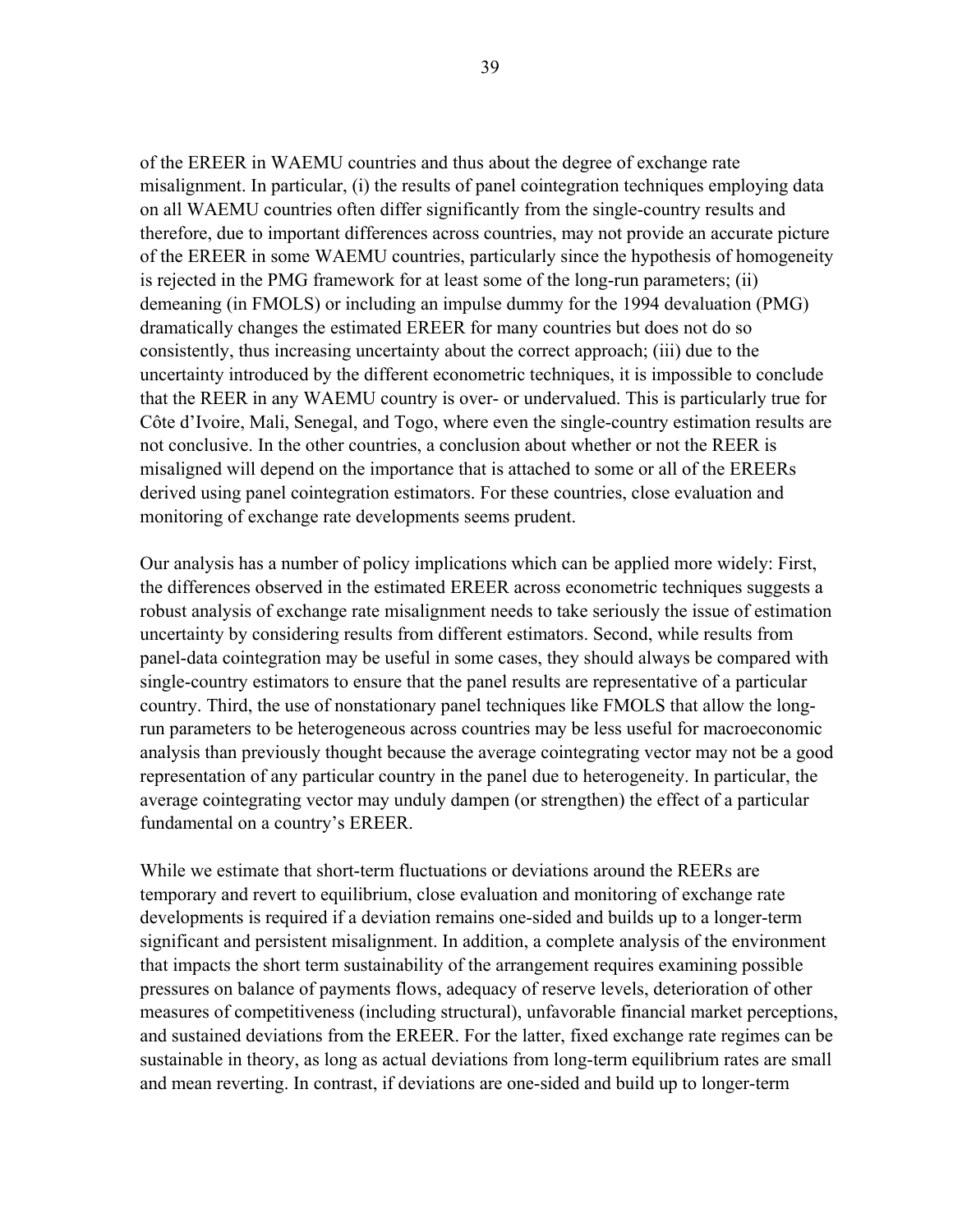significant misalignments, it is generally argued that, in addition to demand side management policies, real exchange rate action may be needed to restore balance.

Finally, this paper has sought to emphasize the uncertainty inherent in estimates of the EREER due to different estimation techniques. We have been candid, however, in acknowledging that we do not consider (i) statistical uncertainty surrounding our estimates of the EREER; and (ii) the uncertainty associated with the fact that there exists more than one model of the EREER. For WAEMU countries, the former has been extensively analyzed by Abdih and Tsangarides (2006); the latter is being considered for future research.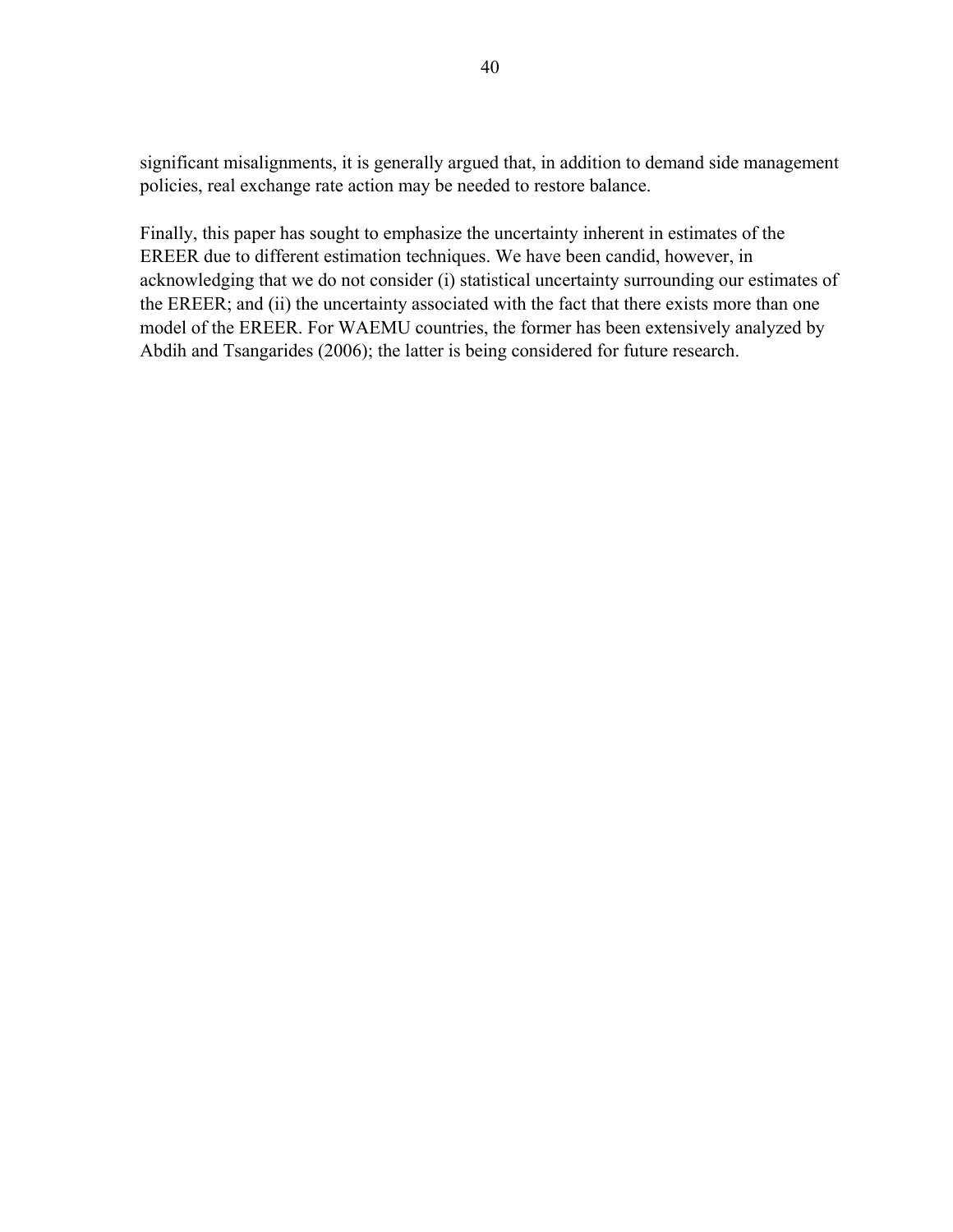## **Appendix A**

## **Variable Definitions and Sources**

The dataset used in this paper consists of annual data series (1970–2006) for Togo, Senegal, Mali, Niger, Burkina Faso, Côte d'Ivoire, and Benin.<sup>34</sup> Acronyms, definitions, and sources for the variables are as follows:

| <b>LREER</b> | Natural logarithm of the real effective exchange rate (Index 2000=100)<br>Source: Information Notice System (INS) and IMF staff calculations.                                      |
|--------------|------------------------------------------------------------------------------------------------------------------------------------------------------------------------------------|
| <b>LNCGR</b> | Natural logarithm of public consumption expenditure to GDP<br>Source: IMF, World Economic Outlook (WEO).                                                                           |
| <b>LTTT</b>  | Natural logarithm of terms of trade (Index 2000=100)<br>Source: IMF, World Economic Outlook (WEO).                                                                                 |
| <b>LNIR</b>  | Natural logarithm of gross capital formation to GDP<br>Source: IMF, World Economic Outlook (WEO).                                                                                  |
| <b>LPROD</b> | Natural logarithm of real per capita GDP relative to main trade partners,<br>normalized to 1 in 2000 with weights as discussed above<br>Source: IMF, World Economic Outlook (WEO). |
| <b>LOPEN</b> | Sum of exports and imports to GDP<br>Source: IMF, World Economic Outlook (WEO).                                                                                                    |

The regional aggregate variables for WAEMU were constructed using member country annual observations and nominal GDP weights.

Country REERs before 1980 were unavailable in the IMF Information Notice System (INS) database and were constructed based on CPI indices from the *World Economic Outlook* with partner weights renormalized. The "foreign" variable (used in calculating the productivity proxy) was calculated as the renormalized weighted average of the five trading partners based on the INS weights for the REER. The WAEMU partner country weights were: France, 0.35; United States, 0.13; Germany, 0.11; China, 0.09; Japan, 0.08; and Italy, 0.08.

 $\overline{a}$ 

 $34$  Guinea Bissau was excluded from the sample because it joined WAEMU only in 1997.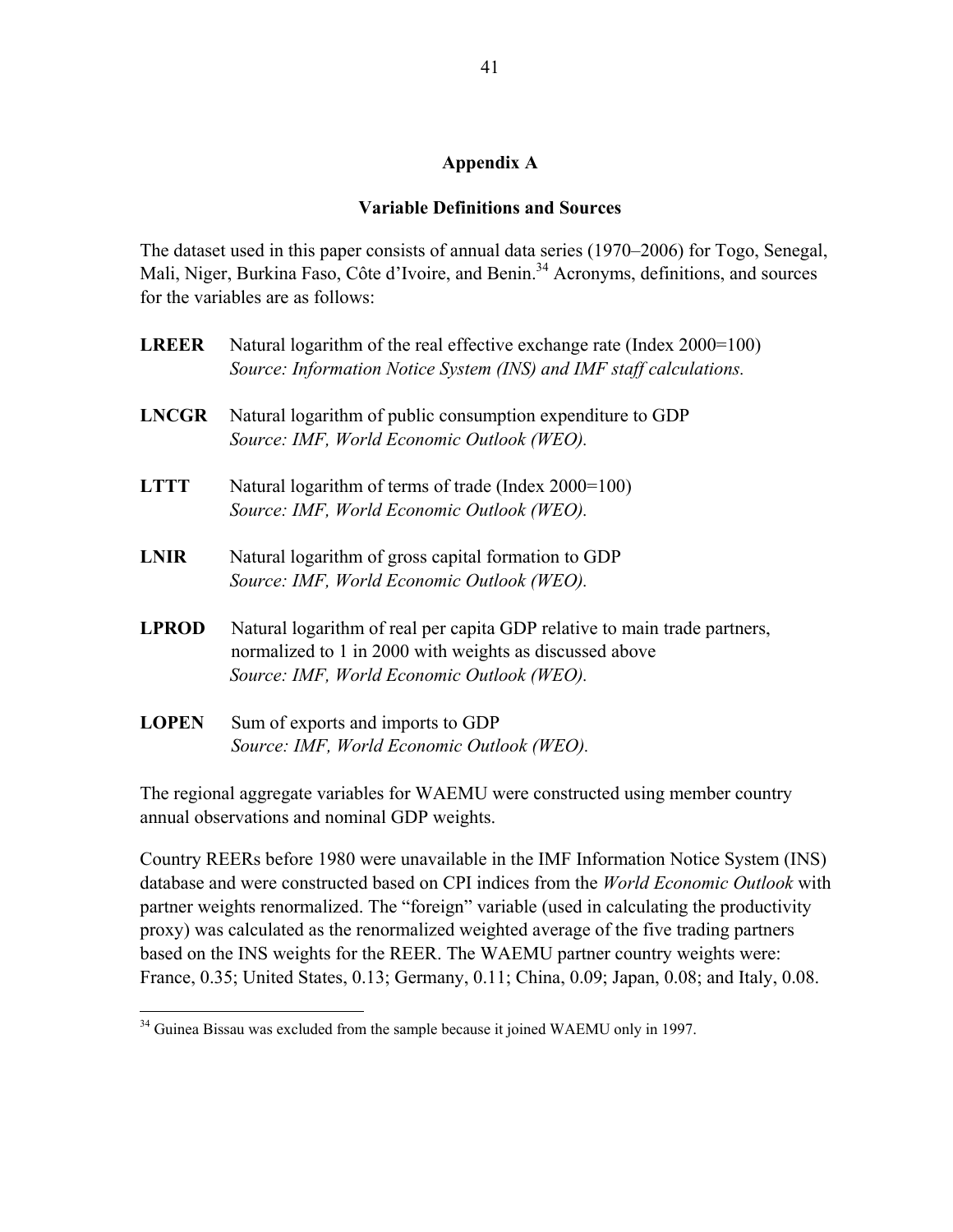## **Appendix B**

## **Cointegration, Unit Root Tests and Model Diagnostics**



Figure B1. WAEMU: Cointegration Variables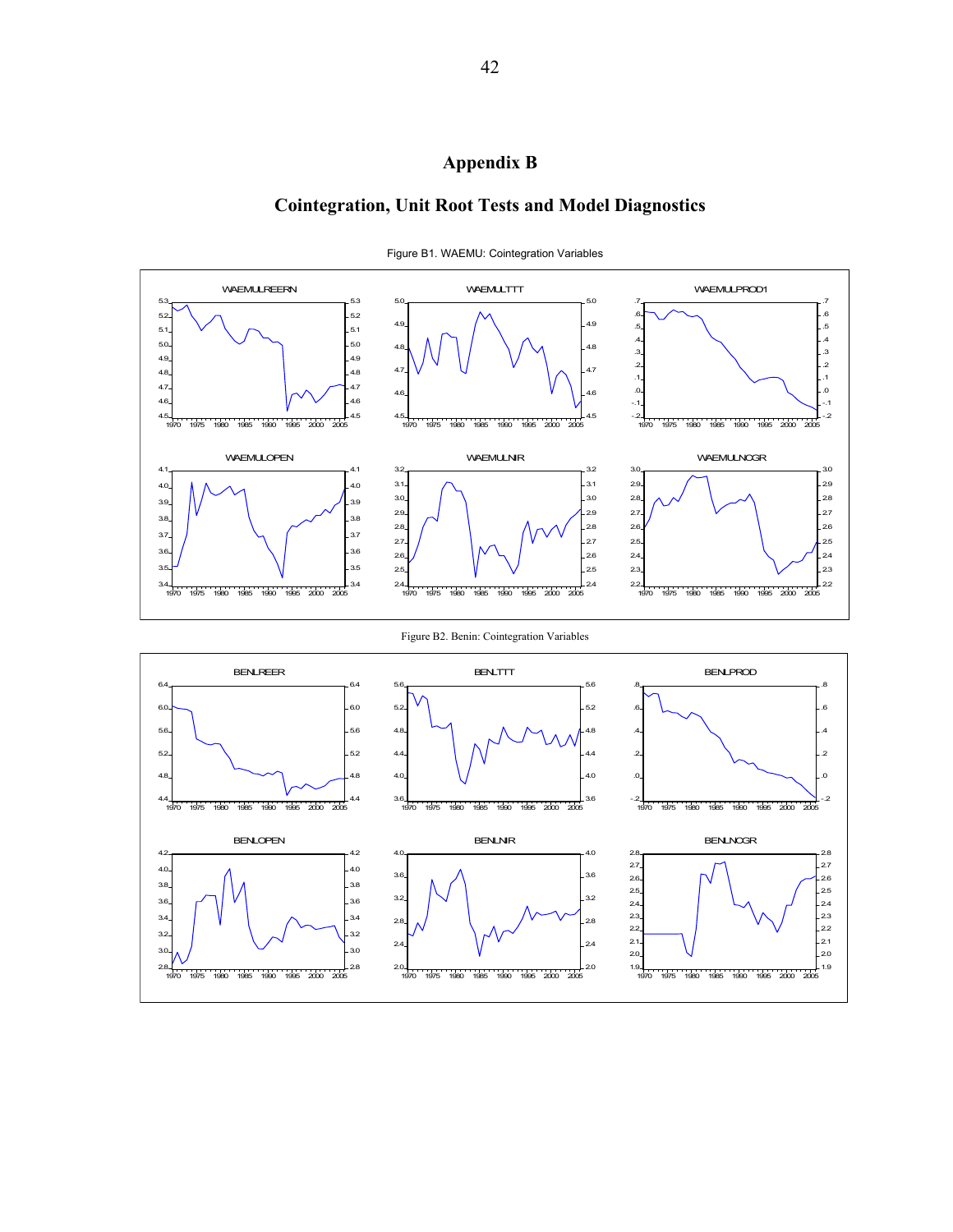



Figure B4. Cote d'Ivoire: Cointegration Variables

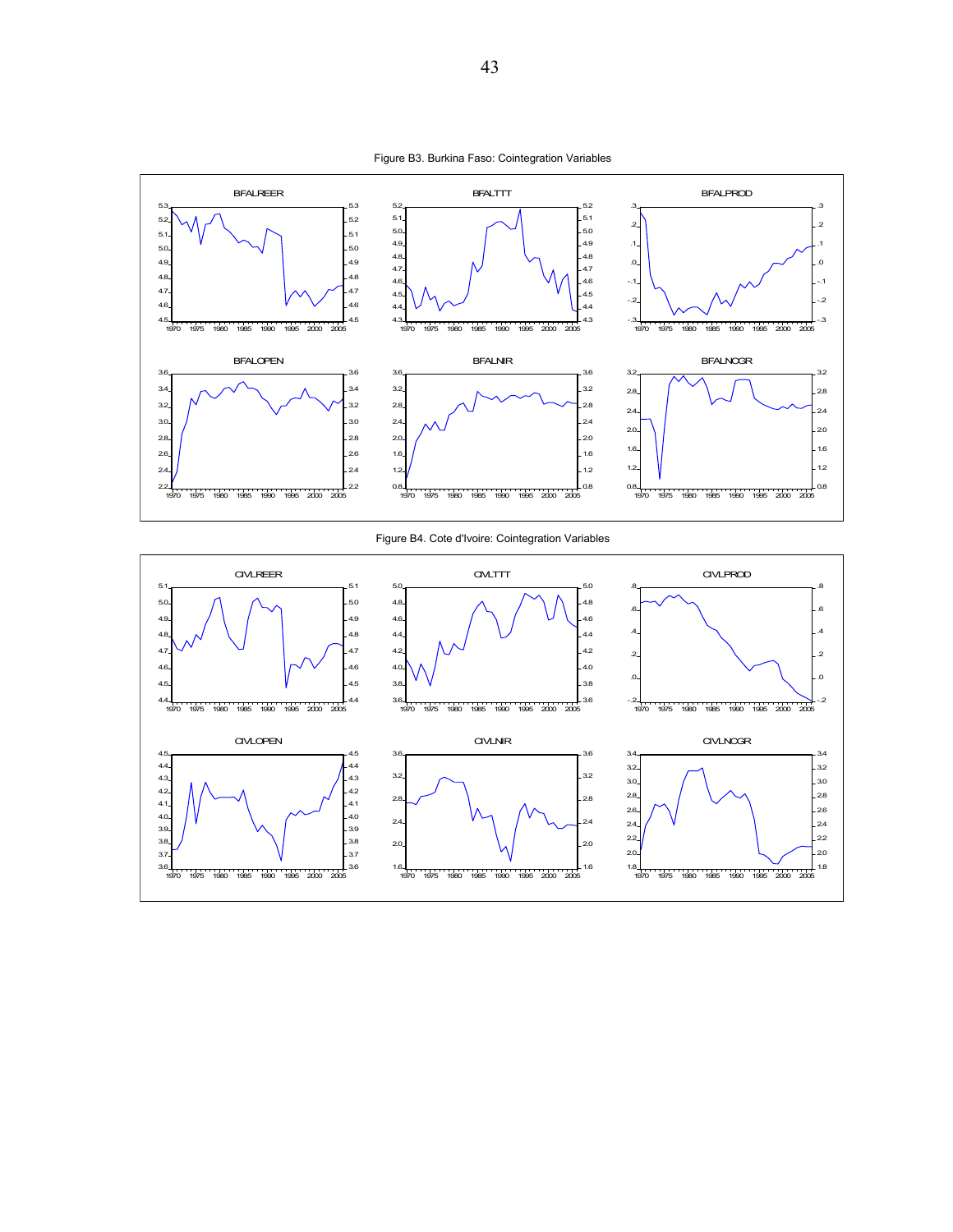



Figure B6. Niger: Cointegration Variables

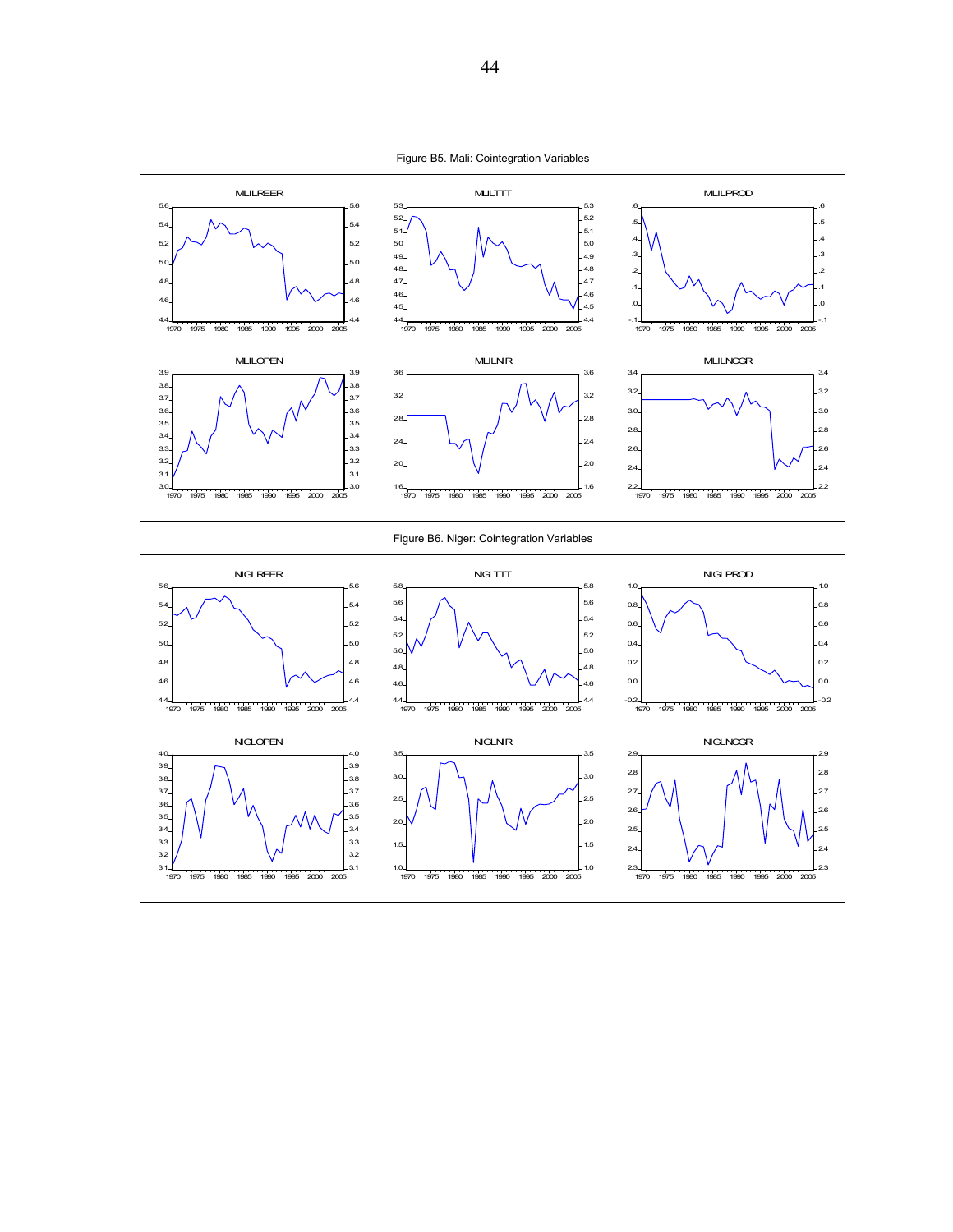



Figure B8. TGO: Cointegration Variables

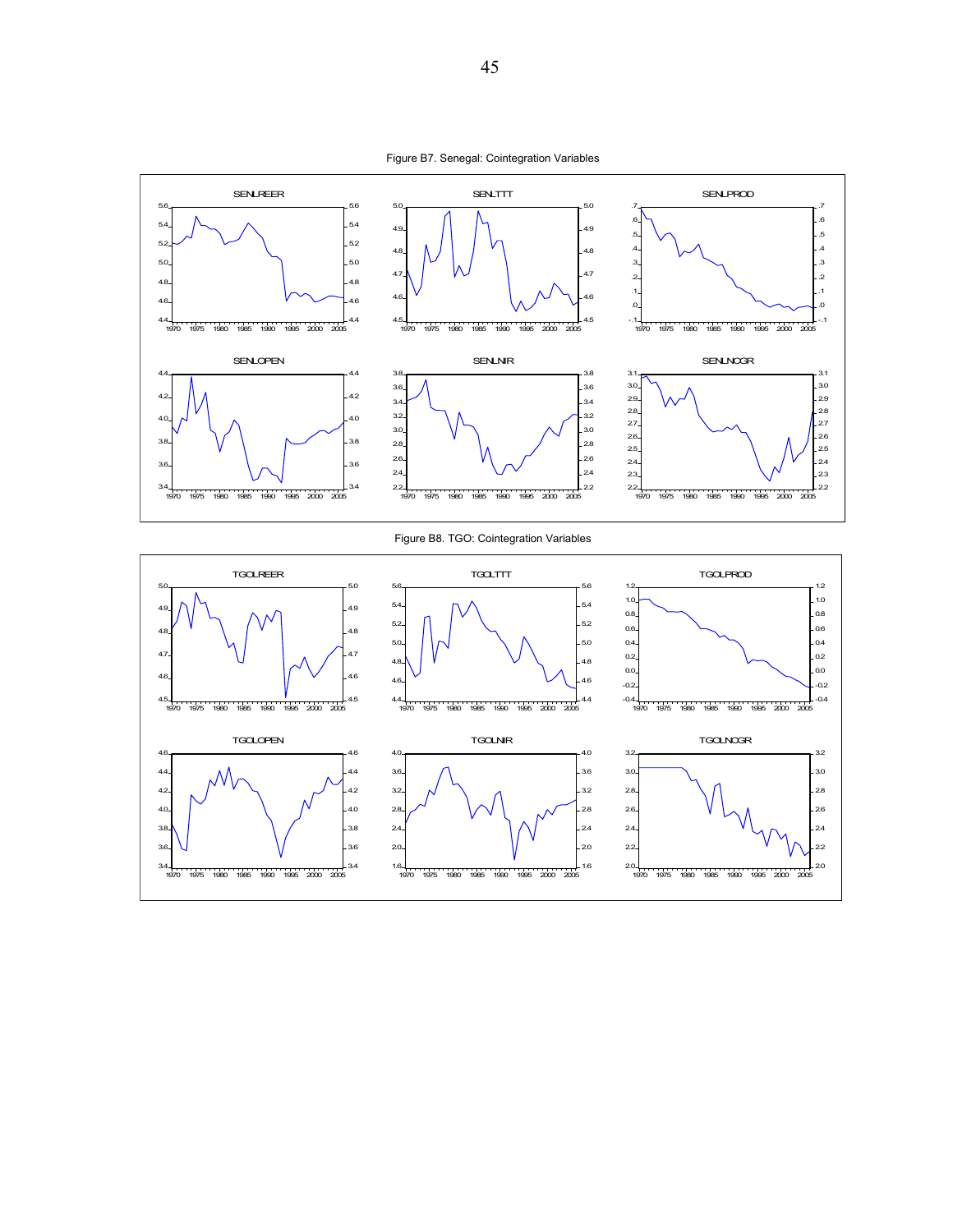|                        | <b>WAEMU</b>       |              |              |                        | Mali               |              |              |
|------------------------|--------------------|--------------|--------------|------------------------|--------------------|--------------|--------------|
| Variable               | <b>ADF</b>         | p-value      | Conclusion   | Variable               | <b>ADF</b>         | p-value      | Conclusion   |
| In(REER)               | $-2.55$            | 0.30         | I(1)         | In(REER)               | $-0.74$            | 0.82         | I(1)         |
| In(TTT)                | $-2.65$            | 0.26         | I(1)         | In(TTT)                | $-1.77$            | 0.39         | I(1)         |
| In(CGR)                | $-2.55$            | 0.31         | I(1)         | In(CGR)                | $-1.20$            | 0.67         | I(1)         |
| ln(NIR)                | $-2.02$            | 0.28         | I(1)         | ln(NIR)                | $-1.69$            | 0.43         | I(1)         |
| In(PROD)               | $-2.52$            | 0.32         | I(1)         | In(PROD)               | $-2.82$            | 0.20         | I(1)         |
| In(OPEN)               | $-2.21$            | 0.21         | I(1)         | In(OPEN)               | $-2.02$            | 0.28         | I(1)         |
|                        |                    |              |              |                        |                    |              |              |
| DIn(REER)              | $-6.51$            | 0.00         | I(0)         | DIn(REER)              | $-6.92$            | 0.00         | I(0)         |
| DIn(TTT)               | $-5.20$            | 0.00         | I(0)         | DIn(TTT)               | $-7.21$            | 0.00         | I(0)         |
| DIn(CGR)               | $-3.59$            | 0.00         | I(0)         | DIn(CGR)               | $-6.95$            | 0.00         | I(0)         |
| DIn(NIR)               | $-5.33$            | 0.00         | I(0)         | DIn(NIR)               | $-5.83$            | 0.00         | I(0)         |
| DIn(PROD)              | $-3.73$            | 0.01         | I(0)         | DIn(PROD)              | $-6.87$            | 0.00         | I(0)         |
| DIn(OPEN)              | $-6.31$            | 0.00         | I(0)         | DIn(OPEN)              | $-5.88$            | 0.00         | I(0)         |
|                        | Benin              |              |              |                        | Niger              |              |              |
| Variable               | ADF                | p-value      | Conclusion   | Variable               | <b>ADF</b>         | p-value      | Conclusion   |
| In(REER)               | $-2.31$            | 0.17         | I(1)         | In(REER)               | $-0.56$            | 0.87         | I(1)         |
| In(TTT)                | $-2.62$            | 0.10         | I(1)         | In(TTT)                | $-1.04$            | 0.73         | I(1)         |
| In(CGR)                | $-2.10$            | 0.25         | I(1)         | In(CGR)                | $-2.49$            | 0.13         | I(1)         |
| ln(NIR)                | $-2.25$            | 0.19         | I(1)         | In(NIR)                | $-3.15$            | 0.11         | I(1)         |
| In(PROD)               | $-0.43$            | 0.89         | I(1)         | In(PROD)               | $-0.82$            | 0.80         | I(1)         |
|                        | $-2.48$            | 0.13         |              |                        | $-2.54$            | 0.11         |              |
| In(OPEN)               |                    |              | I(1)         | In(OPEN)               |                    |              | I(1)         |
| DIn(REER)              | $-5.93$            | 0.00         | I(0)         | DIn(REER)              | $-6.26$            | 0.00         | I(0)         |
| DIn(TTT)               | $-5.97$            | 0.00         | I(0)         | DIn(TTT)               | $-4.69$            | 0.00         | I(0)         |
| DIn(CGR)               | $-4.44$            | 0.00         | I(0)         | DIn(CGR)               | $-7.64$            | 0.00         | I(0)         |
| DIn(NIR)               | $-5.97$            | 0.00         | I(0)         | DIn(NIR)               | $-7.23$            | 0.00         | I(0)         |
| DIn(PROD)              | $-6.42$            | 0.00         | I(0)         | DIn(PROD)              | $-4.52$            | 0.00         | I(0)         |
| DIn(OPEN)              | $-5.17$            | 0.00         | I(0)         | DIn(OPEN)              | $-5.85$            | 0.00         | I(0)         |
|                        |                    |              |              |                        |                    |              |              |
|                        | Burkina Faso       |              |              |                        | Senegal            |              |              |
| Variable               | <b>ADF</b>         | p-value      | Conclusion   | Variable               | <b>ADF</b>         | p-value      | Conclusion   |
|                        |                    |              |              |                        |                    |              |              |
| In(REER)               | $-1.51$            | 0.52         | I(1)         | In(REER)               | $-0.50$            | 0.88         | I(1)         |
| In(TTT)                | $-1.31$            | 0.61         | I(1)         | In(TTT)                | $-1.93$            | 0.32         | I(1)         |
| In(CGR)                | $-2.50$            | 0.12         | I(1)         | In(CGR)                | $-1.69$            | 0.43         | I(1)         |
| ln(NIR)                | 0.97               | 0.91         | I(1)         | In(NIR)                | $-1.54$            | 0.50         | I(1)         |
| In(PROD)               | 0.20               | 0.97         | I(1)         | In(PROD)               | $-1.90$            | 0.33         | I(1)         |
| In(OPEN)               | 1.12               | 0.93         | I(1)         | In(OPEN)               | $-2.09$            | 0.25         | I(1)         |
| DIn(REER)              | $-7.44$            | 0.00         | I(0)         | DIn(REER)              | $-6.25$            | 0.00         | I(0)         |
| DIn(TTT)               | $-6.69$            | 0.00         | I(0)         | DIn(TTT)               | $-5.76$            | 0.00         | I(0)         |
| DIn(CGR)               | $-5.22$            | 0.00         | I(0)         | DIn(CGR)               | $-4.92$            | 0.00         | I(0)         |
| DIn(NIR)               | $-5.46$            | 0.00         | I(0)         | DIn(NIR)               | $-6.97$            | 0.00         | I(0)         |
| DIn(PROD)              | $-5.17$            | 0.00         | I(0)         | DIn(PROD)              | $-1.98$            | 0.00         | I(0)         |
| DIn(OPEN)              | $-4.67$            | 0.00         | I(0)         | DIn(OPEN)              | $-7.44$            | 0.00         | I(0)         |
|                        | Côte d'Ivoire      |              |              |                        | Togo               |              |              |
| Variable               | <b>ADF</b>         | p-value      | Conclusion   | Variable               | <b>ADF</b>         | p-value      | Conclusion   |
|                        |                    |              |              |                        |                    |              |              |
| In(REER)               | $-2.25$            | 0.19         | I(1)         | In(REER)               | $-2.46$            | 0.13         | I(1)         |
| In(TTT)                | $-1.99$            | 0.29         | I(1)         | In(TTT)                | $-1.68$            | 0.43         | I(1)         |
| In(CGK)                | $-1.39$            | 0.58         | I(1)         | In(CGK)                | $-0.01$            | 0.95         | I(1)         |
| ln(NIR)                | $-1.52$            | 0.51         | I(1)         | In(NIR)                | $-2.36$            | 0.16         | I(1)         |
| In(PROD)               | 0.83               | 0.99         | I(1)         | In(PROD)               | 0.31               | 0.98         | I(1)         |
| In(OPEN)               | $-2.02$            | 0.28         | I(1)         | In(OPEN)               | $-1.88$            | 0.34         | I(1)         |
| DIn(REER)              | $-6.10$            | 0.00         | I(0)         | DIn(REER)              | $-7.28$            | 0.00         | I(0)         |
| DIn(TTT)               | $-5.02$            | 0.00         | I(0)         | DIn(TTT)               | $-6.59$            | 0.00         | I(0)         |
| DIn(CGR)               | $-4.18$            | 0.00         | I(0)         | DIn(CGR)               | $-8.00$            | 0.00         | I(0)         |
| DIn(NIR)               | $-5.72$            | 0.00         | I(0)         | DIn(NIR)               | $-7.13$            | 0.00         | I(0)         |
| DIn(PROD)<br>DIn(OPEN) | $-4.21$<br>$-6.76$ | 0.00<br>0.00 | I(0)<br>I(0) | DIn(PROD)<br>DIn(OPEN) | $-6.63$<br>$-6.83$ | 0.00<br>0.00 | I(0)<br>I(0) |

#### Table B1. Unit Root Tests (Series)<sup>1,2,3</sup> Variables/Groups Levels and Differences

Notes:

 $1$  The symbol "D" denotes the difference operator.

 $2$  The null hypothesis is unit root (or I(1)).

 $3$  Unit root tests are based on the Augmented Dickey-Fuller test, Schartz criterion, maximum lags 9.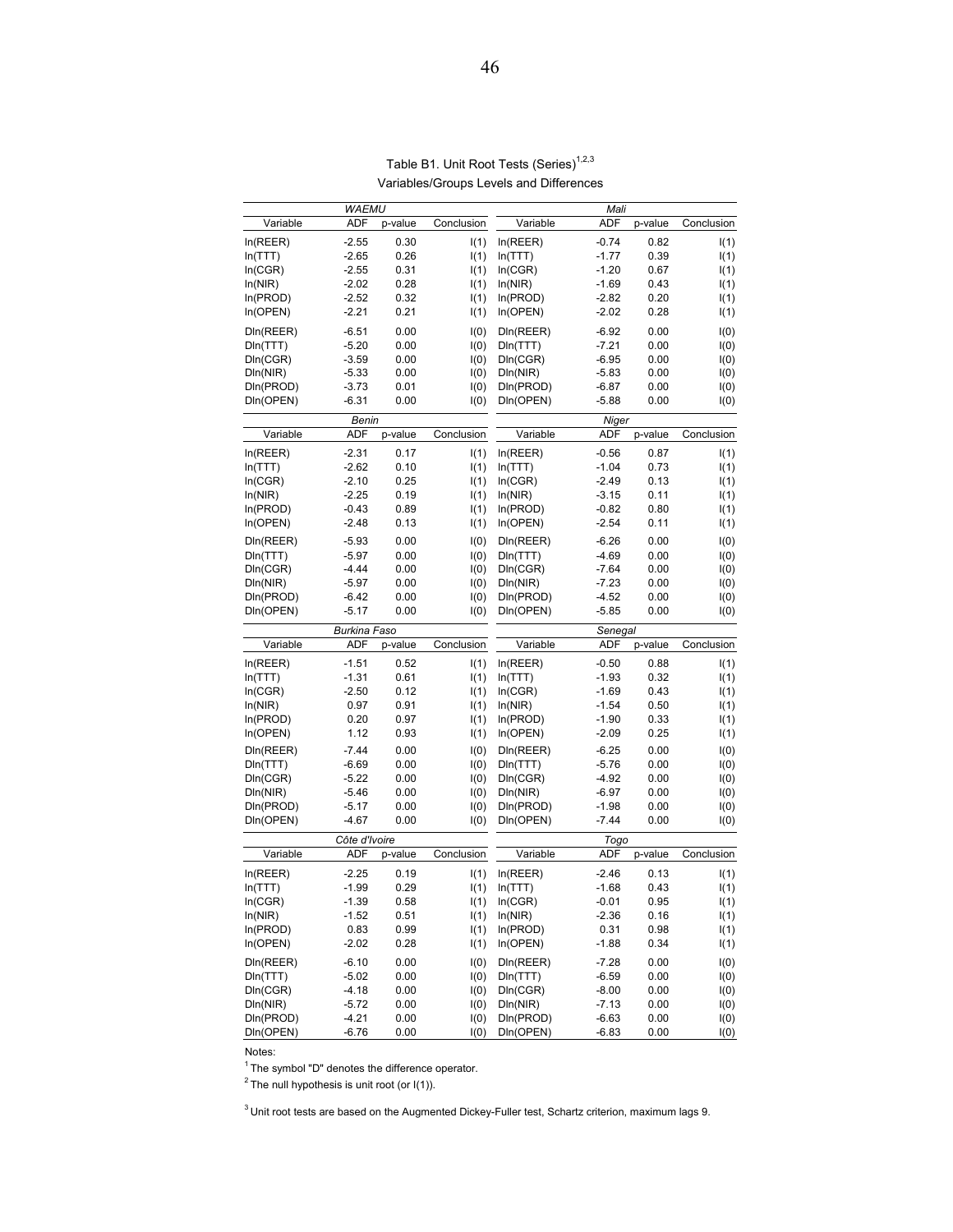#### Table B2. Unit Root Tests (Panel)<sup>1,2,3</sup> Variables/Groups Levels and Differences

|                            | In(REER)         |         |            |                            | ln(TTT)     |         |            |
|----------------------------|------------------|---------|------------|----------------------------|-------------|---------|------------|
| <b>Test</b>                | Statistic        | p-value | Conclusion | Test                       | Statistic   | p-value | Conclusion |
| Levels                     |                  |         |            | Levels                     |             |         |            |
| Levin & Lin rho            | $-0.87$          |         | I(1)       | Levin & Lin rho            | $-1.98$ **  |         | I(0)       |
| Levin & Lin t-rho          | $-0.33$          |         | I(1)       | Levin & Lin t-rho          | $-0.61$     |         | I(1)       |
| Levin, Lin & Chu ADF       | $-0.23$          |         | I(1)       | Levin, Lin & Chu ADF       | $-0.68$     |         | I(1)       |
| Im, Pesaran and Shin ADF-t | $-1.22$          |         | I(1)       | Im, Pesaran and Shin ADF-t | $-1.30$ *   |         | I(0)       |
| <b>Differences</b>         |                  |         |            | <b>Differences</b>         |             |         |            |
| Levin & Lin rho            | $-24.50**$       |         | I(0)       | Levin & Lin rho            | $-27.59$ ** |         | I(0)       |
| Levin & Lin t-rho          | $-10.17$ **      |         | I(0)       | Levin & Lin t-rho          | $-12.25$ ** |         | I(0)       |
| Levin. Lin & Chu ADF       | $-10.30**$       |         | I(0)       | Levin. Lin & Chu ADF       | $-10.36$ ** |         | I(0)       |
| Im, Pesaran and Shin ADF-t | $-13.86**$       |         | I(0)       | Im, Pesaran and Shin ADF-t | $-13.40**$  |         | I(0)       |
|                            | In(CGR)          |         |            |                            | ln(NIR)     |         |            |
| <b>Test</b>                | <b>Statistic</b> | p-value | Conclusion | Test                       | Statistic   | p-value | Conclusion |
| Levels                     |                  |         |            | Levels                     |             |         |            |
| Levin & Lin rho            | $-2.82**$        |         | I(0)       | Levin & Lin rho            | $-4.81**$   |         | I(0)       |
| Levin & Lin t-rho          | $-0.89$          |         | I(1)       | Levin & Lin t-rho          | $-2.41$ **  |         | I(0)       |
| Levin, Lin & Chu ADF       | $-0.85$          |         | I(1)       | Levin, Lin & Chu ADF       | $-2.26$ **  |         | I(0)       |
| Im, Pesaran and Shin ADF-t | $-1.51$ *        |         | I(0)       | Im, Pesaran and Shin ADF-t | $-3.84$ **  |         | I(0)       |
| <b>Differences</b>         |                  |         |            | <b>Differences</b>         |             |         |            |
| Levin & Lin rho            | $-25.90$ **      |         | I(0)       | Levin & Lin rho            | $-30.36$ ** |         | I(0)       |
| Levin & Lin t-rho          | $-11.51**$       |         | I(0)       | Levin & Lin t-rho          | $-13.95$ ** |         | I(0)       |
| Levin, Lin & Chu ADF       | $-10.35$ **      |         | I(0)       | Levin, Lin & Chu ADF       | $-10.89**$  |         | I(0)       |
| Im, Pesaran and Shin ADF-t | $-13.20$ **      |         | I(0)       | Im, Pesaran and Shin ADF-t | $-14.72$ ** |         | I(0)       |
|                            | In(PROD)         |         |            |                            | In(OPEN)    |         |            |
| <b>Test</b>                | <b>Statistic</b> | p-value | Conclusion | Test                       | Statistic   | p-value | Conclusion |
| Levels                     |                  |         |            | Levels                     |             |         |            |
| Levin & Lin rho            | 1.79             |         | I(1)       | Levin & Lin rho            | $-6.38$ **  |         | I(0)       |
| Levin & Lin t-rho          | 2.73             |         | I(1)       | Levin & Lin t-rho          | $-2.60**$   |         | I(0)       |
| Levin. Lin & Chu ADF       | 2.38             |         | I(1)       | Levin. Lin & Chu ADF       | $-1.79$ **  |         | I(0)       |
| Im, Pesaran and Shin ADF-t | 1.97             |         | I(1)       | Im, Pesaran and Shin ADF-t | $-2.84$ **  |         | I(0)       |
| <b>Differences</b>         |                  |         |            | <b>Differences</b>         |             |         |            |
| Levin & Lin rho            | $-23.53$ **      |         | I(0)       | Levin & Lin rho            | $-29.84$ ** |         | I(0)       |
| Levin & Lin t-rho          | $-10.17**$       |         | I(0)       | Levin & Lin t-rho          | $-13.66$ ** |         | I(0)       |
| Levin, Lin & Chu ADF       | $-9.87**$        |         | I(0)       | Levin, Lin & Chu ADF       | $-12.64$ ** |         | I(0)       |
| Im, Pesaran and Shin ADF-t | $-11.12**$       |         | I(0)       | Im, Pesaran and Shin ADF-t | $-17.02$ ** |         | I(0)       |

Notes:

<sup>1</sup> The tests based on the Levin and Lin (1992, 1993) and Levin, Lin and Chu (2002) rho, t-rho and ADF statistics,

are based on pooled, within-dimension, estimators and hence consider the parameters of interest as homogeneous across countries.

The test based on the Im, Pesaran, and Shin (2003) ADF-t statistic, is based on group mean estimator and treats the

parameters of interest as heterogeneous among members.<br><sup>2</sup> The tests are one sided and the statistics are normally distributed N(0,1) under the null hypothesis of no cointegration. Under the alternative hypothesis, the statistics diverge to negative infinity (and therefore the left tail is used to reject the null).

 $3$  One and two asterisks indicate rejection at 10 and 5 percent, or better, respectively.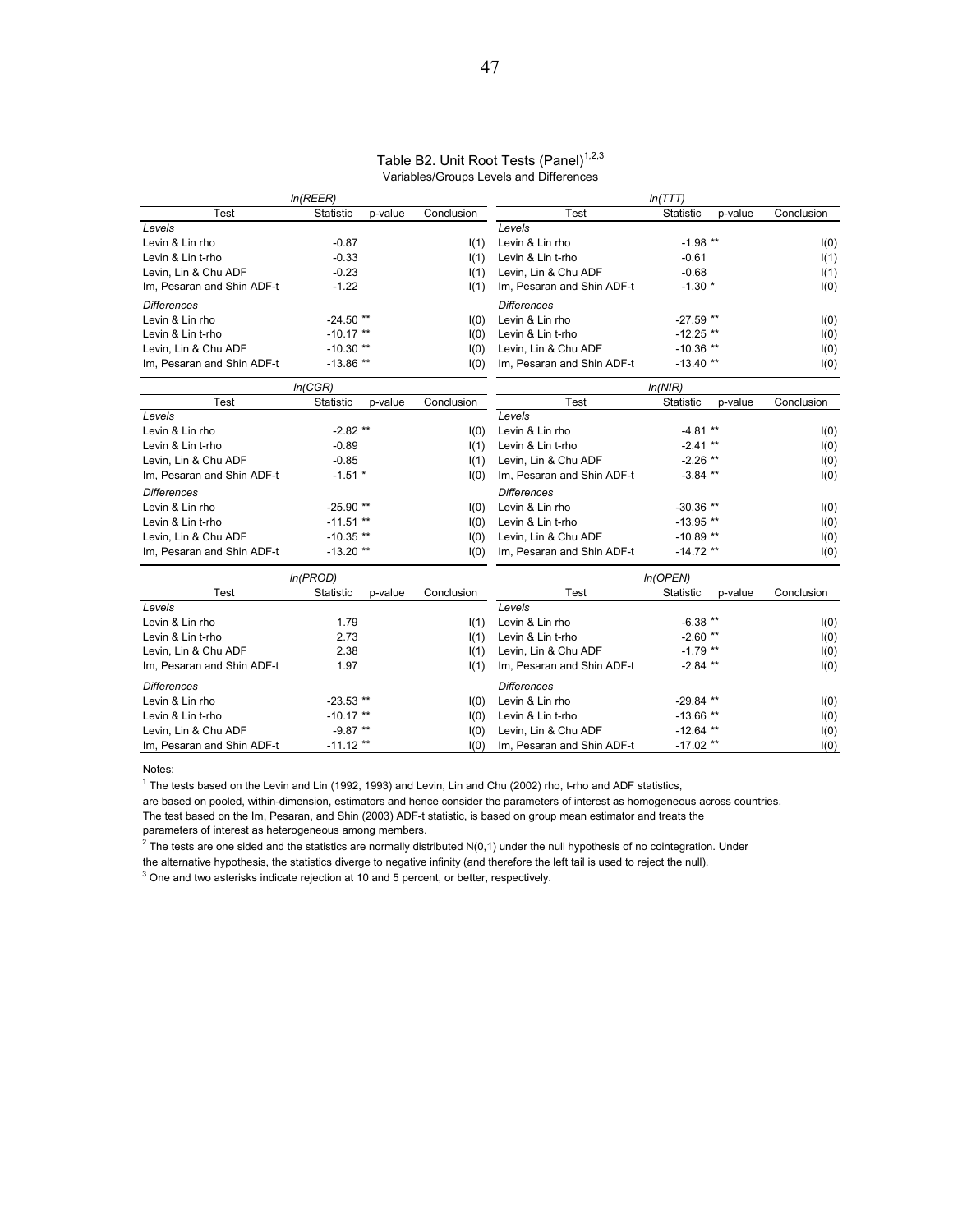#### Table B3. Cointegration Tests (Series) Johansen and ARDL Cointegration Tests

|                                                                                        | <b>WAEMU</b>                         |       |                         |                    |                                                                                        | Mali                                       |       |                         |                    |
|----------------------------------------------------------------------------------------|--------------------------------------|-------|-------------------------|--------------------|----------------------------------------------------------------------------------------|--------------------------------------------|-------|-------------------------|--------------------|
|                                                                                        | Johansen Cointegration Tests         |       |                         |                    |                                                                                        | Johansen Cointegration Tests               |       |                         |                    |
| Number of Hypothesized<br>Cointegrating Equations <sup>1</sup> Trace Statistic p-value |                                      |       | Max-Eigen<br>Statistic  |                    | Number of Hypothesized<br>Cointegrating Equations <sup>1</sup> Trace Statistic p-value |                                            |       | Max-Eigen               |                    |
|                                                                                        |                                      |       |                         | p-value            |                                                                                        |                                            |       | Statistic               | p-value            |
| None *                                                                                 | 115.45                               | 0.00  | 55.54                   | 0.00               | None *                                                                                 | 115.91                                     | 0.00  | 46.98                   | 0.01               |
| At most 1                                                                              | 59.91                                | 0.24  | 26.16                   | 0.31               | At most 1                                                                              | 68.93                                      | 0.06  | 33.68                   | 0.05               |
| At most 2                                                                              | 33.75                                | 0.52  | 19.13                   | 0.40               | At most 2                                                                              | 35.25                                      | 0.43  | 19.60                   | 0.37               |
| At most 3                                                                              | 14.62                                | 0.80  | 9.86                    | 0.76               | At most 3                                                                              | 15.65                                      | 0.74  | 15.31                   | 0.27               |
| At most 4                                                                              | 4.75                                 | 0.83  | 4.49                    | 0.80               | At most 4                                                                              | 0.34                                       | 1.00  | 0.24                    | 1.00               |
| At most 5                                                                              | 0.27                                 | 0.61  | 0.27                    | 0.61               | At most 5                                                                              | 0.10                                       | 0.76  | 0.10                    | 0.76               |
|                                                                                        | ARDL Cointegration Test <sup>2</sup> |       |                         |                    |                                                                                        | ARDL Cointegration Test <sup>2</sup>       |       |                         |                    |
| Test                                                                                   |                                      |       | F-statistic Lower Bound | <b>Upper Bound</b> | Test                                                                                   |                                            |       | F-statistic Lower Bound | <b>Upper Bound</b> |
| Bounds test                                                                            |                                      | 6.42  | 2.62                    | 3.79               | Bounds test                                                                            |                                            | 17.93 | 2.62                    | 3.79               |
|                                                                                        | Benin                                |       |                         |                    |                                                                                        | Niger                                      |       |                         |                    |
| Number of Hypothesized                                                                 | Johansen Cointegration Tests         |       | Max-Eigen               |                    | Number of Hypothesized                                                                 | Johansen Cointegration Tests               |       | Max-Eigen               |                    |
| Cointegrating Equations <sup>1</sup> Trace Statistic p-value                           |                                      |       | Statistic               | p-value            | Cointegrating Equations <sup>1</sup> Trace Statistic p-value                           |                                            |       | Statistic               | p-value            |
|                                                                                        |                                      |       |                         |                    |                                                                                        |                                            |       |                         |                    |
| None *                                                                                 | 107.96                               | 0.01  | 47.37                   | 0.01               | None *                                                                                 | 98.64                                      | 0.03  | 37.38                   | 0.10               |
| At most 1                                                                              | 60.59                                | 0.22  | 29.07                   | 0.17               | At most 1                                                                              | 61.26                                      | 0.20  | 27.34                   | 0.25               |
| At most 2                                                                              | 31.52                                | 0.64  | 13.75                   | 0.84               | At most 2                                                                              | 33.92                                      | 0.51  | 20.24                   | 0.32               |
| At most 3                                                                              | 17.77                                | 0.58  | 9.86                    | 0.76               | At most 3                                                                              | 13.68                                      | 0.86  | 10.53                   | 0.69               |
| At most 4                                                                              | 7.92                                 | 0.47  | 6.11                    | 0.60               | At most 4                                                                              | 3.15                                       | 0.96  | 3.04                    | 0.94               |
| At most 5                                                                              | 1.81                                 | 0.18  | 1.81                    | 0.18               | At most 5                                                                              | 0.11                                       | 0.74  | 0.11                    | 0.74               |
|                                                                                        | ARDL Cointegration Test <sup>2</sup> |       |                         |                    |                                                                                        | ARDL Cointegration Test <sup>2</sup>       |       |                         |                    |
| Test                                                                                   |                                      |       | F-statistic Lower Bound | <b>Upper Bound</b> | Test                                                                                   |                                            |       | F-statistic Lower Bound | <b>Upper Bound</b> |
| Bounds test                                                                            |                                      | 4.41  | 2.62                    | 3.79               | Bounds test                                                                            |                                            | 4.99  | 2.62                    | 3.79               |
|                                                                                        | <b>Burkina Faso</b>                  |       |                         |                    |                                                                                        | Senegal<br>Johansen Cointegration Tests    |       |                         |                    |
| Number of Hypothesized                                                                 | Johansen Cointegration Tests         |       | Max-Eigen               |                    | Number of Hypothesized                                                                 |                                            |       | Max-Eigen               |                    |
| Cointegrating Equations <sup>1</sup> Trace Statistic p-value                           |                                      |       | Statistic               |                    | Cointegrating Equations <sup>1</sup> Trace Statistic p-value                           |                                            |       | Statistic               |                    |
|                                                                                        |                                      |       |                         | p-value            |                                                                                        |                                            |       |                         | p-value            |
| None *                                                                                 | 95.75                                | 0.00  | 40.08                   | 0.00               | None *                                                                                 | 121.01                                     | 0.00  | 45.68                   | 0.01               |
| At most 1                                                                              | 69.82                                | 0.08  | 33.88                   | 0.26               | At most 1                                                                              | 75.33                                      | 0.02  | 31.64                   | 0.09               |
| At most 2                                                                              | 47.86                                | 0.22  | 27.58                   | 0.19               | At most 2                                                                              | 43.69                                      | 0.12  | 21.86                   | 0.23               |
| At most 3                                                                              | 29.80                                | 0.62  | 21.13                   | 0.59               | At most 3                                                                              | 21.82                                      | 0.31  | 13.99                   | 0.37               |
| At most 4                                                                              | 15.49                                | 0.72  | 14.26                   | 0.67               | At most 4                                                                              | 7.83                                       | 0.48  | 5.87                    | 0.63               |
| At most 5                                                                              | 3.84                                 | 0.64  | 3.84                    | 0.64               | At most 5                                                                              | 1.96                                       | 0.16  | 1.96                    | 0.16               |
|                                                                                        | ARDL Cointegration Test <sup>2</sup> |       |                         |                    |                                                                                        | <b>ARDL Cointegration Test<sup>2</sup></b> |       |                         |                    |
| Test                                                                                   |                                      |       | F-statistic Lower Bound | <b>Upper Bound</b> | Test                                                                                   |                                            |       | F-statistic Lower Bound | <b>Upper Bound</b> |
| Bounds test                                                                            |                                      | 3.54  | 2.62                    | 3.79               | Bounds test                                                                            |                                            | 3.45  | 2.62                    | 3.79               |
|                                                                                        | Cote d'Ivoire                        |       |                         |                    |                                                                                        | Togo                                       |       |                         |                    |
| Number of Hypothesized                                                                 | Johansen Cointegration Tests         |       | Max-Eigen               |                    | Number of Hypothesized                                                                 | Johansen Cointegration Tests               |       | Max-Eigen               |                    |
|                                                                                        |                                      |       |                         |                    |                                                                                        |                                            |       |                         |                    |
| Cointegrating Equations <sup>1</sup> Trace Statistic p-value                           |                                      |       | Statistic               | p-value            | Cointegrating Equations <sup>1</sup> Trace Statistic p-value                           |                                            |       | Statistic               | p-value            |
| None *                                                                                 | 114.95                               | 0.00  | 47.57                   | 0.01               | None *                                                                                 | 110.59                                     | 0.00  | 46.67                   | 0.01               |
| At most 1                                                                              | 67.37                                | 0.08  | 32.31                   | 0.08               | At most 1                                                                              | 63.92                                      | 0.14  | 29.40                   | 0.16               |
| At most 2                                                                              | 35.06                                | 0.44  | 23.60                   | 0.15               | At most 2                                                                              | 34.52                                      | 0.47  | 22.33                   | 0.20               |
| At most 3                                                                              | 11.46                                | 0.95  | 7.58                    | 0.93               | At most 3                                                                              | 12.19                                      | 0.93  | 9.79                    | 0.76               |
| At most 4                                                                              | 3.88                                 | 0.91  | 3.86                    | 0.87               | At most 4                                                                              | 2.39                                       | 0.99  | 2.37                    | 0.98               |
| At most 5                                                                              | 0.02                                 | 0.89  | 0.02                    | 0.89               | At most 5                                                                              | 0.02                                       | 0.89  | 0.02                    | 0.89               |
|                                                                                        |                                      |       |                         |                    |                                                                                        |                                            |       |                         |                    |
|                                                                                        | ARDL Cointegration Test <sup>2</sup> |       |                         |                    |                                                                                        | ARDL Cointegration Test <sup>2</sup>       |       |                         |                    |
| Test                                                                                   |                                      |       | F-statistic Lower Bound | <b>Upper Bound</b> | Test                                                                                   |                                            |       | F-statistic Lower Bound | <b>Upper Bound</b> |
| Bounds test                                                                            |                                      | 14.69 | 2.62                    |                    | 3.79 Bounds test                                                                       |                                            | 3.59  | 2.62                    | 3.79               |

Notes:

 $1$  The small sample cointegration tests also indicate the presence of one cointegrating vector for each estimation.

 $^2$  Asymptotic critical value bounds obtained from Pesaran and Pesaran (1997), under the specification of intercept and no trend for k=5, at the 5 % significance level. The tests suggests presence of cointegration.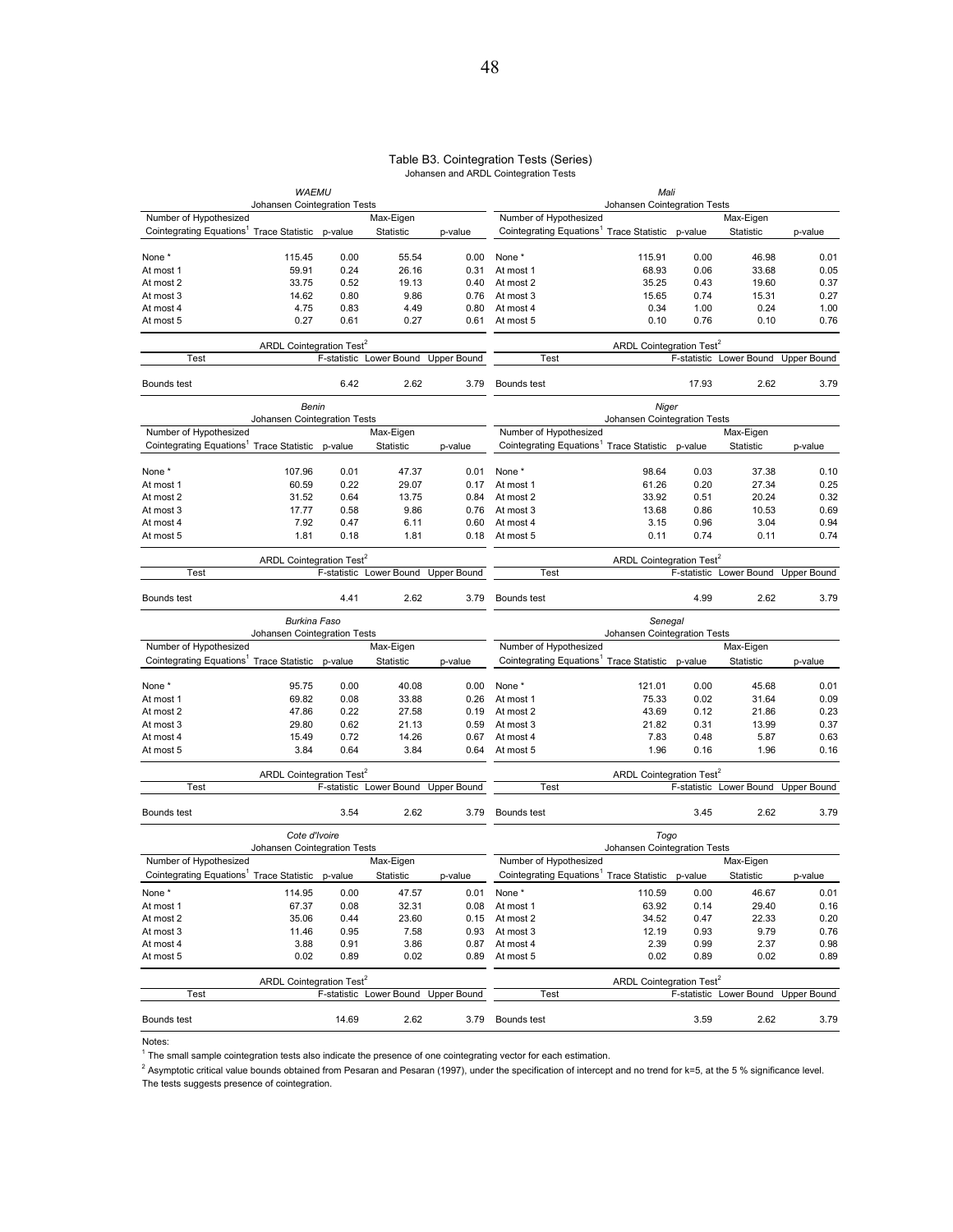Table B4. Panel Cointegration Tests $1,2$ 

| Standard                                                                                                                                                                                               |                                                                      |
|--------------------------------------------------------------------------------------------------------------------------------------------------------------------------------------------------------|----------------------------------------------------------------------|
| <b>Test</b>                                                                                                                                                                                            | <b>Statistic</b>                                                     |
| Panel v-stat (non-parametric)<br>Panel rho-stat (non-parametric)<br>Panel PP-stat (non-parametric)                                                                                                     | $-0.21$<br>0.47<br>$-1.86$ **                                        |
| Panel ADF-stat (parametric)<br>Group rho-stat (non-parametric)<br>Group PP-stat (non-parametric)<br>Group ADF-stat (parametric)<br>Time Demeaned Variables                                             | $-1.01$<br>0.77<br>$-2.39$ **<br>$-1.60$ *                           |
| <b>Test</b>                                                                                                                                                                                            | <b>Statistic</b>                                                     |
| Panel v-stat (non-parametric)<br>Panel rho-stat (non-parametric)<br>Panel PP-stat (non-parametric)<br>Panel ADF-stat (parametric)<br>Group rho-stat (non-parametric)<br>Group PP-stat (non-parametric) | 0.72<br>$-0.63$<br>$-3.03$<br>$-2.14$ **<br>0.38<br>$-2.87$<br>$***$ |
| Group ADF-stat (parametric)                                                                                                                                                                            | **<br>$-2.09$                                                        |

Notes:

 $1$  All tests are one sided and the statistics are normally distributed N(0,1) under the null hypothesis of no cointegration. Under the alternative hypothesis, the panel variance statistic diverges to positive infinity (and therefore the right tail is used to reject the null hypothesis) and the other statistics diverge to negative infinity (left tail used to reject the null).

 $2$  One and two asterisks indicate rejection at 10 and 5 percent respectively.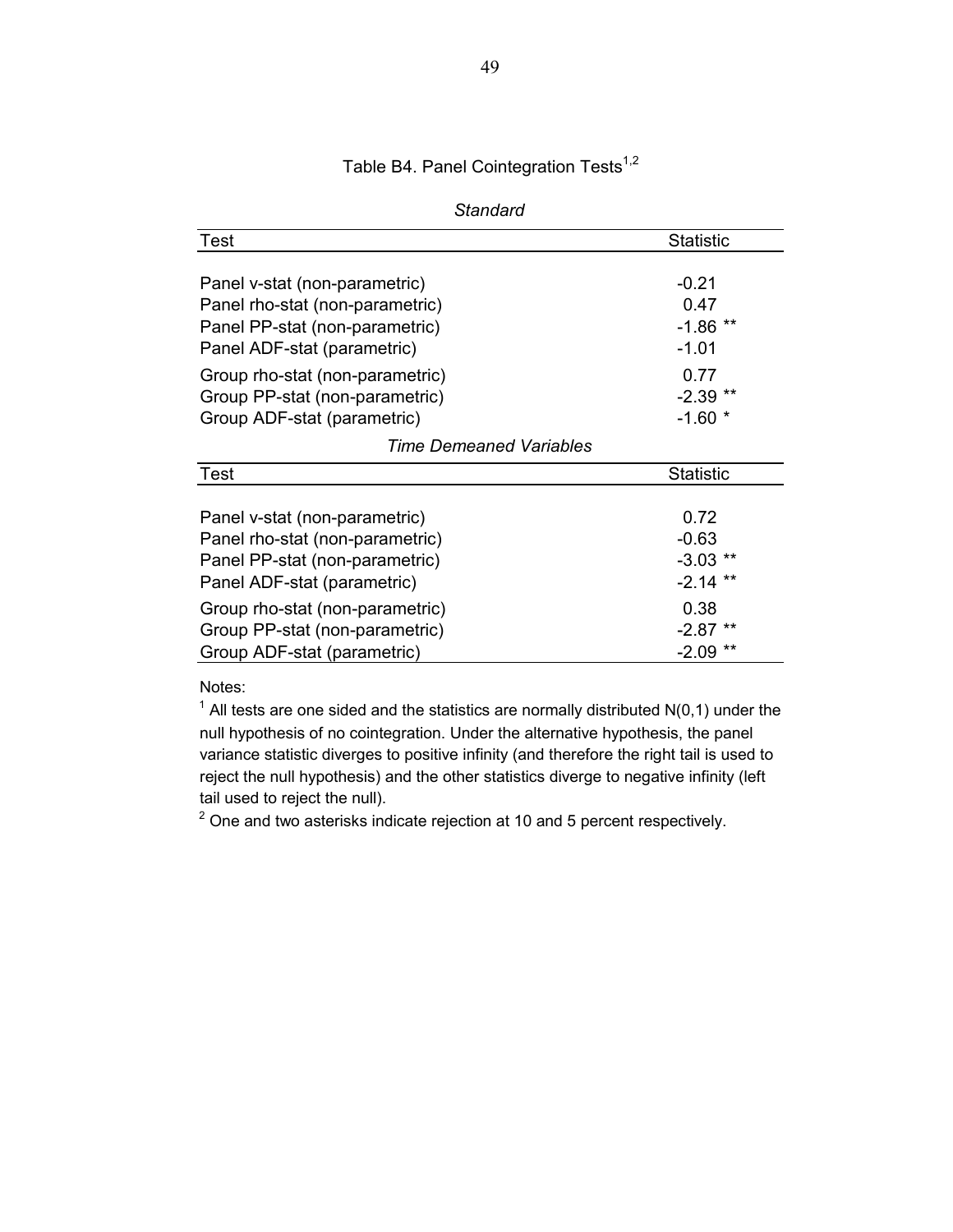| 194.87<br>1.34<br>[0.00]<br>$[0.31]$<br>37.71<br>[0.61]<br>F(72, 11)<br>Chi-square(12)<br>Chi-square(252)<br>0.30<br>21.22<br>236.33<br>236.33<br>1.16<br>[0.75]<br>F(72, 43)<br>Chi-square(12)<br>Chi-square(252)<br>Vector Normality test<br>Vector AR 1-2 test<br>Vector hetero test | F(72, 43)<br>Chi-square(12)<br>Chi-square(252) | 1.32                        | Johansen<br>F(72,38)          |                              |                 |                                      |                 |                                       |                 |                                  |                 |                                                |
|-----------------------------------------------------------------------------------------------------------------------------------------------------------------------------------------------------------------------------------------------------------------------------------------|------------------------------------------------|-----------------------------|-------------------------------|------------------------------|-----------------|--------------------------------------|-----------------|---------------------------------------|-----------------|----------------------------------|-----------------|------------------------------------------------|
|                                                                                                                                                                                                                                                                                         |                                                |                             |                               |                              |                 |                                      |                 |                                       |                 |                                  |                 |                                                |
|                                                                                                                                                                                                                                                                                         |                                                |                             |                               | 1.65                         | F(72, 49)       | 0.81                                 | F(72,38)        | 1,33                                  | F(72,38)        | 1.59                             | F(72,49)        | 0.93                                           |
|                                                                                                                                                                                                                                                                                         |                                                | $[0.16]$<br>19.48           | Chi-square(12)                | $[0.05]$<br>18.45            | Chi-square(12)  | [6.79]                               | Chi-square(12)  | $[0.17]$<br>18.66                     | Chi-square(12)  | [0.06]                           | Chi-square(12)  | $[0.62]$<br>20.14                              |
|                                                                                                                                                                                                                                                                                         |                                                | 265.82<br>[0.08]<br>[0.26]  | Chi-square(252)               | $[0.10]$<br>240.74<br>[0.68] | Chi-square(252) | 248.97<br>[0.10]<br>[0.54]           | Chi-square(252) | 269.79<br>[0.10]<br>[0.21]            | Chi-square(252) | 255.42<br>[0.54]<br>[0.43]       | Chi-square(252) | $[0.62]$<br>257.13<br>[0.62]                   |
|                                                                                                                                                                                                                                                                                         |                                                |                             | <b>ARDL Model Diagnostics</b> |                              |                 |                                      |                 |                                       |                 |                                  |                 |                                                |
| 4.38<br>Chi-square(1)<br>0.35<br>Chi-square(1)<br>Serial correlation                                                                                                                                                                                                                    | Chi-square(1)                                  | 0.01                        | Chi-square(1)                 | 1.47                         | Chi-square(1)   | 0.07                                 | Chi-square(1)   | 5.82                                  | Chi-square(1)   | 1.99                             | Chi-square(1)   | 0.08                                           |
| 0.51<br>7.51<br>0.43<br>0.43<br>Chi-square(1)<br>ត្តូង នួន<br>ខ្ញុំខ្ញុំខ្ញុំ<br>Chi-square(1)<br>Functional form                                                                                                                                                                       | Chi-square(1)                                  | 70.001<br>270.001<br>270.01 | Chi-square(1)                 | 1.78<br>3.40<br>1.69<br>1.78 | Chi-square(1)   | 0.80<br>0.00<br>0.80<br>0.83<br>0.12 | Chi-square(1)   | 02136<br>2021<br>2021<br>2021<br>2022 | Chi-square(1)   | គ្រូ<br>ក្នុង ភូមិ<br>ក្នុង ភូមិ | Chi-square(1)   | គ្រូ<br>ស្រុក អ្នក<br>ស្រុក អ្នក<br>ស្រុក អ្នក |
| Chi-square(2)<br>[0.89]<br>Chi-square(2)<br>Vormality                                                                                                                                                                                                                                   | Chi-square(2)                                  |                             | Chi-square(2)                 |                              | Chi-square(2)   |                                      | Chi-square(2)   |                                       | Chi-square(2)   |                                  | Chi-square(2)   |                                                |
| 0.86<br>[0.35]<br>Chi-square(1)<br>3.77<br>0.05<br>Chi-square(1)<br>Heteroskedasticity                                                                                                                                                                                                  | Chi-square(1)                                  | 1.87<br>1.87<br>17          | Chi-square(1)                 | [0.18]                       | Chi-square(1)   | [0.73]                               | Chi-square(1)   | [0.89]                                | Chi-square(1)   | [0.35]                           | Chi-square(1)   | [0.39]                                         |

Table B5. Diagnostic Tests for the Residuals1 Table B5. Diagnostic Tests for the Residuals<sup>1</sup>

1 P-values are indicated in brackets.

50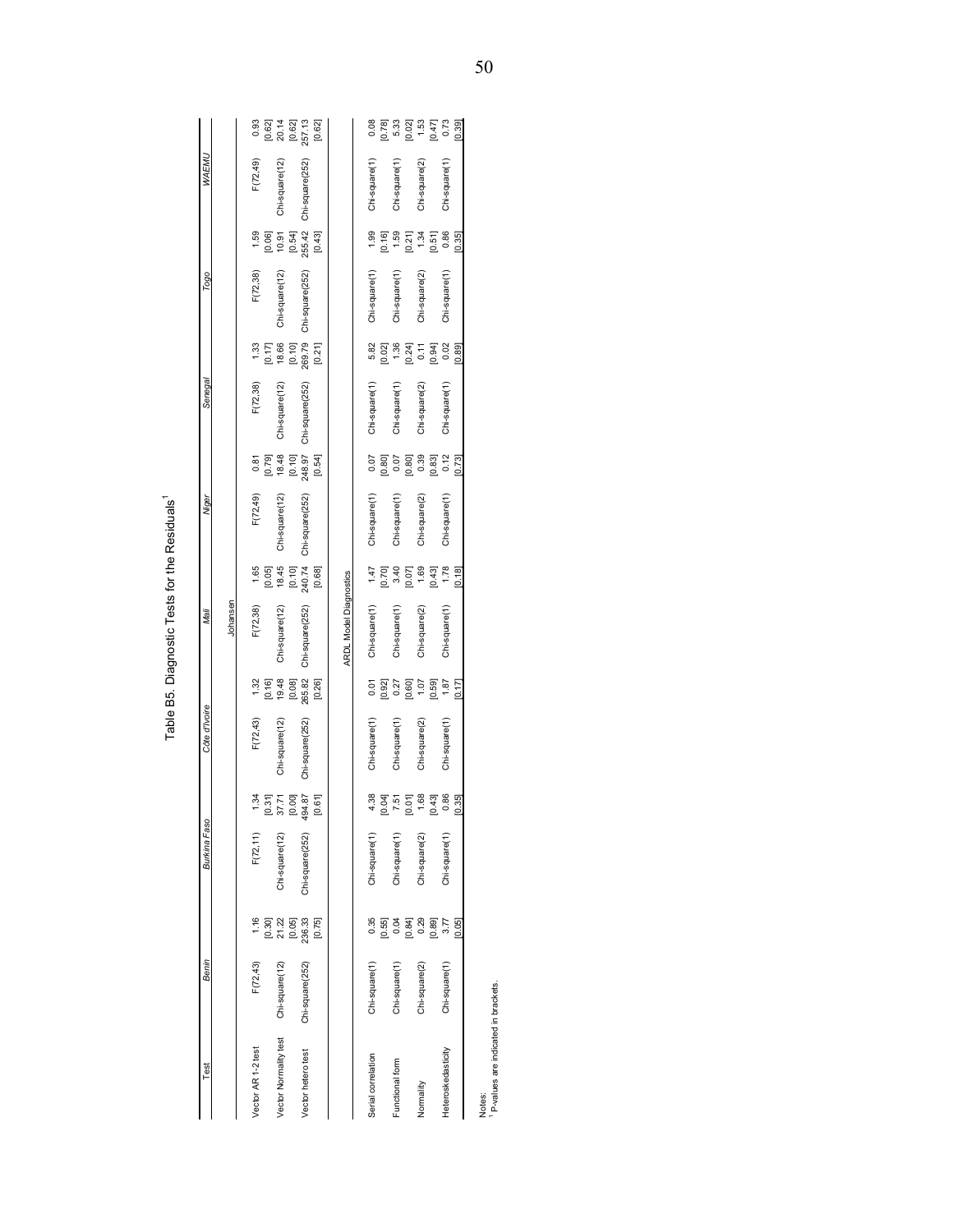#### **References**

- Abdih, Y., and C. Tsangarides, 2006, "FEER for the CFA Franc," IMF Working Paper No. 06/236 (Washington: International Monetary Fund).
- Banerjee, A., 1999, "Panel Unit Roots and Cointegration: An Overview," *Oxford Bulletin of Economics and Statistics*, Vol. 61, Special Issue, pp. 607–30.
- Breitung, J. and M. Pesaran, 2005, "Unit Roots and Cointegration in Panels," in *The Econometrics of Panel Data*, ed. by L. Matyas and P. Sevestre, 3rd Edition (Massachusetts: Kluwer Academic Publishers, forthcoming).
- Cerra, V., and S.C. Saxena, 2002, "What Caused the 1991 Crisis in India?" *IMF Staff Papers*, Vol. 49, No. 3, pp. 395–425.
- Chudik, A., and J. Mongardini, 2006, "In Search of Equilibrium: Estimating Equilibrium Real Exchange Rates in Low-Income African Countries," IMF Working Paper No. 07/90 (Washington: International Monetary Fund).
- Clark, P.B., and MacDonald, R., 1999, "Exchange Rates and Economic Fundamentals: a Methodological Comparison of BEERS and FEERS," in *Equilibrium Real Exchange Rates*, ed. by R. MacDonald and J.L. Stein (Massachusetts: Kluwer Academic Publishers), pp. 209-40.
- Driver, R.L., and P.F. Westaway, 2004, "Concepts of Equilibrium Exchange Rates," Bank of England Working Paper No. 248 (London: Bank of England).
- Edwards, S., 1989, *Real Exchange Rates, Devaluation and Adjustment: Exchange Rate Policy in Developing Countries* (Cambridge, Massachusetts: MIT Press).
- Egert, B., 2003, "Assessing Equilibrium Exchange Rates in CEE Acceding Countries: Can We Have DEER with BEER Without FEER? A Critical Survey of the Literature," in *Focus on Transition* (Berlin: Oesterreichische Nationalbank).
	- ———, and K. Lommatzsch, 2004, "Equilibrium Exchange Rates in the Transition: The Tradable Price-Based Real Appreciation and Estimation Uncertainty," William Davidson Institute Working Paper No. 676, University of Michigan
- Fosu, E. and F. J. Magnus, 2006, Bounds Testing Approach to Cointegration: An Examination of Foreign Direct Investment Trade and Growth Relationships," *American Journal of Applied Sciences*, Vol. 3: pp. 2079-85.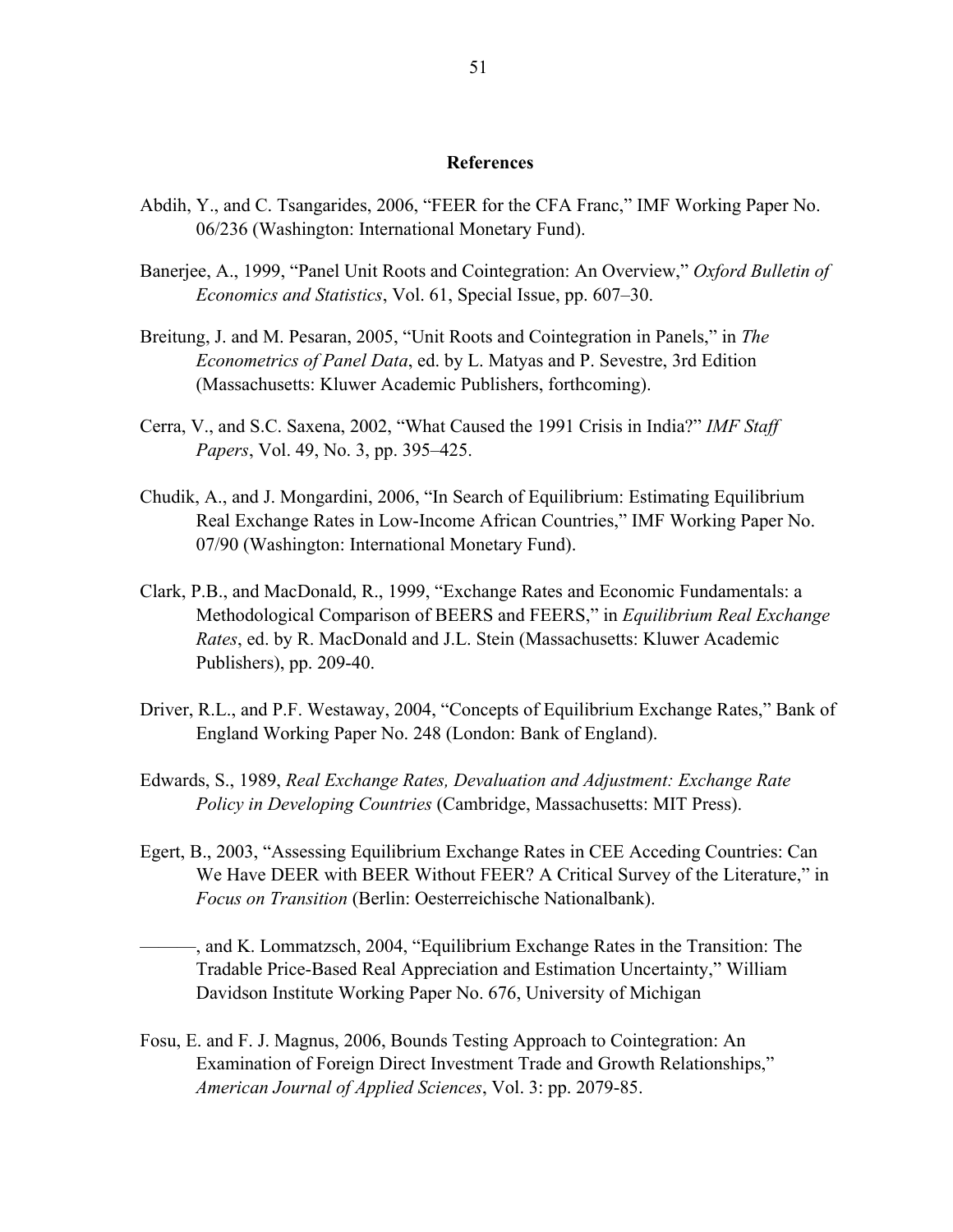- Gonzalo, J., and C. Granger, 1995, "Estimation of Common Long-Memory Components in Cointegrated Systems," *Journal of Business and Economic Statistics*, Vol. 13, pp. 27– 36.
- Hadjimichael, M., and T. Galy, 1997, "The CFA Franc Zone and the EMU," IMF Working Paper 97/156 (Washington: International Monetary Fund).
- Hinkle, L., and P.J. Montiel, 1999, *Exchange Rate Misalignment: Concepts and Measurement for Developing Countries* (Washington: World Bank).
- Hodrick, R.J., and E.C. Prescott, 1997, "Postwar US Business Cycles: An Empirical Investigation," *Journal of Money, Banking, and Credit*, Vol. 29, pp. 1–16.
- Im, K., Pesaran, H., and Y. Shin, 2003, "Testing for Unit Roots in Heterogeneous Panels," *Journal of Econometrics,* Vol. 115, pp. 53-74.
- Johansen, S., 1988, "Statistical Analysis of Cointegrating Vectors," *Journal of Economic Dynamics and Control,* Vol. 12, pp. 231–54.
- ———, 1991, "Estimation and Hypothesis Testing of Cointegrating Vectors in Gaussian Vector Autoregressive Models," *Econometrica*, Vol. 59, pp. 1551–80.

———, 1995, *Likelihood-based Inference in Cointegrated Vector Autoregressive Models*  (United Kingdom: Oxford University Press).

- ———, and K. Juselius, 1992, "Testing Structural Hypotheses in a Multivariate Cointegration Analysis of the PPP and the UIP for the UK," *Journal of Econometrics*, Vol. 53, pp. 211–44.
- ———, R. Mosconi, and B. Nielsen, 2000, "Cointegration Analysis in the Presence of Structural Breaks in the Deterministic Trend," *Econometrics Journal*, Vol. 3, pp. 216–49.
- Kao, C., 1999, "Spurious Regression and Residual-Based Tests for Cointegration in Panel Data," *Journal of Econometrics*, Vol. 90, pp. 1–44.
- Levin, A., Lin, C., and C. Chub, 2002, "Unit Root tests in Panel Data: Asymptotic and Finite-Sample Properties," *Journal of Econometrics*, Vol. 108, pp. 1-24.
- McCoskey, S., and C. Kao, 1998, "A Residual-Based Test of the Null of Cointegration in Panel Data, *Econometric Reviews*, Vol. 17, pp. 57–84.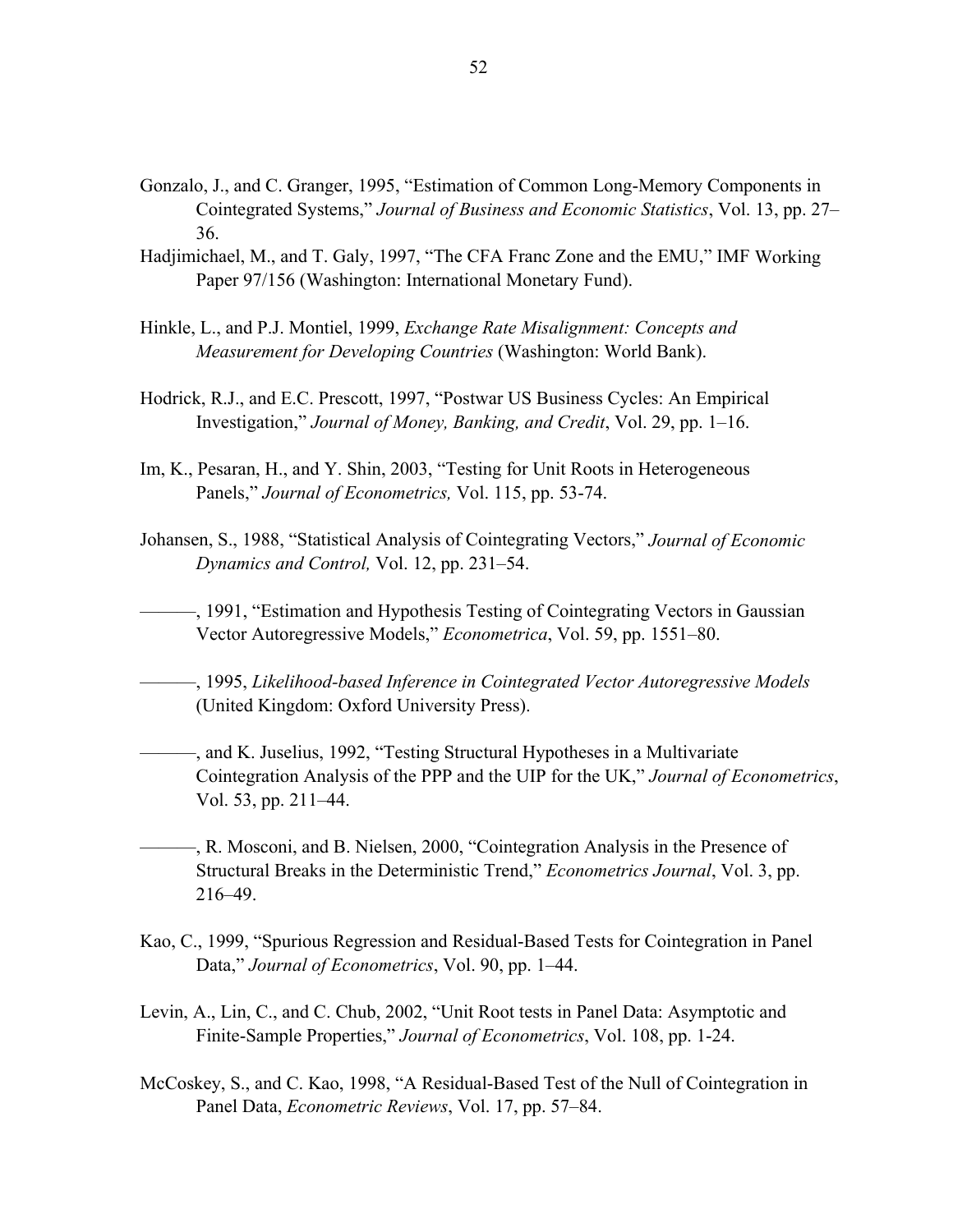- MacDonald, R., 2000, "Concepts to Calculate Equilibrium Exchange Rates: an Overview," Economic Research Group of the Deutsche Bundesbank, Discussion Paper 3/00.
- Maeso-Fernandez, F., C. Osbat, and B. Schnatz, 2004, "Towards the Estimation of Equilibrium Exchange Rates for CEE acceding Countries: Methodological Issues and a Panel Cointegration Perspective," Working Paper No. 353 (Frankfurt: European Central Bank).
- Mathisen, J., 2003, "Estimation of the Equilibrium Real Exchange Rate for Malawi," IMF Working Paper No. 03/104 (Washington: International Monetary Fund).
- Nelson, C.R., and C.I. Plosser, 1982, "Trends and Random Walks in Macroeconomic Time Series: Some Evidence and Implications," *Journal of Monetary Economics*, Vol. 10, pp. 139-62.
- Pedroni, P., 1996, "Fully Modified OLS for Heterogeneou s Cointegrated Panels and the Case of Purchasing Power Parity," Indiana University Working Papers in economics No. 96-020.

———, 1999, "Critical Values for Cointegration Tests in Heterogeneous Panels with Multiple Regressors," *Oxford Bulletin of Economics Statistics*, Vol. 61, pp. 653–70.

- ———, 2000, "Fully-Modified OLS for Heterogeneous Cointegrated Panels" in *Advances in Econometrics: Nonstationary Panels, Panel Cointegration and Dynamic Panels*, Vol. 15, pp. 93–150.
- Pesaran, M. H., Shin, Y. and Smith, R. J., 1999, "Pooled Mean Group Estimation of Dynamic Heterogeneous Panels," *Journal of the American Statistical Association*, no. 94, pp. 621–34.

———, 2001, "Bounds Testing Approaches to the Analysis of Level Relationships," *Journal of Applied Econometrics,* Vol. 16, pp. 289–326.

- Pesaran, M.H., and R. Smith, 1995, "Estimating Long-run Relationships from Dynamic Heterogeneous Panels," *Journal of Econometrics*, Vol. 68 (35), pp. 79–113.
- Rogoff, K., 1996, "The Purchasing Power Parity Puzzle," *Journal of Economic Literature,* Vol. 34, pp. 647–68.